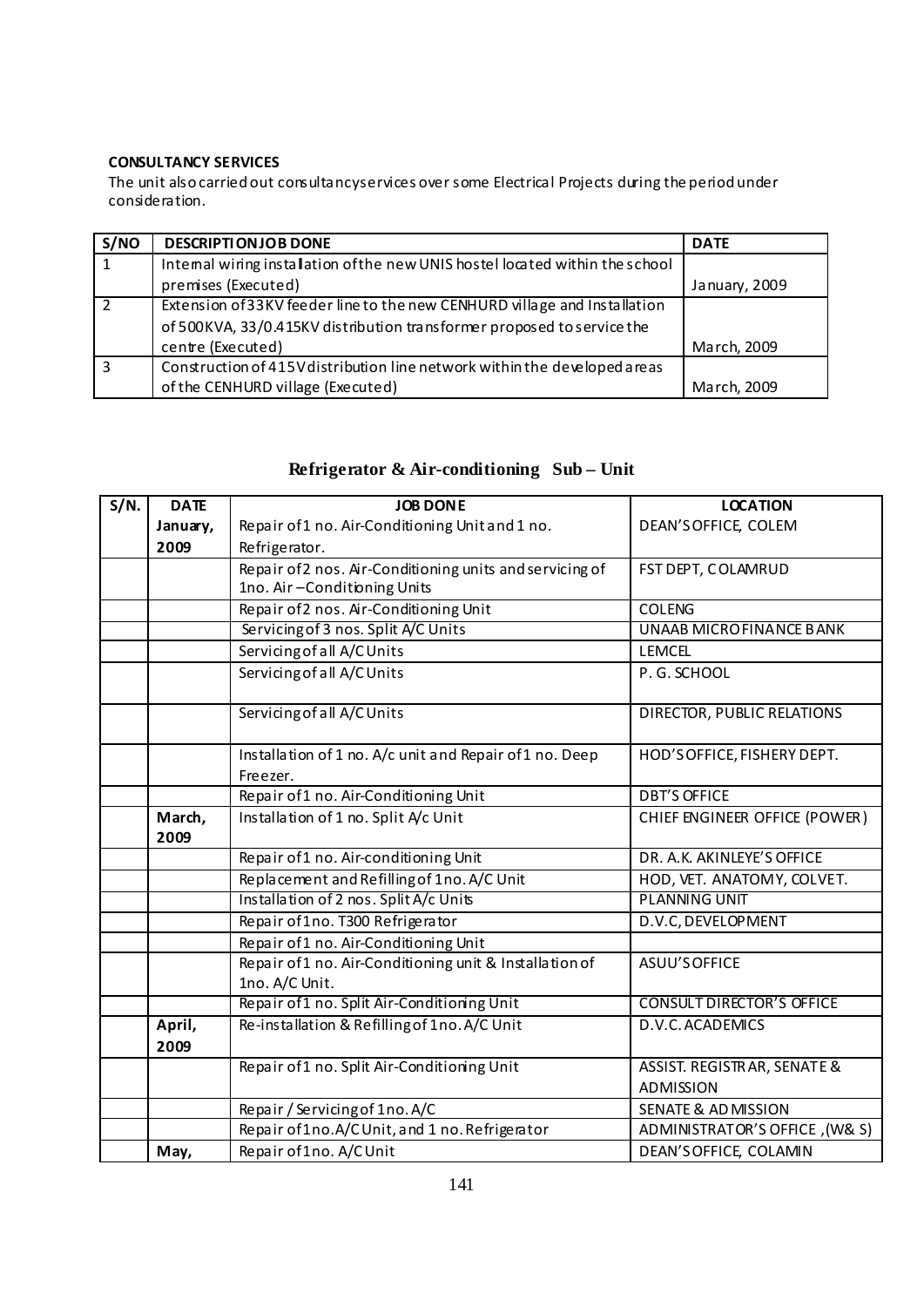| 2009           |                                                        |                                |
|----------------|--------------------------------------------------------|--------------------------------|
|                | Repair of 1no. A/CUnit                                 | AT & JSP OFFICE                |
|                | Installation of 2 nos. Room Type A/C Units and 1 no.   | AE & FM                        |
|                | Split A/C Unit.                                        | <b>LABORATORY</b>              |
|                | Installation and Repair of 2nos. Split Air Conditioner | POST GRADUATE SCHOOL           |
|                | Units.                                                 | <b>AUDITORIUM</b>              |
| May/Jun        | Installation of 12 nos. Ten Tonnes Split A/Cunits.     | OKOJIEHALL (PHASE I & II)      |
| e, 2009        |                                                        |                                |
| October,       | Installation of 2 nos. A/C units.                      | <b>MATHS DEPARTMENT</b>        |
| 2009           |                                                        |                                |
|                | Repair of 1 no. Refrigerator and 1 no. A/C Unit        | <b>DEAN'S OFFICE COLEM</b>     |
|                | Servicing of 1 no. Split A/CUnit                       | <b>SENATE &amp; AD MISSION</b> |
|                | Repair of 1 no. Refrigerator                           | ASUU'S OFFICE                  |
|                | Service/Repair of 2 nos. A/C units                     | <b>HEALTH CENTRE</b>           |
|                | Repair of 1 no. A/C unit                               | <b>HOD'S OFFICE BIOLOGY</b>    |
| <b>Novemb</b>  | *Replacement of 1.5 HP Compressor                      | SECRETARY'S OFFICE DV C        |
| er, 2009       | *Replacement of 45uF Capacitor, 1 no. Contactor        | (DEVELOPMENT)                  |
|                | Relay and Silfos Rods.                                 |                                |
|                |                                                        |                                |
|                | Refilling of 1 no A/C Unit                             | DEPUTY DEAN'S OFFICE,          |
|                |                                                        | <b>COLAMRUD</b>                |
|                | Refilling of 1 no A/C Unit                             | <b>COLNAS</b>                  |
| <b>Decembe</b> | Repair of 1no Standing Refrigerator                    | <b>COLVET</b>                  |
| r, 2009        |                                                        |                                |
|                | Replacement of Compressor, F22 Can Gas & Silfos Rod    | <b>COPLANT</b>                 |
|                | Refilling of 1 no A/C Unit                             | ROOM A108, LOANS & ADVANCES    |
|                | Repair of 4 nos. A/C units                             | DIRECTOR'S OFFICE, ICTREC      |
|                | Replacement of 1 no Gas Cooker                         | V. C. LODGE                    |
|                | Refilling of 1 no A/C Unit                             | V.C.LODGE                      |

# **WELDING SUB ‐ UNIT**

| S/No | <b>Job Done</b>                                                 | Location                | Date Completed |
|------|-----------------------------------------------------------------|-------------------------|----------------|
| 1.   | Construction of 2 numbers 18 x 9ft Iron Gate                    | MANCOT Garage, Camp     | 02/12/2009     |
| 2.   | Repair of Bunk Beds                                             | Male and Female Hostels | 10/03/2009     |
| 3.   | Repair of chairs and tables                                     | MPB <sub>01</sub>       | 22/04/2009     |
| 4.   | Repair of chairs and tables                                     | <b>COLANIM</b>          | 28/04/2009     |
| 5.   | Construction of 9 numbers signposts                             | Security Unit           | 26/05/2009     |
| 6.   | Repair of UNAAB Signboards                                      | Campand Asero           | 26/01.2009     |
| 7.   | Construction of Television and Decoder<br><b>Burglary Proof</b> | Post Graduate Hostel    | 16/02/2009     |
| 8.   | Construction of 8 number Signposts                              | Security Unit           | 08/06/2009     |
| 9.   | Repair of file cabinets                                         | <b>COLAMRUD</b>         | 17/06/2009     |
| 10.  | Construction of Scaffold                                        | Micro-Finance Bank      | 04/11/2009     |
| 11.  | Construction of 13 numbers Window Burglary<br>Proof             | Female Hostel           | 12/11/2009     |
| 12.1 | Construction of 3 numbers Television and                        | Female and Male Hostels | 12/11/2009     |
|      | Decoder Burglary Proof                                          |                         |                |
| 13.  | Re-Construction of Iron Gate                                    | New Male Hostel         | 13/11/2009     |
| 14.  | Construction of Iron Door Burglary Proof                        | NHIS, Health Centre     | November, 2009 |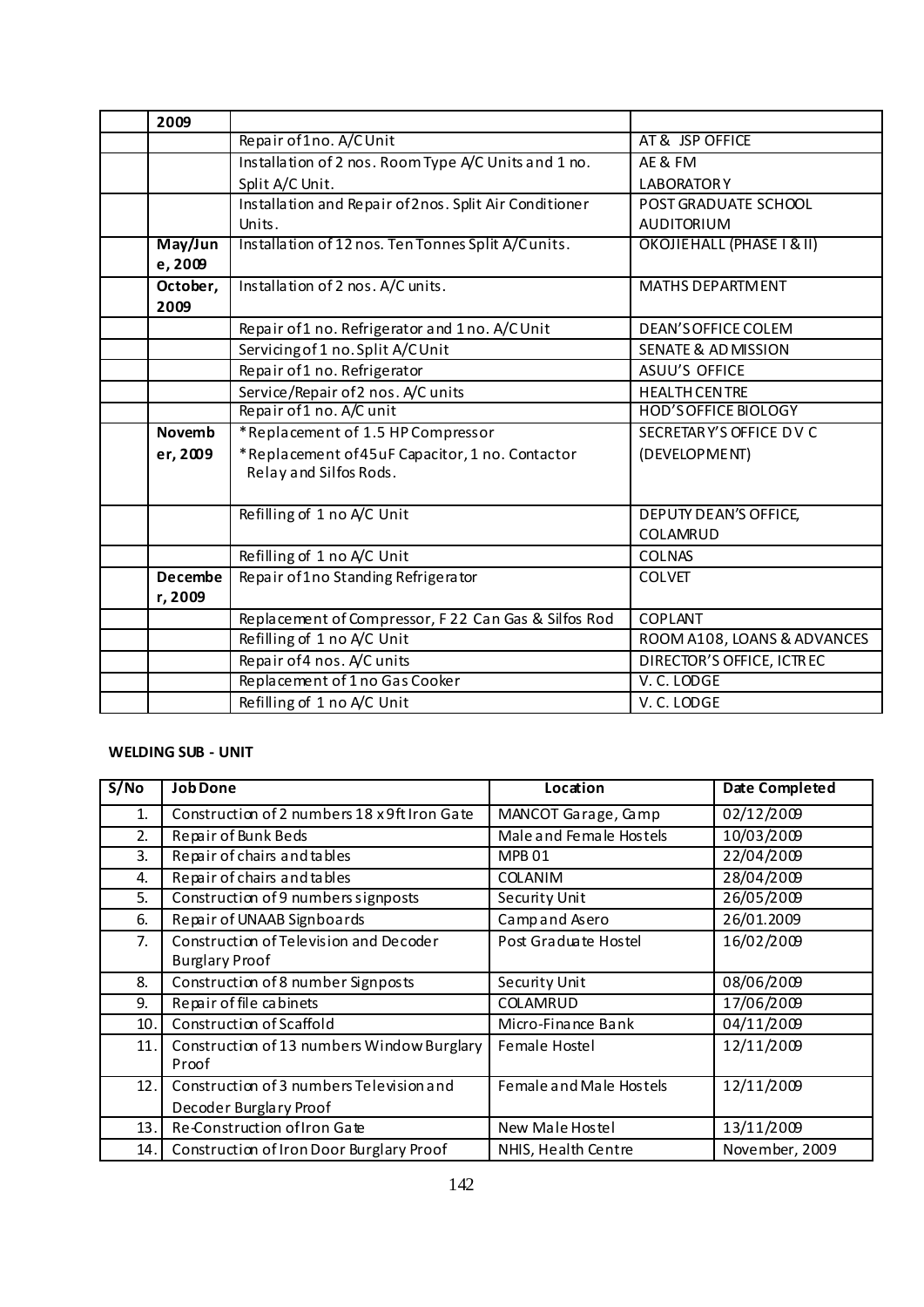| 15.  | Construction of Iron Door Burglary Proof  | Pension and Gratuity Unit | November, 2009    |
|------|-------------------------------------------|---------------------------|-------------------|
| 16.1 | Re-Construction of Generator's Silencer   | Vice-Chancellor's Lodge   | November, 2009    |
| 17.1 | Re-Fabrication of A/C Protector           | NHIS, Health Centre       | December 3, 2009  |
| 18.  | Re-Construction of Steel Gate             | NHIS, Health Centre       | December 4, 2009  |
| 19.1 | Re-Construction of Steel Door             | Anenih Building           | December 16, 2009 |
| 20.1 | Repair of Iron Door                       | <b>COLERM WORKSHOP</b>    | April, 2009       |
| 21.  | Repair of Gates                           | <b>CEREMONIAL GATES</b>   | April, 2009       |
| 22.1 | Repair of Chairs and Tables               | <b>COLNAS</b>             | May, 2009         |
| 23.1 | Construction of Steel Door Burglary Proof | <b>COLENG</b>             | June, 2009        |
| 24.  | Repair of Gates                           | <b>ISOLU GATE</b>         | November, 2009    |
|      |                                           |                           |                   |

# **Automotive Sub – Unit**

| S/No | <b>Job Done</b>                                     | Location                | <b>Date Completed</b> |
|------|-----------------------------------------------------|-------------------------|-----------------------|
| 1.   | Repair of 100KVAGenerating Set                      | Vice-Chancellor's Lodge | January 2, 2009       |
| 2.   | Repair of FG 23 B50 504 Saloon Car                  | Works & Office          | January 6, 2009       |
| 3.   | Repair of FG 170 B50 Nissan Bus                     | D.V.C's Office          | January 6, 2009       |
| 4.   | Repair and Servicing of LEMCEL Gen. Set             | <b>LEMCEL</b>           | January 7, 2009       |
| 5.   | Servicing of 800KVA Generating Set                  | Power House             | January 14, 2009      |
| 6.   | Servicing of 38KVA Generating Set                   | Senate Building         | January 14, 2009      |
| 7.   | Repair of FG 23 B50 504 Saloon Car                  | Works & Services        | January 23, 2009      |
| 8.   | Servicing of 100KVA Generating Set                  | Vice-Chancellor's Lodge | January 23, 2009      |
| 9.1  | Repair of FG 130 B50 Pick-Up Van                    | Works & Services        | January 30, 2009      |
|      | 10 Brake Assembly Pick-Up Van                       | Works & Services        | February 9, 2009      |
|      | 11 Repair of FG 170 B50 Arms - Ball Joint           | D.V.C's Office          | February 13, 2009     |
|      | 12 Repair of 38KVA Generating Set                   |                         |                       |
|      | Fan Belt replaced with new one                      | Senate Building         | February 13, 2009     |
|      | 13 Servicing of 100KVA Generating Set               | Vice-Chancellor's Lodge | February 13, 2009     |
|      | 14 Servicing of FG 230 B50                          |                         | March 10, 2009        |
|      | 15 Servicing of 100KVA Generating Set               | Vice-Chancellor's Lodge | March 11, 2009        |
|      | 16 Servicing of FG 199 B50 Toyota Corolla           | <b>Student Affairs</b>  | March 16, 2009        |
| 17   | Repair of 38KVA Generating Set Fuel Filter Replaced |                         |                       |
|      | with new one                                        | Senate Building         | March 25, 2009        |
|      | 18 Servicing of 100KVA Generating Set               | Vice-Chancellor's Lodge | April 2, 2009         |
|      | 19 Servicing of FG 130 B50 Pick-Up Van              | Works & Servicing       | April 9, 2009         |
|      | 20 Flushing of 1MVAGenerating Set Radiator and      |                         |                       |
|      | Replacement of Speed Control Unit                   | Power House             | April 9, 2009         |
|      | 21 Servicing of UNIS Hostel Generating Set          | <b>UNIS Hostel</b>      | April 21, 2009        |
|      | 22 Servicing of 100KVA Generating Set               | Vice-Chancellor's Lodge | May 8, 2009           |
|      | 23 Servicing of 100KVA Generating Set               | Vice-Chancellor's Lodge | May 28, 2009          |
|      | 24 Servicing of FG 204 B50 Bus                      | Health Centre           | June 10, 2009         |
|      | 25 Servicing of 1MVAGenerating Set                  | Power House             | June 11, 2009         |
|      | 26 Servicing of FG 193 B50 Toyota Corolla           | <b>VET</b>              | June 15, 2009         |
|      | 27 Servicing of FG 220 B50                          |                         | July 1, 2009          |
|      | 28 Servicing of 100KVA Generating Set               | Vice-Chancellor's Lodge | September 9, 2009     |
|      | 29 Servicing and Repair of 100KVA Generating Set    |                         |                       |
|      |                                                     | Vice-Chancellor's Lodge | October 2, 2009       |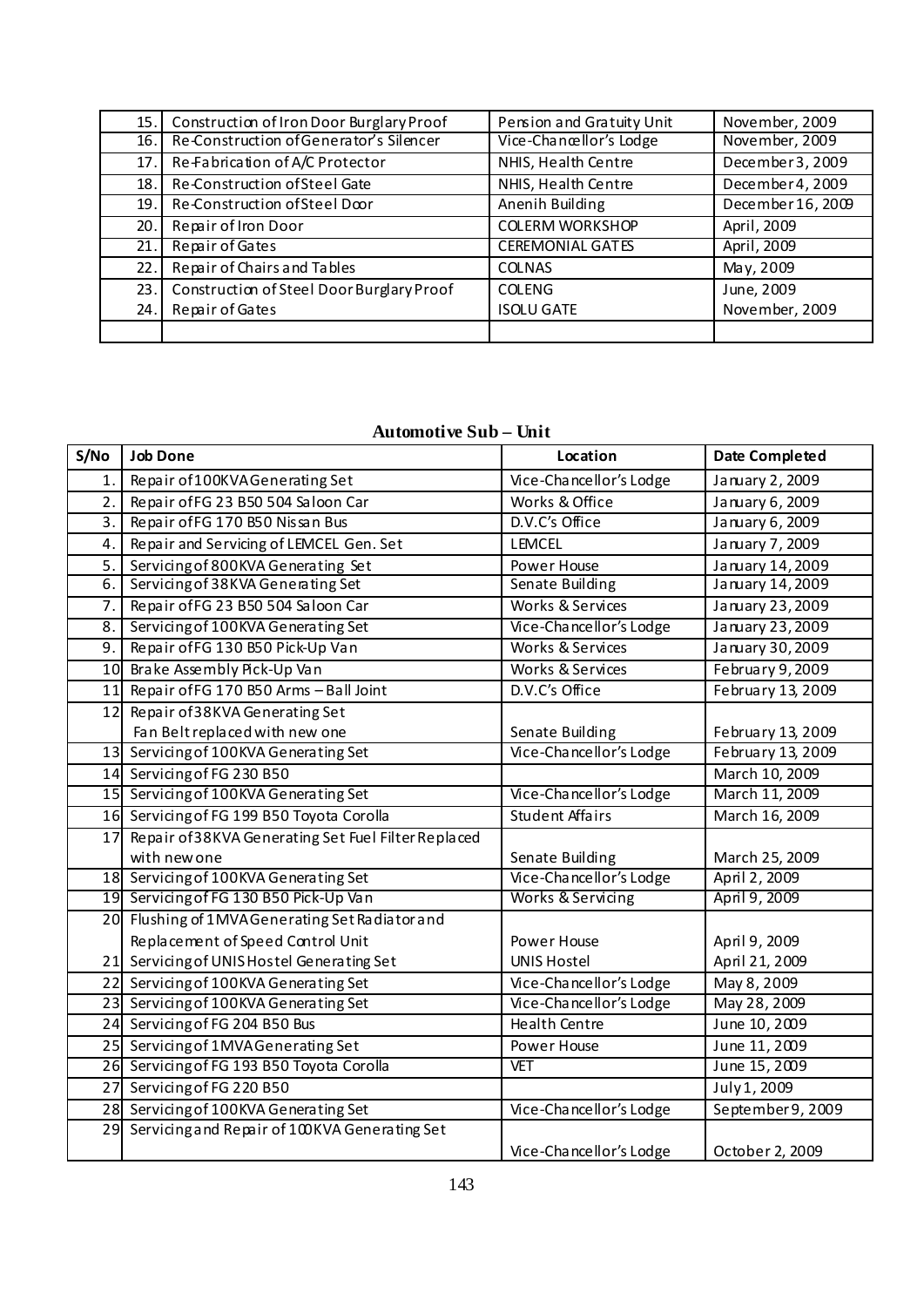|                 | 30 Refurbishment of FG 173 B50 Vannete Bus            | IPU/Palm-wine               |                   |
|-----------------|-------------------------------------------------------|-----------------------------|-------------------|
|                 | 31 Refurbishment of S.U.G Accidental Toyota Hiace Bus |                             |                   |
|                 |                                                       | Works & Services            |                   |
|                 | 32 Servicing and Repair of 100KVA Gen. Set            | Vice-Chancellor's Lodge     | October 23, 2009  |
| 33 <sup>1</sup> | Refurbishment of FG 176 B50 Vannete Bus               |                             |                   |
|                 | Road Safety Club UNAAB MAZDA Bus                      | <b>Works &amp; Services</b> |                   |
| 34              | Servicing of Generating Set 38KVA                     | Health Center               | October 26, 2009  |
|                 | 35 Servicing and Repair of FG 205 B50 Water Tanker    |                             |                   |
|                 |                                                       | Works & Services            | October 27, 2009  |
| 36I             | Repair of 100KVA Generating Set                       | Vice-Chancellor's Lodge     | October 27, 2009  |
| 37              | Repair and Servicing of FG173 B50 Vannete Bus         |                             |                   |
|                 |                                                       | IPU                         | October 30, 2009  |
|                 | 38 Repair and Replacement of Radiator Hose of 100KVA  |                             |                   |
|                 | Generating Set                                        | Vice-Chancellor's Lodge     | November 6, 2009  |
| 39              | Repair and Servicing of FG 202 B50 Official Vehicle   |                             |                   |
|                 |                                                       |                             | November 12, 2009 |
|                 | 40 Servicing of 100KVA Generating Set                 | Vice-Chancellor's Lodge     | November 13, 2009 |
| 41              | Installation of a new 100KVA Gen. Set                 | Vice-Chancellor's Lodge     | November 13, 2009 |
|                 | 42 Servicing of 100KVA Generating Set                 | Power House                 | November 20, 2009 |
| 43I             | Repair and Servicing of FG170 B50 NISSAN Bus          |                             |                   |
|                 |                                                       | D. V. C. Office             | December 1, 2009  |
| 44              | Servicing and Repair of FG 230 B50                    |                             | December 2, 2009  |
|                 | 45 Repair and Servicing of FG 130 B50 Pick-Up Van     |                             |                   |
|                 |                                                       | Works & Servicing           | Deœmber 16, 2009  |
|                 | 46 Repair of 1 MVA Generating Set                     | Power House                 | December 28, 2009 |

#### **CIVIL UNIT**

| S/NO                    | <b>JOB DESCRIPTION</b>                                  | <b>DATE OF</b>    | <b>LOCATION</b>                    |
|-------------------------|---------------------------------------------------------|-------------------|------------------------------------|
|                         |                                                         | <b>COMPLETION</b> |                                    |
| $\overline{1}$          | Repair of faulty water tap                              | 15/06/2009        | InternalAudit                      |
| $\overline{2}$          | Repair of Booster Road                                  | 8/06/2009         | <b>BoosterRoad</b>                 |
| 3                       | Repair of COLANIM Lecture Auditorium                    | 8/06/2009         | COLAMIN Lecture A udit orium       |
| $\overline{4}$          | Conversion of site office as functional office building | 8/06/2009         | Female Hostel                      |
| $\overline{5}$          | Construction of two numbers High tables                 | 8/06/2009         | <b>MPB</b>                         |
| $\boldsymbol{6}$        | Carpentry and plumbing repairs                          | 26/05/2009        | Postgraduate School                |
| 7                       | Renovation of Soil Science laboratory                   | 27/05/2009        | <b>COLPLANT</b>                    |
| $\overline{\mathbf{8}}$ | Repair of faulty locks                                  | 7/05/2009         | DVC (Dev.) office                  |
| $\boldsymbol{9}$        | Two departmental doors                                  | 12/05/2009        | $(A - 2004)$ COLNAS                |
| 10                      | Renovation and replacement of closet                    | 20/02/2009        | <b>MPB</b>                         |
| 11                      | Construction of door burglary proof                     | 4/03/2009         | <b>COLNAS Building</b>             |
| 12                      | Painting of kerbs                                       | 18/02/2009        | Roads with in the University       |
| 13                      | Mending of potholes                                     | 18/02/2009        | Roads with in the University       |
| 14                      | Carpentry Work                                          | 18/02/2009        | Male and female Hostel             |
| 15                      | Reticulation for GT B-ICT Centre bore holes             | 18/02/2009        | GTB-ICT centre                     |
| 16                      | Evacuation of septic tank                               | 18/05/2009        | Behind cash office                 |
| 17                      | Construction of two boreholes                           | 8/01/2009         | Booster Station and Palm Wine Unit |
| 19                      | Repair of toilet and re-plastering of walls             | 21/12/2009        | Loans and Advance office           |
| 20                      | Plumbing works                                          | 21/12/2009        | Bursar's office                    |
| 21                      | Repair of Plumbing works                                | 14/12/2009        | Vice-Chancellor's lodge            |
| 22                      | Plumbing works                                          | 14/12/2009        | <b>COLENG</b> building             |
| 23                      | Renovation and ceiling works                            | 02/12/2009        | Libra ry Comple x                  |
| 24                      | Audito rium ceiling sheet                               | 02/12/2009        | COLPLANT                           |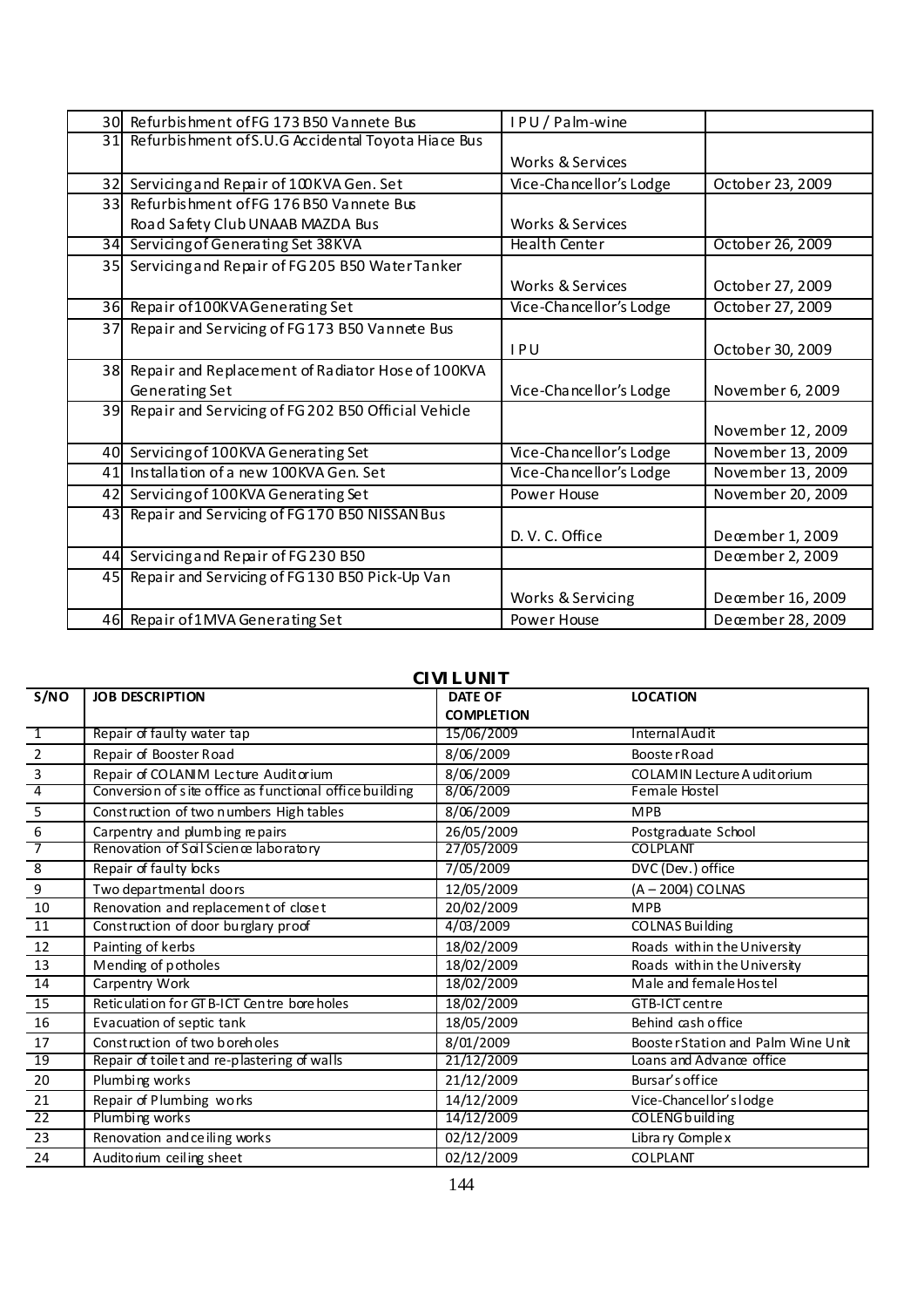| 25              | Purchase of water storage tanks                                                      | 30/11/2009 | Female Hostel                                                |
|-----------------|--------------------------------------------------------------------------------------|------------|--------------------------------------------------------------|
| 26              | Repair of amenities                                                                  | 24/11/2009 | Biological Science Laboratory                                |
| 27              | Repair of leaking roof                                                               | 24/11/2009 | <b>RESDEC</b>                                                |
| 28              | Construction of Security Information Board                                           | 24/11/2009 | All Colleges                                                 |
| 29              | (Aluminum roof)                                                                      | 19/11/2009 | <b>COLAMRUC</b>                                              |
| 30              | Repair of leaking roof                                                               | 19/11/2009 | Store Unit of Bursary Dept.                                  |
| 31              | Evacuation of septic tank                                                            | 19/11/2009 | UNIS Boy's Hostel                                            |
| 32              | Repair of some roofs                                                                 | 20/11/2009 | COLAMRUD and COLPLANT                                        |
| 33              | General repair of defects                                                            | 13/11/2009 | <b>AMREC Building</b>                                        |
| $\overline{34}$ | Construction of Sign Post                                                            | 13/11/2009 | Senate Building (Car Park)                                   |
| 35              | Repair work                                                                          | 18/11/2009 | Old Hostel                                                   |
| 36              | Repair of carpentry works                                                            | 13/11/2009 | <b>RESDEC</b>                                                |
| 37              | Provision of water storage tanks                                                     | 13/11/2009 | Male Hostel                                                  |
| 38              | Repair of lecture Theatre Seats                                                      | 13/11/2009 | Oba-Lipede<br>MPB<br><b>COLNAS</b><br>and<br>Lecture theatre |
| 39              | Repair of window frames                                                              | 16/11/2009 | <b>COLERM</b>                                                |
| 40              | Rescreeding of walkway and re-roofing of a section of<br>roofing sheet               | 13/11/2009 | Vice-Chancellor's Lodge                                      |
| 41              | Enhandng security services                                                           | 13/11/2009 | Ceremonial gate                                              |
| 42              | Repair of damaged roof                                                               | 11/11/2009 | Poultry Breeding Unit of the fam<br>centre                   |
| 43              | Rewinding of submersible bore hole pump                                              | 28/10/2009 | MPB, Female and male Hostels                                 |
| 44              | Plumbing works                                                                       | 28/10/2009 | AT and JP                                                    |
| 45              | Evacuation of septic tanks and soakaway, Clearing of<br>feaces at collapsed chambers | 27/10/2009 | Behind COLNAS Phase I Building                               |
| 46              | Modification of female Hostel                                                        | 27/10/2009 | Female Hostel                                                |
| 47              | Repair of damaged alum inum ro of ridge cap                                          | 06/10/2009 | Anenih Building                                              |
| 48              | Repair of toilet (JAO) and student centre septic tank                                | 06/10/2009 | JAO and Student Centre                                       |
| 49              | Drilling of borehole (two at Booster station and<br>Palmwine Unit                    | 22/12/2009 | Booster Station and Palm Wine Unit                           |
| 50              | Evacuation of Septic tanks                                                           | 27/10/2009 | Female Hostel                                                |
| 51              | Repair of male and female hostels                                                    | 2/07/2009  | Male and Female Hostels                                      |

## **TRACTOR UNIT**

The tractor unit was established in the year 1996. The main objective of the unit is to service, maintain and repair any available tractor in the university and harrowing, ploughing, ridging, planting and spraying for college experimental farms and university plantation.

The tractor unit is presently located within the works and services premises comprising of a shed  $(11 \text{ by } 22 \text{ m}^2)$  and two offices.

# **GRADUATE RECORDS AND CAREER C ENTRE (GRECC)**

The Centre was created in February, 2007 in response to, and in compliance with the express demand of the Federal Ministry of Education in Abuja through the National Universities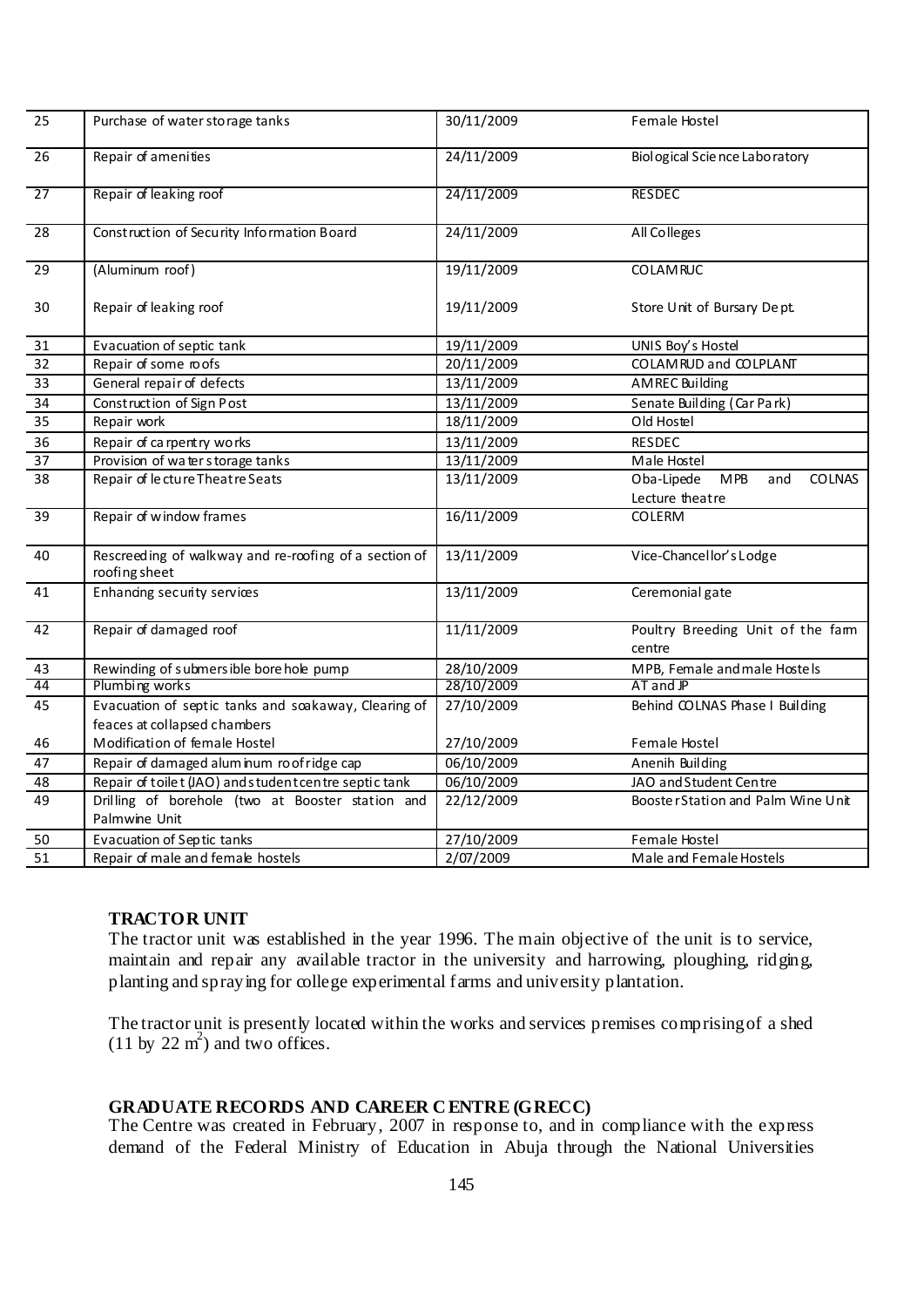Commission. The thrust of the centre is the development of comprehensive records of Graduating students, the Alumni and Career Counseling.

In line with the above, the centre has three Units:

**1. Graduate Records Unit.** 

This unit is involved in the production of a compendium of graduating students per year.

**2. Alumni Unit.**  This unit seeks to create an active link between the University and the UNAAB Alumni **3. Career Unit.** 

This unit is involved in Guidance Counselling and Career Counselling.

# **Guidance and Counselling Unit**

- (1) Orientation programme for fresh students from 13th-20th March, 2009.
- (2) Induction training for newly elected Student Union Executives on leadership skills on 9<sup>th</sup> April, 2009.
- (3) Group counselling on academic excellence for students with low CGPA, probation held on  $18^{th}$  April, 2009
- (4) Lecturer/Counsellor interaction on follow-up strategies for improving student's academic performance
- (5) Mounting notice board in all the Colleges for Centre's use.
- (6) Organised career talks for UNIS students
- (7) Provide daily counselling for students and staff.
- (8) Mrs. Ofodile attended a two day conference on youth development and leadership in Abuja held on  $13^{th} - 14^{th}$  January, 2009.

# **Information Unit**

- 1. Publication of the M aiden Graduating Students Year Book
- 2. Compilation of Bio-data for 2007/2008 session graduating students
- 3. Compilation of Academic record for 2007/2008 session graduating students
- 4. Coordination of Graduate Attachment Programme.

## **Alumni Unit**

- 1. The Unit successfully compiled the list of all graduates of the University from inception with their present contact and e-mail addresses.
- 2. The Alumni directory is already at an advanced stage for publication/hosting on the internet.
- 3. Maintained a good link between the Alumni and the Alma mater by maintaining contact with the graduates of the University through e-mail on a quarterly basis, where information about development/progress of the Alma mater is hosted.
- 4. Established two new branches of the Alumni Association in Benin City and Owerri.
- 5. Established link between Alumnus working in National Horticultural Research Institute (NIHORT), Ibadan, Nigerian Institute for Oil Palm Research (NIFOR) Benin City and Animal Care (Ogere Remo) who are major employers of UNAAB graduates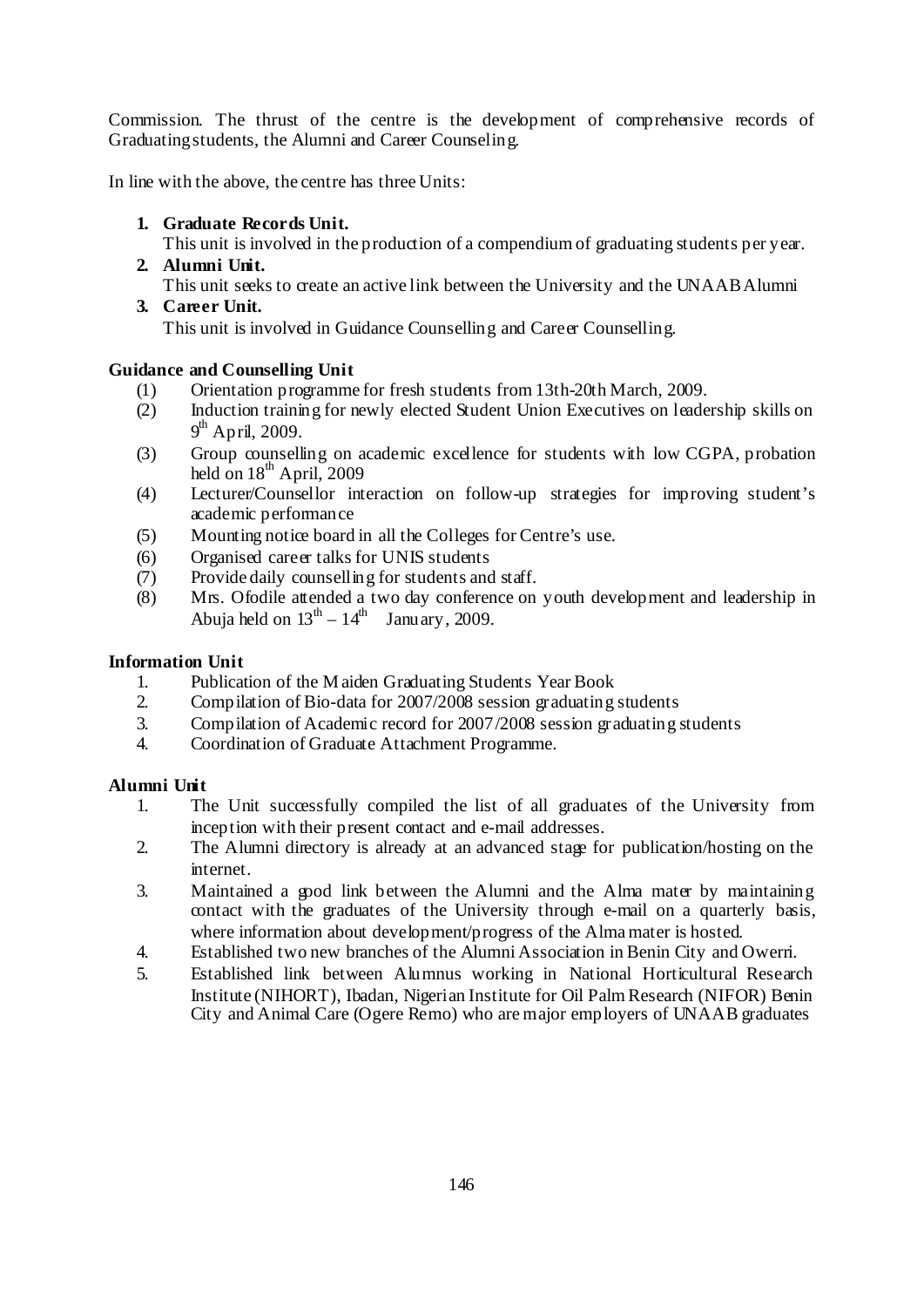# *UNIVERSITY OF AGRICULTURE, ABEOKUTA (UNAAB)*  **ACCOUNTS FOR THE YEAR ENDED 30 JUNE, 2008**

#### **INFORMATION ABOUT THE UNIVERS ITY**

### **1. CORPORATE EXIS TENCE**

 The University of Agriculture, Abeokuta (UNAAB) was established by Decree No. 48 of 2 November, 1992 by the then Millitary Government of Nigeria (among the three Universities of Agriculture: others are in Makurdi and Umudike) as a center of excellence in teaching academic, research and professional programmes leading to award of first degrees (including diplomas) and postgraduate degrees.

 The first supervising M inistry was Federal M inistry of Agriculture and Natural Resources but it is presently under the Federal M inistry of Education effective from January, 2002. The National Universities Commission (NUC) is responsible for courses accreditation.

#### **2. GOVERNING COUNCIL**

| 2.1  | Elder Chief Brig. Gen. (Rtd) Bassey Asuquo mni | $\overline{a}$           | Pro. Chancellor & Chairman  |
|------|------------------------------------------------|--------------------------|-----------------------------|
| 2.2  | Prof. O. O. Balogun                            |                          | Vice-Chancellor & Member    |
| 2.3  | Prof. I. C. Eromosele                          |                          | Deputy Vice<br>Chancellor   |
|      | Academic                                       |                          |                             |
|      |                                                |                          | & Member                    |
| 2.4  | Prof. O. I. Ariyo                              |                          | Deputy Vice Chancellor      |
|      |                                                |                          | Development & Member        |
| 2.5  | Chief Felix I moisili                          | ÷                        | <b>M</b> ember              |
| 2.6  | Alhaji Abudullahi Maiunguwa                    |                          | M ember                     |
| 2.7  | Chief Julius Fatoy inbo                        |                          | M ember                     |
| 2.8  | Hon. (Mrs.) Josephine Azinge                   |                          | M ember                     |
| 2.9  | Dr. Ben. Efiene mokwu                          |                          | Member (Rep. Federal Min.   |
|      |                                                |                          | of Agric & Rural Dev)       |
| 2.10 | Mrs. R. M. Nwachukwu                           | -                        | Member (Rep. Federal Min.   |
|      |                                                |                          | of Education)               |
| 2.11 | Chief (Mrs) O. f. Okusami                      | $\blacksquare$           | Member (Rep. Federal Min.   |
|      |                                                |                          | of Industry)                |
| 2.12 | Prof. S. O. Awonorin                           |                          | Member (Representing        |
|      |                                                |                          | Senate)                     |
| 2.13 | Prof. E. B. Otesile                            | $\overline{\phantom{0}}$ | Member (Representing        |
|      |                                                |                          | Senate)                     |
| 2.14 | Prof. K. A. Okeleye                            |                          | Member (Representing)       |
|      |                                                |                          | Senate)                     |
| 2.15 | Prof. A. M. Aduradola                          |                          | Member (Representing        |
|      |                                                |                          | Senate)                     |
| 2.16 | Prof. A. M. Bamgbose                           | -                        | Member (Representing        |
|      |                                                |                          | Congregation)               |
| 2.17 | Dr. (Mrs.) M. A. Dipeolu                       | $\overline{\phantom{0}}$ | Member (Representing        |
|      |                                                |                          | Congregation)               |
| 2.18 | Mr. B. J. O. Ayorinde                          | $\overline{\phantom{a}}$ | Member (Representing        |
|      |                                                |                          | Alumina Association)        |
| 2.19 | Mr.A. Oyerinde                                 |                          | Registrar & Secretary<br>to |
|      | Council                                        |                          |                             |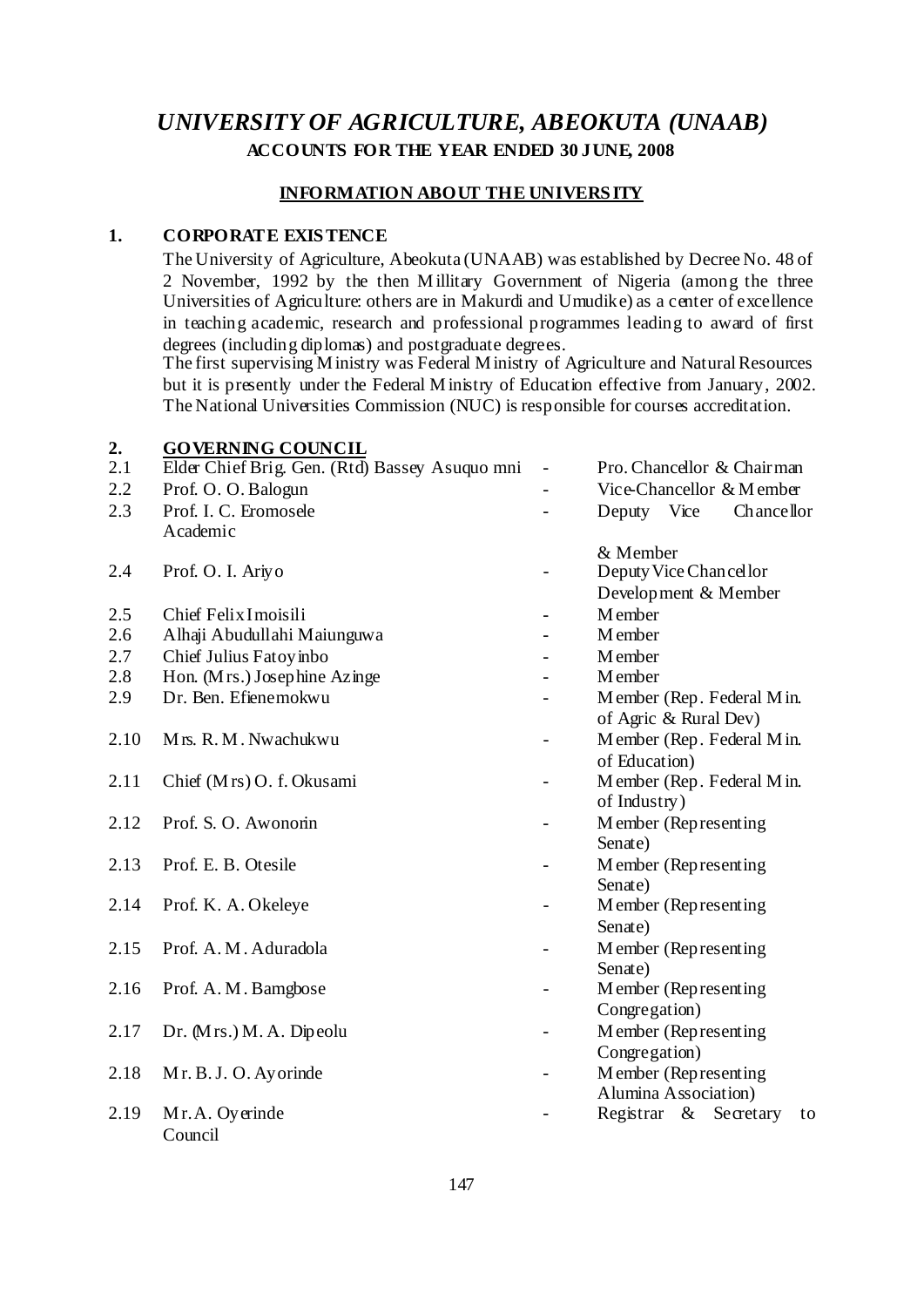### **UNIVERSITY OF AGRIC ULTURE, ABEOKUTA (UN AAB) ACCOUNTS FOR THE YEAR ENDED 30 JUNE, 2008**

#### **INFORMATION ABOUT THE UNIVERS ITY (CONT'D)**

#### **3. PRINCIPAL OFFIC ERS**

- 
- 
- Chancellor
- the
- 3.5 M r. E. O. Ajayi Bursar
- 3.6 M r. A. T. Agboola Librarian

#### **4. BANKERS**

- 4.1 Intercontinental Bank Plc
- 4.2 Afribank Nigeria Plc
- 4.3 First Bank of Nigeria Plc
- 4.4 United Bank for Africa Plc
- 4.5 Union Bank of Nigeria Plc
- 4.6 UNAAB Microfinance Bank (M FB) Limited
- 4.7 Wema Bank Plc
- 4.8 Central Bank of Nigeria
- 4.9 Zenith International Bank Plc
- 4.10 Habib Platinum Bank Plc
- 4.11 Guaranty Trust Bank Plc
- 4.12 Oceanic Bank Plc

# **5. CONTACT ADDRESS**

 University of Agriculture, Abeokuta Alabata Road, Off Ibadan Road, P. M. B. 2240, Abeokuta, Ogun State.

# **6. AUDITORS**

# **JUBRIL OLAWALE LAWAL & CO.**

*(Chartered Accountants)* 1, Onikoko Road, P. O. Box 4323, Ibara, Abeokuta, 08033376825, 08034042882 07056161025, 08075777770 E-mail:jubrilolawalelawal@yahoo.co.uk fca@foremostnigeria.com

- 3.1 Prof. O. O. Balogun Vice-Chancellor
- 3.2 Prof. I.C. Eromosele Deputy Vice Chancellor (Academics)
- 3.3 Prof. O.T. Ariyo Deputy Vice
- (Development) 3.4 M r. A. Oyerinde Figure 2.4 Registrar/Secretary to

Governing Council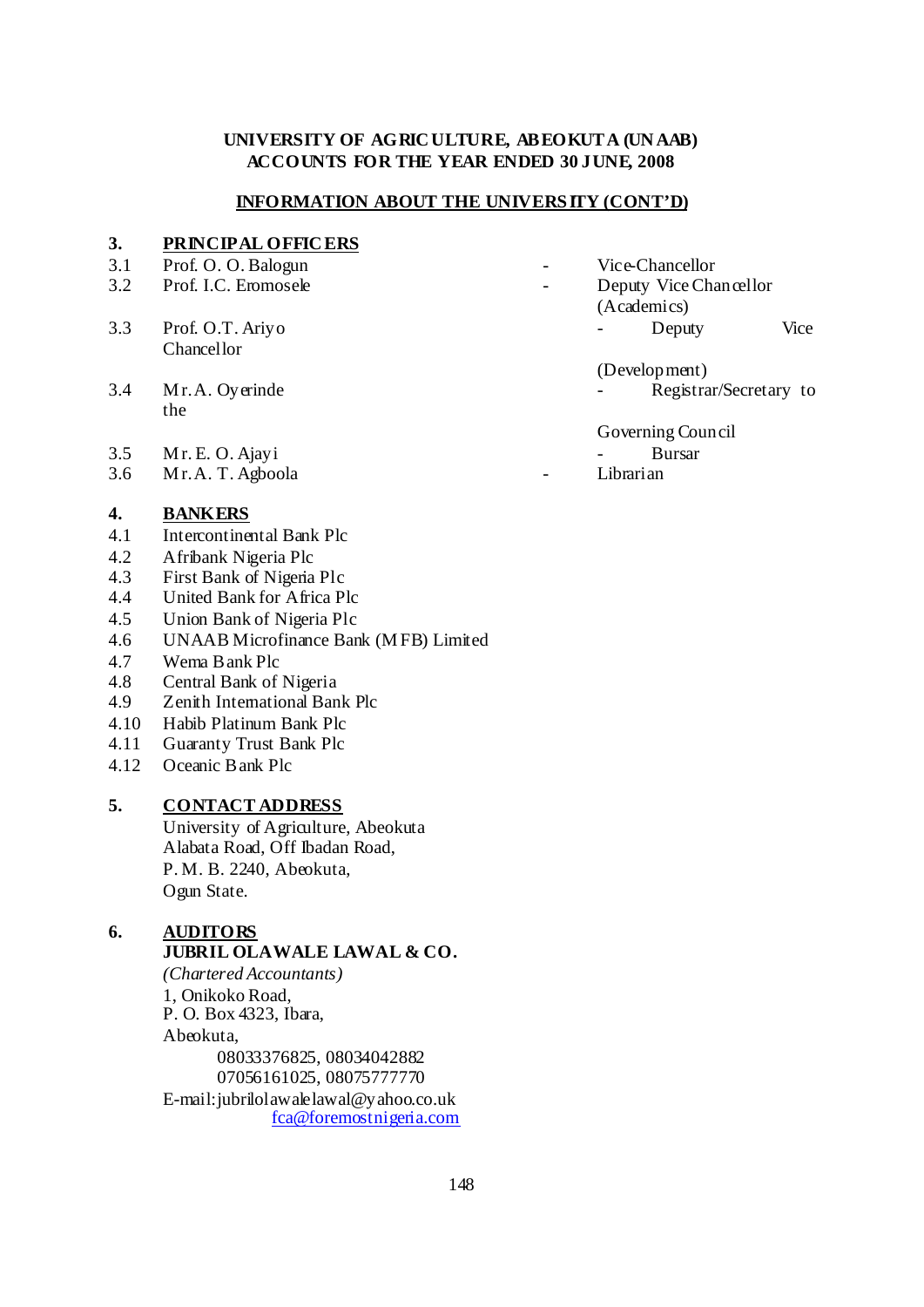#### **JUBRIL OLAWALE LAWAL & CO.**  *(Chartered Accountants)*

# **AUDITORS ' REPORT TO THE GOVERNING COUNCIL OF UNIVERSITY OF AGRIC ULTURE, ABEOKUTA (UN AAB)**

We have audited the Financial Statements for the year ended 30 June, 2008 as set out on pages 6 to 25 which have been prepared under the historical cost convention and in accordance with accounting policies set out on pages 4 to 5

# **RESPECTIVE RES PONS IBILITIES OF GOVERNING COUNCIL OF UNAAB AND AUDITORS**

The Governing Council is responsible for the preparation of the financial statements and ensure that adequate internal control procedures are instituted to safeguard assets and prevent and detect fraud and other irregularities; proper accounting records are maintained; and applicable accounting standards are followed. It is our responsibility to form an independent opinion, based on our audit, on the financial statements and report our opinion to you.

## **BASIS OF OPINION**

We conducted our audit in accordance with International Auditing Standards. An audit includes examination, on a test basis, of evidence, relevant to the amounts and disclosures in the Financial Statements. It also includes an assessment of the significant estimates and judgements made by the Members in the preparation of the Financial Statements and whether the Accounting policies are appropriate to the University's circumstances, consistently applied and adequately disclosed.

We planned and performed our audit so as to obtain all the information and explanations which we considered necessary to provide us with sufficient evidence to give a reasonable assurance that the Financial Statements are free from material mis-statements, whether caused by fraud, error or other irregularities.

In forming our opinion, we also evaluated the overall adequacy of the presentation of information in the Financial Statements and assessed whether the University's books of accounts had been properly kept.

## **OPINION**

In our opinion, and to the best of the information and explanations given to us, the books of accounts give a true and fair view of the state of the affairs as at 30 June, 2008 and of the Income over Expenditure and cash flow together with the Accounting policies and notes on the accounts have been properly prepared in accordance with the relevant statements of accounting standards issued by the Nigerian Accounting Standards Board.

# **Jubril Olawale Lawal & Co.**

*(Chartered Accountants)* Abeokuta , Ogun State, Nigeria ............................, 2010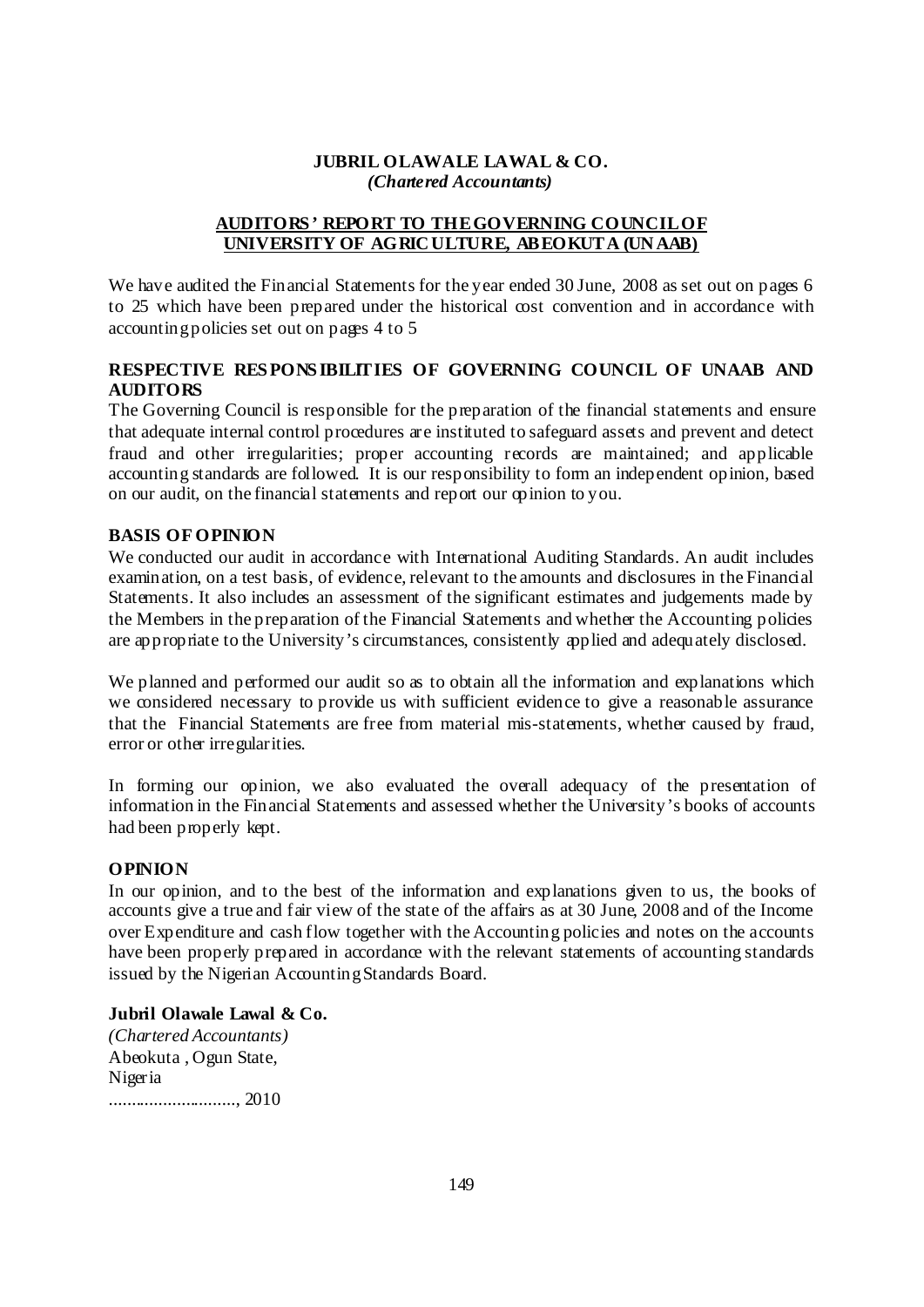## **S TATEMENT OF ACCOUNTING POLICIES**

The following are the summary of the University's important Accounting Policies which are used in the preparation of the accounts.

#### **1. BASIS OF ACCOUNTING**

The Accounts are prepared under the Historical Cost convention.

#### **2. FIXED ASSETS**

 The fixed assets are stated at historical cost (Gross book value) less accumulated depreciation.

### 3. DEPRECIATION ON FIXED ASSETS

 This is computed on the following basis which is consistently applied to write off the historical cost of fixed assets which had been brought into use on a straight line method over the expected useful life (yearly).

|                                          | $\%$            |
|------------------------------------------|-----------------|
| Land Acquisition and Compensation        | N <sub>il</sub> |
| Landscaping of Campus                    | N <sub>il</sub> |
| Plantation                               | N <sub>il</sub> |
| Buildings                                | 2.50            |
| Road and Drainage                        | 5.00            |
| Water projects                           | 5.00            |
| Electrical Installation and Distribution | 5.00            |
| Reservoir and Fish Ponds                 | 5.00            |
| Furniture, Fittings & Equipment          | 5.00            |
| Plant and Machinery                      | 10.00           |
| General Development Works                | 10.00           |
| M otor Vehicles                          | 20.00           |
| Academic Robes                           | 20.00           |
| Computers/Computer Installations         | 20.00           |
|                                          |                 |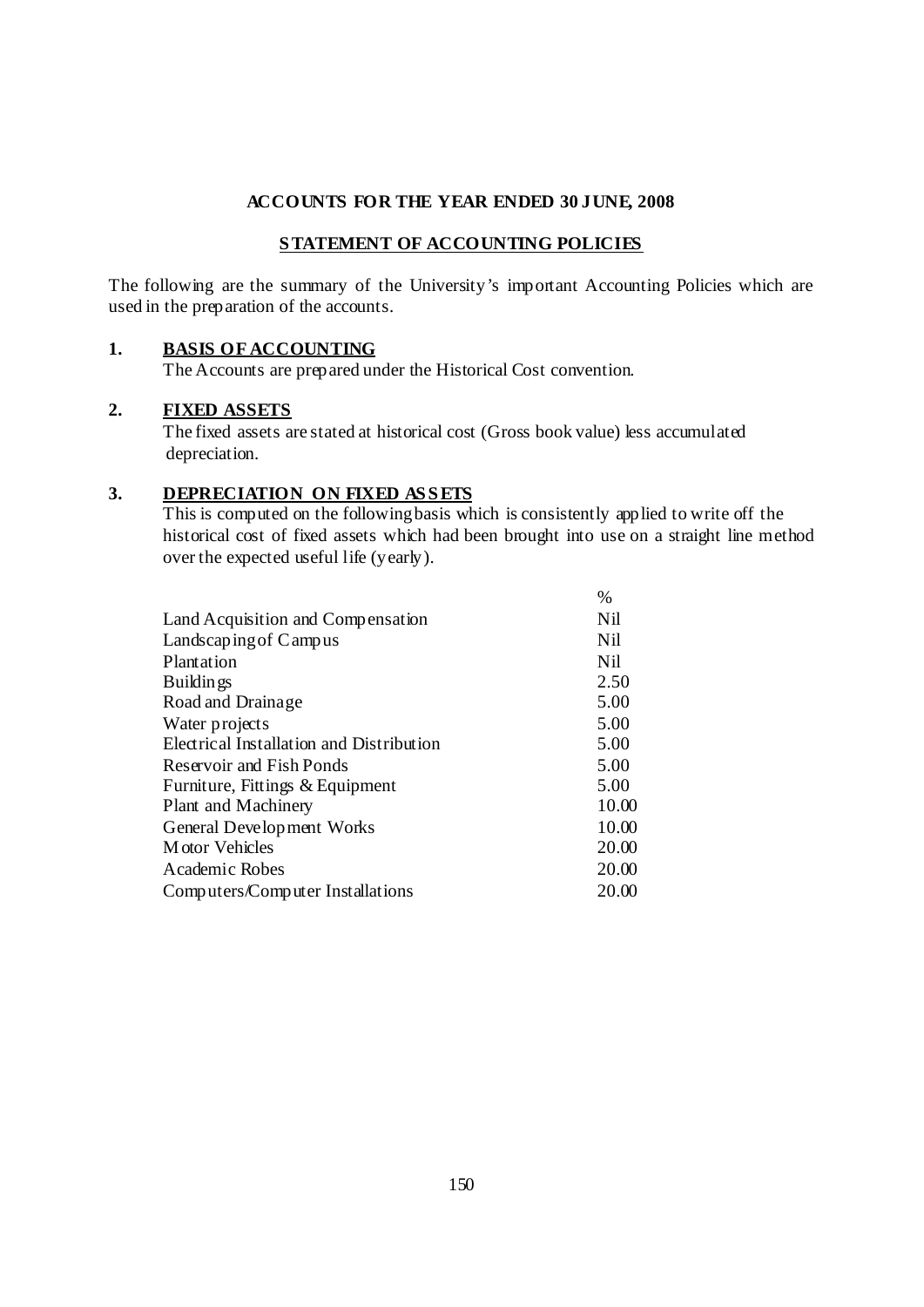# **STATEMENT OF ACCOUNTING POLICIES (CONT'D)**

### **4. REPAIRS AND REN EWALS**

Repairs and Renewals on Building and Equipment are written off to General Expenditure account when incurred.

#### **5. S TOCKS**

Stocks are stated at the lower of cost and net realizable value.

#### **6. DEBTORS**

No provision is made for doubtful debts but specific bad debts are written off as and when ascertained.

#### **7. INCOME GRANTS - FOR RECURRENT EXPENDITURE**

Subvention Income, grant for recurrent expenditure, salaries/allowances, overhead/administrative expenses are accounted for on actual receipts basis from Federal Government.

#### **8. FOREIGN CURRENCIES**

- (i) Transactions in Foreign Currencies are translated into Naira at the rate of exchange ruling on the date of the transaction.
- (ii) Foreign Currencies balances are converted into Naira at the rate of exchange ruling at the balance sheet date and the difference arising therefrom have been dealt with in the exchange difference reserve which hitherto had been dealt with in the income and expenditure account.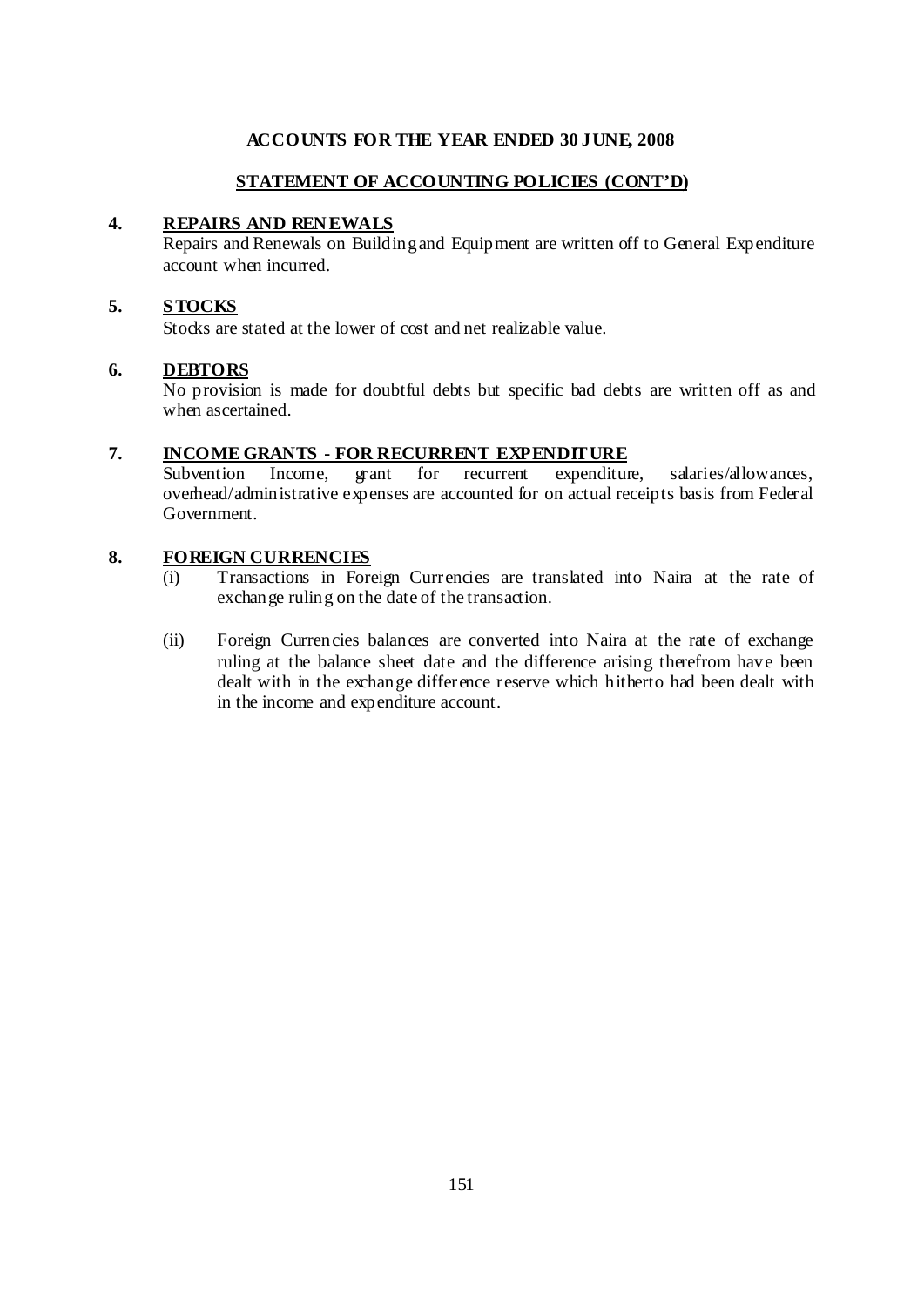# **BALANCESHEET**

|                                            |                |                        | 2008          |                 | 2007               |
|--------------------------------------------|----------------|------------------------|---------------|-----------------|--------------------|
|                                            | <b>NOTES</b>   | N                      | $\mathbf{N}$  | N               | N                  |
| <b>Fixed Assets</b>                        | 1              | 1,822,238,942          |               | 1,521,565,128   |                    |
| <b>Investment</b>                          | $\overline{2}$ | 67.404.970             |               | 67.404.970      |                    |
|                                            |                |                        | 1,889,643,912 |                 | 1,588,970,098      |
| <b>CURRENT ASSETS</b>                      |                |                        |               |                 |                    |
| <b>Stocks</b>                              | 3              | 87,964                 |               | 1,335,441       |                    |
| Debtors and                                |                |                        |               |                 |                    |
| prepay ments                               | 4              | 24,550,575             |               | 40,993,721      |                    |
| Cash and bank balances                     | 5              | 691,031,763            |               | 429,659,094     |                    |
|                                            |                | 715,670,302            |               | 471,988,256     |                    |
| Less:                                      |                |                        |               |                 |                    |
| <b>CURRENT LIABILITIES</b>                 |                |                        |               |                 |                    |
| <b>Creditors and Accruals</b>              | 6              | (271, 852, 044)        |               | (273, 632, 322) |                    |
| <b>NET CURRENT ASSETS</b>                  |                |                        | 443,818,258   |                 | <u>198,355,934</u> |
| <b>TOTAL NET ASSETS</b>                    |                |                        | 2,333,462,170 |                 | 1,787,326,032      |
|                                            |                |                        |               |                 |                    |
| <b>FINANCED BY:</b>                        |                |                        |               |                 |                    |
| Accumulated fund                           | 7              |                        | 170,827,685   |                 | (252, 742, 691)    |
| Other Funds                                | 8              |                        | 7,855,066     |                 | 6,167,284          |
| Capital Funds                              | 9              |                        | 2,081,927,630 |                 | 1,980,960,942      |
| Loan Funds & Grants                        | 10             |                        | 30,914,976    |                 | 30,914,976         |
| Special Funds                              | 11             |                        | 24,450,663    |                 | 3,940,388          |
| Exchange Difference Reserve                |                |                        | 17,486,150    |                 | 18,085,133         |
|                                            |                |                        | 2,333,462,170 |                 | 1,787,326,032      |
| These Financial Statement were approved by |                |                        |               |                 |                    |
| the Governing Council of the University on |                |                        |               |                 |                    |
|                                            |                |                        |               |                 |                    |
|                                            |                | <b>Vice-Chancellor</b> |               |                 |                    |
|                                            |                |                        |               |                 |                    |
|                                            |                |                        |               |                 |                    |
|                                            |                | <b>Bursar</b>          |               |                 |                    |

**The accounting policies on pages 4 to 5 and notes on pages 9 to 25 for part of these financial statement.**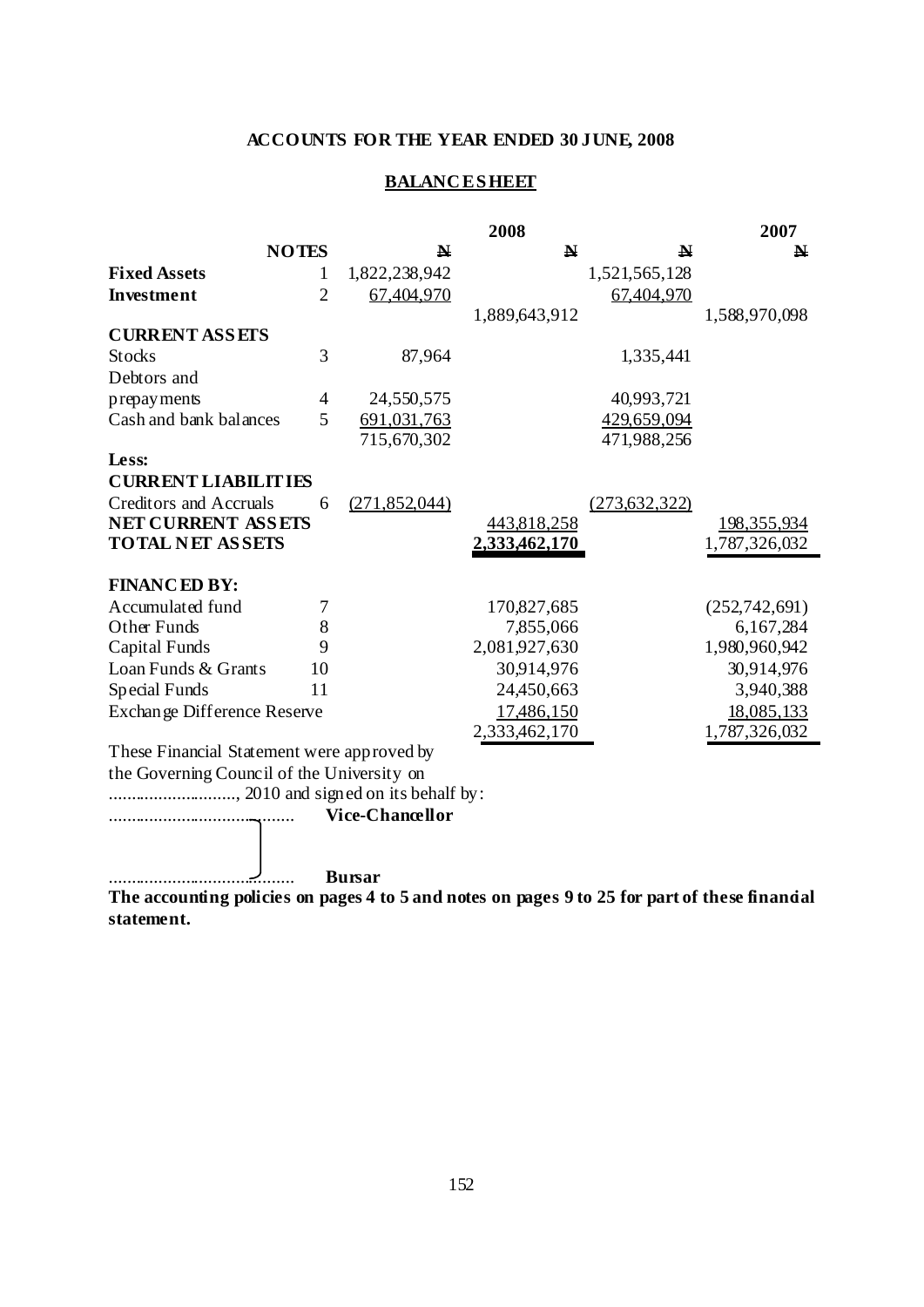#### **INCOME AND EXPENDITURE ACCOUNTS**

 **2008 2007** NOTES N N N N Subvention 12 2,193,954,555 1,521,586,724 Students Fees 13 242,320,691 89,595,781 Other receipts 14 394,726,382 249,373,972 Profit on Disposal of Assets 1,087,570 2,832,089,198 1,860,556,477 *Less:* **RECURRENT EXPENDITURE/OPERATING EXPENS ES PERS ONNEL COS TS**  Senior Staff 1,338,643,511 859,528,178 Junior Staff 133,126,403 87,813,366 Allowances 231,966,470 425,722,715 1,703,736,384 1,373,064,259 **ADMINS TRATIVE EXPENS ES/OVERHEADS EXPENS ES**  Administrative Expenditure 15 199,367,401 89,960,714 Library 16 6,056,921 5,530,708 Academic Expenses 17 26,933,910 30,621,720 Direct Teaching and Laboratory Cost 18 22,117,152 5,301,041 Central Expenditure 19 198,211,097 150,339,617 Depreciation 20 213,804,000 162,572,826 Finance Charges 21 5,268,511 3,806,411 671,758,992 448,133,037 **TOTAL RECURRENT EXPENDITURE** 2,375,495,376 1,821,197,296 **SURPLUS OF INCOME OVER EXPENDITURE** 456,593,822 39,359,181

**The accounting policies on pages 4 to 5 and notes on pages 9 to 25 for part of these financial statement**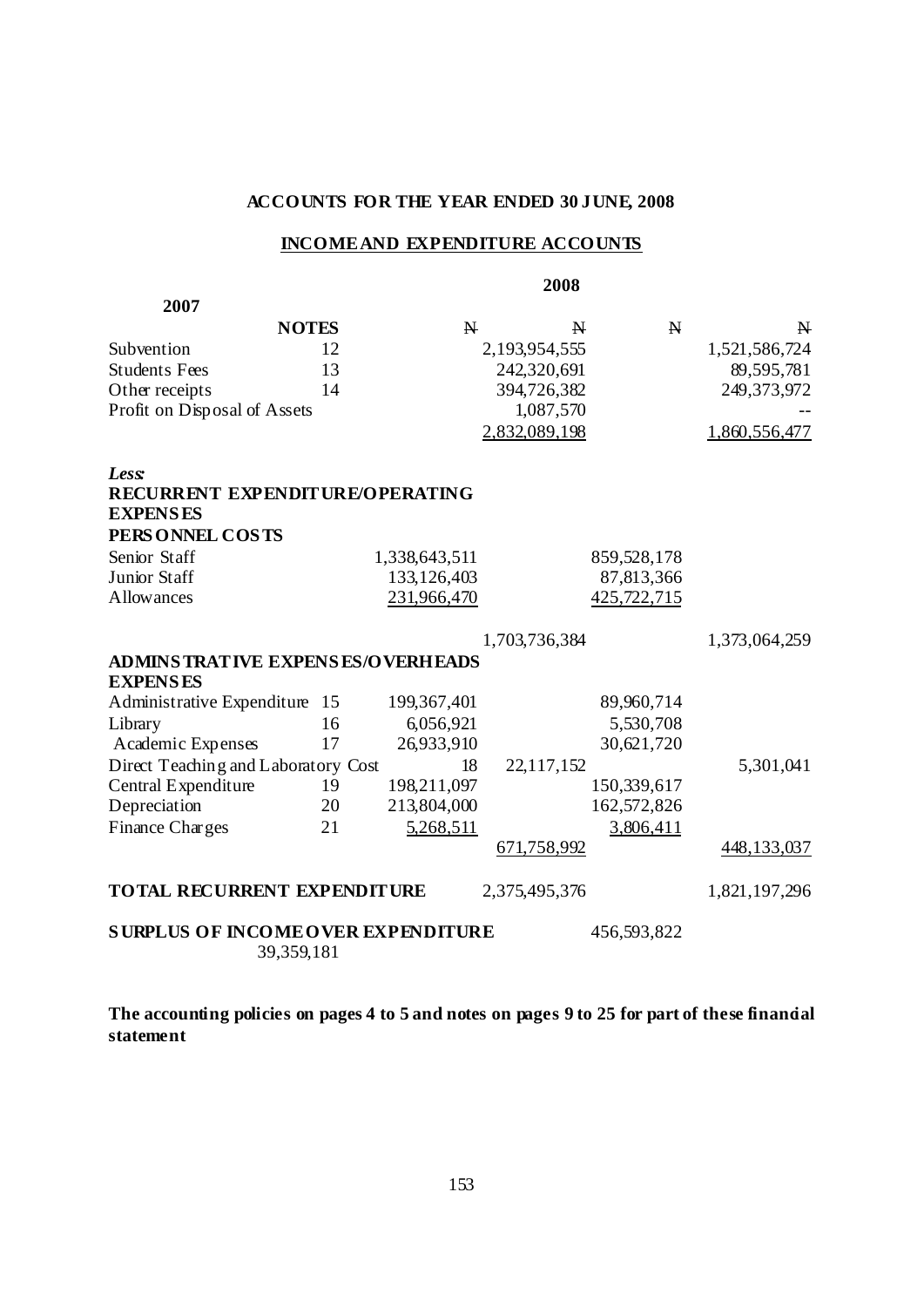|                                                                | <b>STATEMENT OF CASH FLOW</b><br>2008 | 2007               |
|----------------------------------------------------------------|---------------------------------------|--------------------|
|                                                                | $\blacktriangleright$                 | N                  |
| <b>CASH FLOWS FROM OPERATING ACTIVITIES</b>                    |                                       |                    |
| Surplus of Income over Expenditure                             | 456,593,822                           | 39, 359, 181       |
| ADJUSTMENT FOR ITEMS NOT INVOLVING<br><b>CASH MOVEMENT</b>     |                                       |                    |
| Depreciation                                                   | 213,804,000                           | 162,572,827        |
| Prior year Adjustment                                          | (33,023,446)                          | (2,845,779)        |
| Income from Disposal of Assets                                 | (1,087,570)                           |                    |
|                                                                | 636,286,806                           | 199,086,229        |
| <b>OTHER ADJUSTMENTS TO RECONCILE</b>                          |                                       |                    |
| <b>OPERATING SURPLUS TO CASH FLOW</b>                          |                                       |                    |
| <b>OPERATING ACTIVITIES</b>                                    |                                       |                    |
| <b>Stocks</b>                                                  | 1,247,477                             |                    |
| Debtors and Prepayments                                        | 16,443,146                            | (13,235,067)       |
| <b>Creditors and Accruals</b>                                  | (1.780.278)                           | 153.978.144        |
| Net cash flows from Operating Activities                       | 652, 197, 151                         | 339,829,306        |
| <b>CASH FLOWS FROM INVESTING ACTIVITIES</b>                    |                                       |                    |
| <b>Additions to Fixed Assets</b>                               | (523,705,065)                         | (221, 557, 325)    |
| Proceeds from Sales of Fixed Assets                            | 10,314,822                            |                    |
| Investment                                                     |                                       | (17,270,475)       |
| Net cash flows from Investing Activities                       | (513,390,243)                         | (238, 827, 800)    |
| <b>CASH FLOWS FROM FINANCING ACTIVITIES</b>                    |                                       |                    |
| Capital Grants                                                 | 100,966,688                           | 138,764,968        |
| Special Funds                                                  | 20,510,782                            | (2,337,278)        |
| Other Funds                                                    | 1,687,782                             | (7,002,671)        |
| Exchange Difference                                            | (598.983)                             |                    |
| Net Cash flows Investing Activities                            | 122,565,762                           | 129,425,019        |
| Net Increase/(Decrease)in cash and cash equivalent 261,372,670 |                                       | 230,426,525        |
| CASH AND CASH EQUIVALENTS AT THE                               |                                       |                    |
| <b>BEGINNING OF THE YEAR</b>                                   | <u>429,659,093</u>                    | <u>199,232,570</u> |
| CASH AND CASH EQUIVALENTS AT THE END                           |                                       |                    |
| <b>OFTHE YEAR</b>                                              | 691,031,763                           | 429,659,095        |

**The accounting policies on pages 4 to 5 and notes on pages 9 to 25 for part of these financial statement**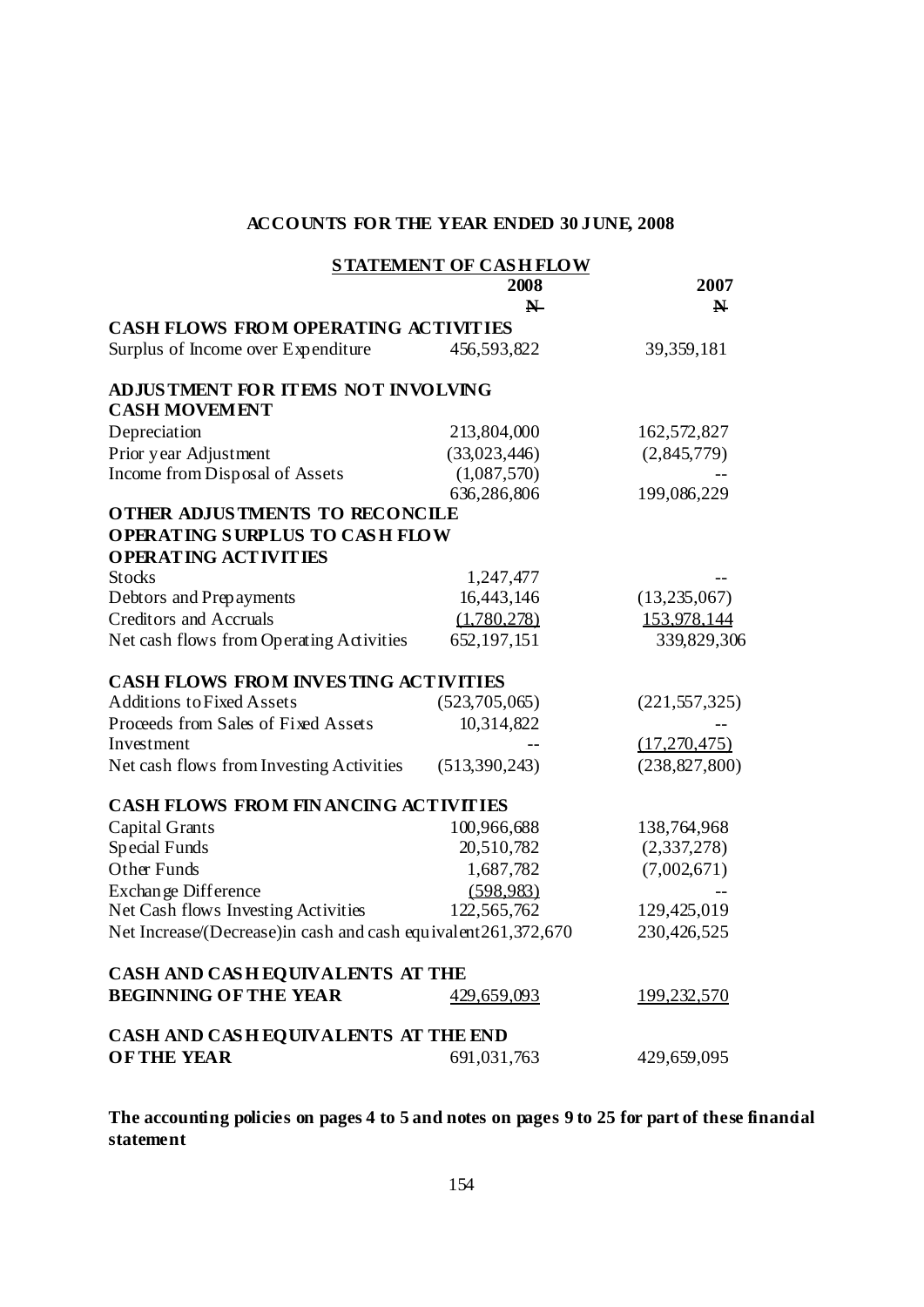# **NOTES TO THE ACCOUNTS CONT'D**

|    |                                           | 2008                         | 2007        |
|----|-------------------------------------------|------------------------------|-------------|
| 2. | <b>INVESTMENT</b>                         | $\mathbf N$                  | $\mathbf N$ |
|    |                                           | <b>UNAAB</b> Consult Limited | 18,621,602  |
|    |                                           | 18,621,602                   |             |
|    | <b>UNAAB</b> Microfinance Bank (MFB)      | 28,259,153                   | 28,259,153  |
|    | Investment in Palm wine production        | 1,075,000                    | 1,075,000   |
|    | Investment in UNAAB - LFN Agro Allied Ltd | 19,449,215                   | 19,449,215  |
|    |                                           | 67,404,970                   | 67,404,970  |
| 3. | <b>STOCKS</b>                             |                              |             |
|    | Stationery                                |                              | 676,267     |
|    | M aintenance                              | 48,933                       | 534,987     |
|    | Fuel                                      | 39,031                       | 46,625      |
|    | Drugs                                     |                              | 77,562      |
|    |                                           | 87,964                       | 1,335,441   |
| 4. | <b>DEBTORS AND PREPAYMENTS:</b>           |                              |             |
|    | Furniture Loan                            | 2,785,442                    | 1,777,649   |
|    | Housing Loan                              | 8,709,032                    | 11,599,695  |
|    | <b>Bicycle Loan</b>                       | 857,948                      | 845,851     |
|    | Motor Vehicle Loan                        | 8,090,966                    | 7,516,619   |
|    | <b>UNAAB MFB Ltd loan Deduction</b>       |                              | 19,815      |
|    | <b>Inter-Bank Transfer</b>                | (3,626,130)                  | 10,896,368  |
|    | <b>Sundry Debtors</b>                     | 4,215,425                    | 3,948,634   |
|    | <b>OSAMCA</b> Loan                        |                              | 22,547      |
|    | Building Dev. Loan                        | 1,793,134                    | 2,904,306   |
|    | Land Dev. Loan                            | 1,486,630                    | 1,462,237   |
|    | <b>Staff Purchase Advance</b>             | 238,128                      |             |
|    |                                           | 24,550,575                   | 40,993,721  |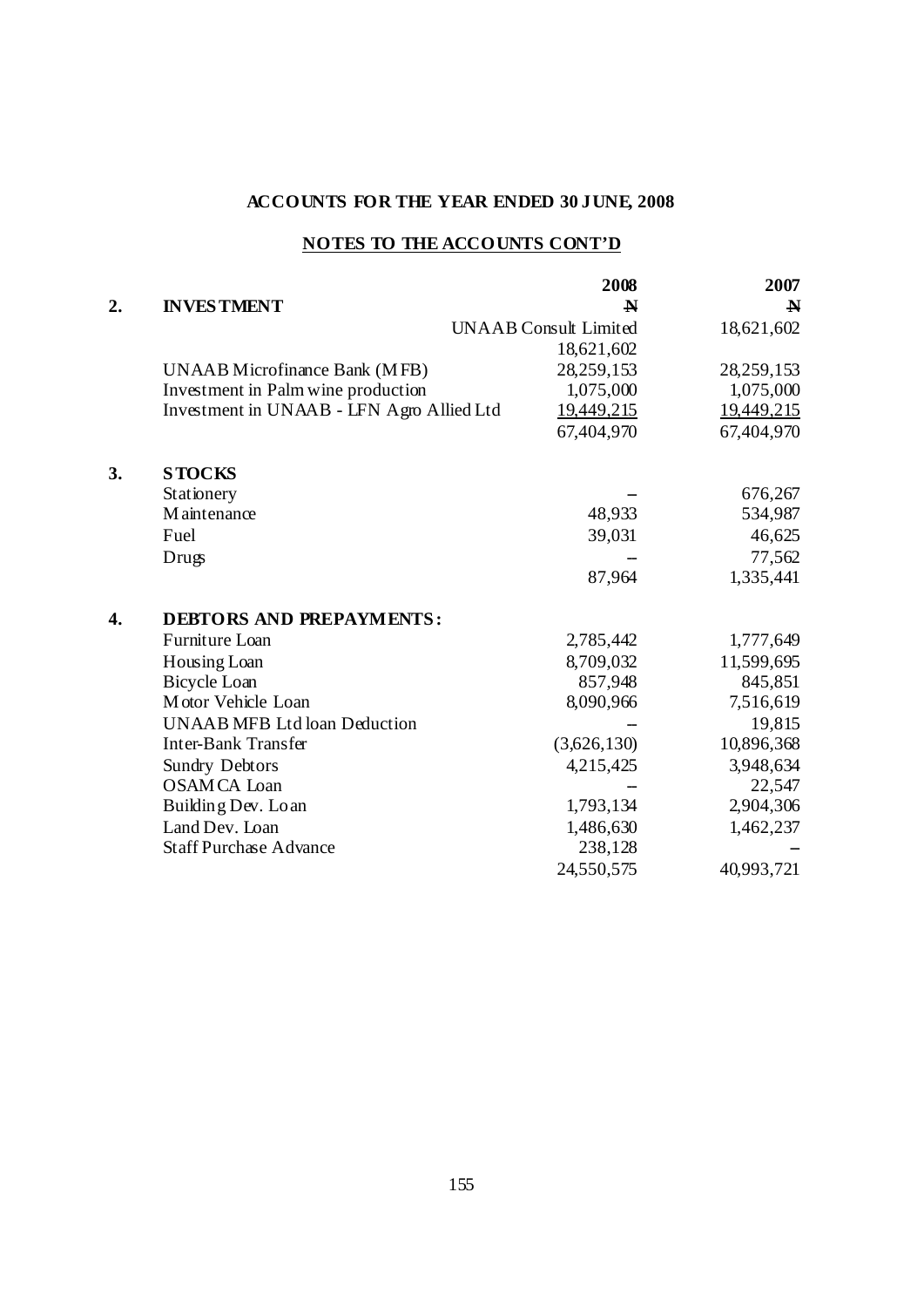# **NOTES TO THE ACCOUNTS CONT'D**

|     |                                                                  | 2008        | 2007         |
|-----|------------------------------------------------------------------|-------------|--------------|
| 5.  | <b>CASHAND BANK BALANCES</b>                                     | $\mathbf N$ | $\mathbf N$  |
| A)  | <b>CURRENT ACCOUNT (LOCAL)</b>                                   |             |              |
|     | Afribank Nigeria Plc, Abeokuta                                   |             |              |
| 5.1 | Account No. 3617043A (Staff School)                              | 174,658     | 174,658      |
| 5.2 | Account No. 36000622T (Research Projects)                        | 2,713,140   | 2,080,967    |
| 5.3 | Afribank Endowment                                               | 1,039,660   | 1,039,660    |
| 5.4 | First Bank of Nigeria Plc, Abeokuta A/c No. 00/02/06031/B283,524 |             | 283,524      |
| 5.5 | Platinum Habib Bank Plc, Abeokuta (Cashew project A/c)           | 2,060       | 2,060        |
|     |                                                                  |             |              |
|     | United Bank for Africa Plc, Abeokuta                             |             |              |
| 5.6 | Account No. 203-7284-6 (Personnel costs)                         | 601,516     | 29,104,410   |
| 5.7 | Account No. 203-7282-1 (Overhead costs)                          | 4,248,126   | 17,162,779   |
| 5.8 | <b>UBA Escrow A/c</b>                                            | 2,634       | 2,634        |
| 5.9 | <b>UBANHIS</b>                                                   | 12,100      |              |
|     | 5.10 UBA Domiciliary Account (Pounds)                            | 5,176,292   |              |
|     | 5.11 UBA Domiciliary Account (Dollars)                           | 16,999,040  |              |
|     | 5.12 UBA Domiciliary Account (Euro)                              | 175,374     |              |
|     |                                                                  |             |              |
|     | <b>UNAAB</b> Microfinance Bank (MFB) Ltd                         |             |              |
|     | 5.13 UNAAB MFB LTD IGR                                           | 29,800,358  | 1,503,166    |
|     | 5.14 Acount No. 01-025 (Vehicle loan Account)                    |             | 2,844,171    |
|     | 5.15 Account No. 01-026 (UNAAB Overhead account)                 | 42,918      |              |
|     | 5.16 Account No. 01-080 (SIWES)                                  | 249,815     | 95,951       |
|     | 5.17 Account No. 01-190 (Post Graduate School)                   | 208,509     | 4,288,667    |
|     | 5.18 Account No. 01-238 (Housing loan Account)                   | 10,610,168  | 3,784,408    |
|     | 5.19 FADEB Account (Farm Development Board)                      | (266)       | 420,314      |
|     | 5.20 MANCOT Account (Mgt. Committee on Transport)                |             | 475,458      |
|     | 5.21 FEPA Account (Fed. Environmental Protection Agency)         | (51)        | (50)         |
|     | 5.22 UNAAB Community Bank (Escrow account)                       | (15, 158)   | 4,927        |
|     | 5.23 UNAAB Community Bank (77/16/30)                             |             | 42,918       |
|     | 5.24 Account No. 01-239 (Furniture Loan Account)                 | (10)        | 1,288,966    |
|     | 5.25 Computer Center Account                                     |             | 61,429       |
|     | 5.26 UNAAB CENHURD Account                                       | (15,997)    | (15,708)     |
|     | 5.27 UNAAB ETF Fund Account                                      | 570,862     | 46,177       |
|     | 5.28 UNAAB UCB Cashew                                            |             | 13,004       |
|     | 5.29 UCB Hatcheries Account                                      | (1,947)     | (1,947)      |
|     | 5.30 UCB Isale Igbein Account (CENHURD)                          | 2,401       | 119,655      |
|     | 5.31 UCB Organic A griculture in Nigeria                         | (465, 023)  | (465, 023)   |
|     | 5.32 UCB Ltd Donation Account                                    | 7,196,468   | 20,939,546   |
|     | 5.33 2004 Capital project Account                                | 7,448,853   | 1,529,151    |
|     | 5.34 UCB - Donation by Contractors Account                       | 12,453,865  |              |
|     | 5.35 UCB - Acceptance Account                                    | 1,088,990   |              |
|     | 5.36 UMFB - Student Fees Account                                 | 50,405,686  |              |
|     |                                                                  | 151,008,565 | 86, 825, 872 |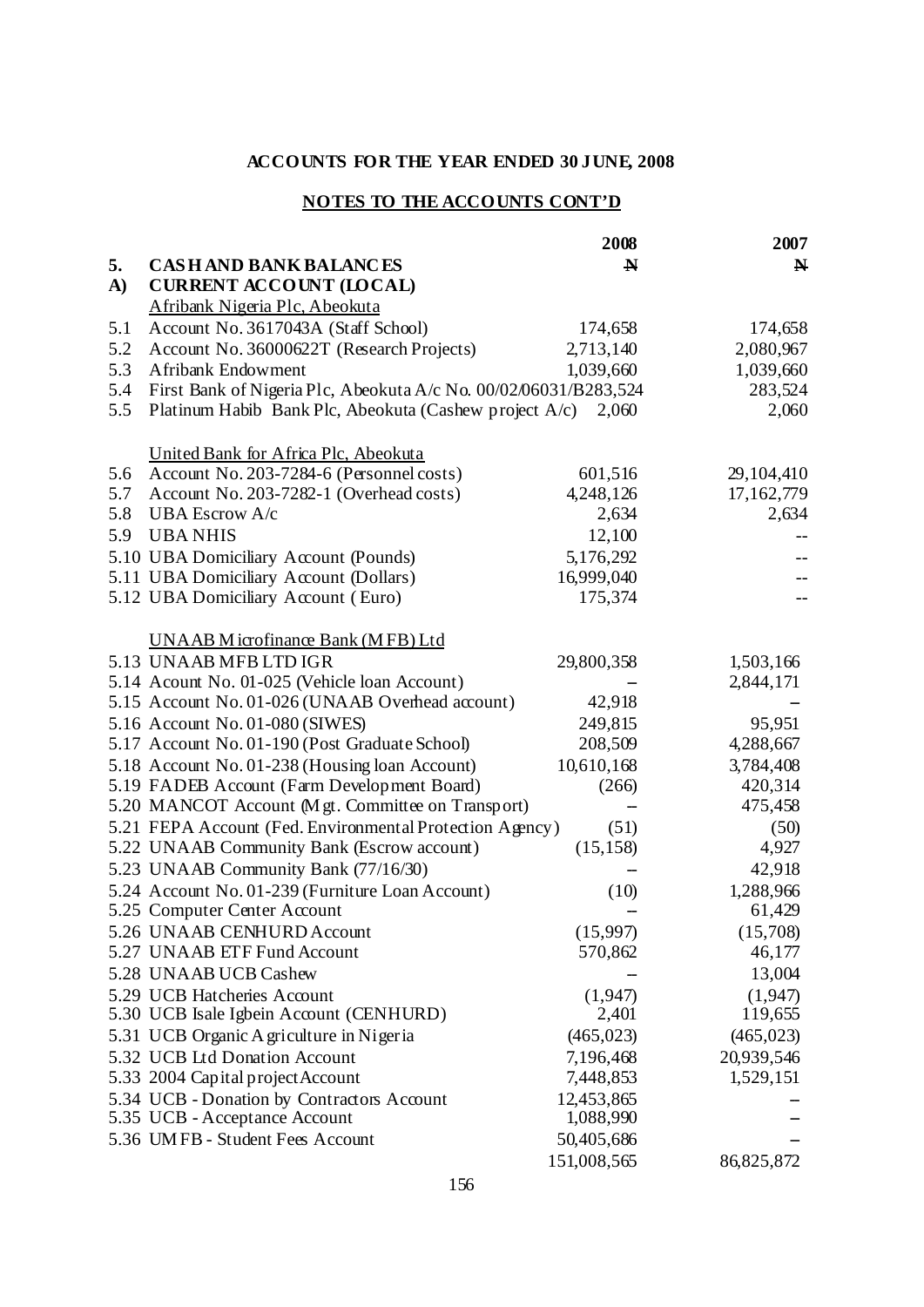# **NOTES TO THE ACCOUNTS CONT'D**

|                                                     | 2008        | 2007        |
|-----------------------------------------------------|-------------|-------------|
|                                                     | N           | N           |
| Brought forward                                     | 150,008,565 | 86,825,872  |
| 5.37 UMFB (LEMCEL)                                  |             | 15,770      |
| 5.38 UMFB ESCROW A/c II                             | 16,500      | 16,500      |
| 5.39 UMFB Escrow III                                | (26, 685)   | 6,961,382   |
| 5.40 UMFB Fish Projects                             | (252)       | (247)       |
| 5.41 UMFB UNIS Revenues A/c                         | (119, 057)  | 5,778,752   |
| 5.42 UMFB ESCROW IV A/c                             | (6,098,220) | 2,554,104   |
| 5.43 UMFB Cashew Project Revenue A/c                |             | 169,092     |
| 5.44 UMFB Recurrent Overhead Grant A/c              | 661,571     | 615,160     |
| 5.45 UMFB ESCROW V Account CVC                      | (28)        | (28)        |
| 5.46 UNAAB MFB LTD Isale-Igbein Staff School        | 300         | 9,189,506   |
| 5.47 UMFB VET Teaching Hospital A/c                 | --          | 664,790     |
| 5.48 UMFB New UNAAB Building and Land Dev. Loan A/c | --          | 1,636,641   |
| Central Bank of Nigeria, Abeokuta                   |             |             |
| 5.49 Account No. 1030030165 (Capital)               | 158,599,359 | 169,686,742 |
| Wema Bank:                                          |             |             |
| 5.50 Account No. 0011005703017(Overhead Account)    | 182         | 182         |
| 5.51 Account No. 9050002810 (Library Dev. Fund)     | 586,567     | (1,016,058) |
| 5.52 Account No. 9050002910 (Research Grant)        | 89,735      | (190, 265)  |
| 5.53 Wema B ank Interest on Deposit A/c             | 75          | 75          |
| 5.54 E. T. F. Special A/c                           | 122,526     | 7,371,463   |
| 5.55 Guaranty Trust Bank DTLC A/c                   | (89, 355)   | 11,150,081  |
| 5.56 Zenith International Bank Current A/c          | 9,498       | 9,498       |
| 5.57 Guaranty Trust Bank ETF                        | 482,116     |             |
| 5.58 Guaranty Trust Bank - Personnel                | 87,552,823  |             |
| 5.59 Guaranty Trust Bank - Overhead                 | 3,623,695   |             |
| 5.60 Guaranty Trust Bank - School fees              | 14,166,585  |             |
| <b>Intercontinental Bank</b>                        |             |             |
| 5.61 Intercontinental Bank Current A/c              | (9,750)     | (9,750)     |
| 5.62 Intercontinental BAnk Oke Ilewo                | 101,319     | 101,319     |
| 5.63 Intercontinental Bank ETF Fisheries            | 22,948      | 22,948      |
| 5.64 Bond Bank C/A (Skye Bank)                      | 29,893      | 29,893      |
| 5.65 Oceanic B ank NHIS                             | 49,500      |             |
|                                                     | 410,780,410 | 301,583,422 |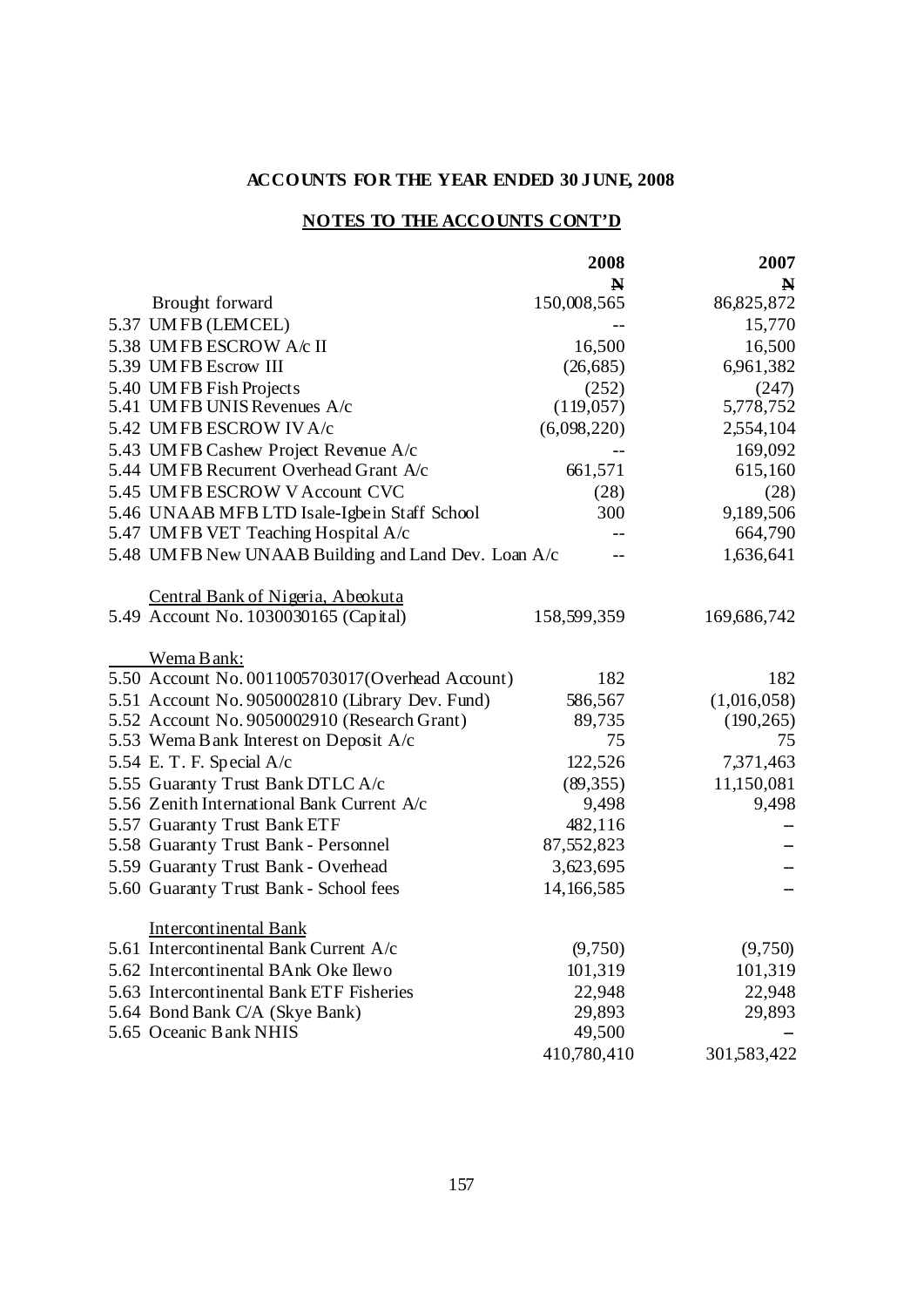|              |                                                | 2008        | 2007        |
|--------------|------------------------------------------------|-------------|-------------|
|              |                                                | N           | N           |
| B)           | <b>CURRENT ACCOUNT (FOREIGN)</b>               |             |             |
|              | 5.66 Nigeria Embassy - London                  | 4,643,099   | 8,988,975   |
|              | 5.67 Nigeria Embassy - Washinton               | 8,899,893   | 11,993,729  |
|              | 5.68 Nigeria Embassy - Cairo                   | 1,193,825   | 1,193,825   |
|              |                                                | 14,736,817  | 22,176,529  |
| $\mathbf{C}$ | <b>SHORT TERM DEPOSITS</b>                     |             |             |
|              | 5.69 Oceanic Bank Plc                          | 154,530,725 | 40,000,000  |
|              | 5.70 Afribank Nigeria Plc,                     | 109,419     | 109,419     |
| 5.71         | <b>Guaranty Trust Bank</b>                     |             | 60,000,000  |
|              | 5.72 UNAAB Microfinance Bank (MFB) Ltd         | 3,550,000   | 3,550,000   |
|              | 5.73 Intercontinental Bank Plc                 | 104.678.240 |             |
|              |                                                | 262,868,384 | 103,659,419 |
| D)           | <b>CASHIN HAND</b>                             |             |             |
|              | 5.74 General Office Petty Cash                 | 29,056      | 50,231      |
|              | 5.75 Special Imprest                           | 500,000     | 500,000     |
|              | 5.76 Cash Control                              | 296,320     | 14,582      |
|              | 5.77 Petty Cash Imprest Control                | 1,820,776   | 1,674,911   |
|              |                                                | 2,646,152   | 2,239,724   |
|              | <b>GRAND TO TAL (A - D)</b>                    | 691,031,763 | 429,659,094 |
| 6.           | <b>CREDITORS AND ACCRUALS</b>                  |             |             |
| $\bf{A}$ )   | <b>CREDITORS</b>                               |             |             |
|              | 5% Withholding Tax HRS                         | 14,938,024  | 7,706,188   |
|              | 5% Withholding Tax OGSIR                       | 22,796,305  | 12,359,623  |
|              | Value Added Tax                                | 14,965,714  | 11,005,199  |
|              | CT & CS Deductions                             | 15,540,067  | 6,340,447   |
|              | Ogun State Education Levy                      | 202,360     | 219,200     |
|              | Check offs - NASU                              | 4,504,366   | 12,673      |
|              | Check offs - ASUU                              | 679,394     | 679,394     |
|              | Check offs - SSANU                             | 184,502     | (28,017)    |
|              | Check offs - ANUPA                             | 31,900      | 6,800       |
|              | Check offs - ASUTON                            | 583,089     | 24,912      |
|              | <b>PAYE</b>                                    | 6,930,556   | 6,251,650   |
|              | <b>UNAAB</b> Staff School Fees Deduction       | 153,884     | 61,434      |
|              | UNAAB Inter School Fees Deduction              | 155,665     | 155,665     |
|              | <b>UNAAB</b> Land Development Loan (Recovery)  | (378, 716)  | (41, 120)   |
|              | Furniture Loan Recovery                        | 529,110     | (690, 876)  |
|              | Housing Loan Recovery                          | 1,030,594   | 1,774,201   |
|              | Bicycle Refurbishing Loan Recovery             | (88, 129)   | 892,619     |
|              | <b>UNAAB</b> Housing Loan Recovery (Deduction) | 880,971     | 139,328     |
|              | Motor Vehicle Loan Recovery (Deduction)        | 1,931,378   | 157,608     |
|              | <b>NHF</b>                                     | (59,742)    |             |
|              | Special Loan Deduction                         | (174,039)   |             |
|              | <b>UNAAB</b> Microfinance Loan Recovery        | 1,024,539   |             |
|              | <b>OSAMCA Loan</b>                             | 2,467,329   |             |
|              | CENHURD School fees Recovery                   | 119,200     |             |
|              | <b>NHIS</b>                                    | 48,950      |             |
|              | ONWARD CT & CS                                 | 1,505,605   |             |
|              | <b>NAPSSON DUES</b>                            | 237,600     |             |
|              | Carried forward                                | 90,740,476  | 47,026,928  |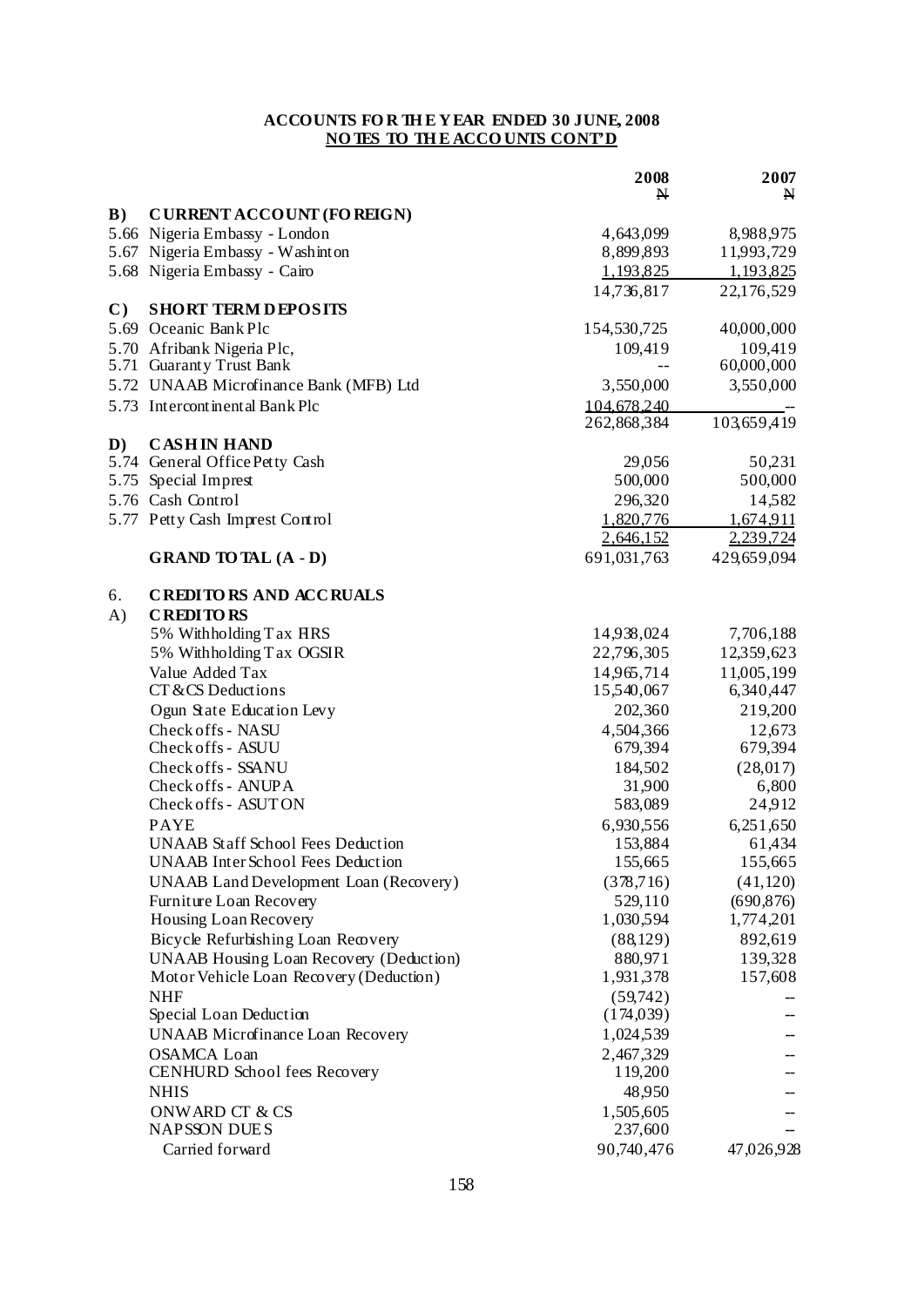|    |                                          | 2008          | 2007            |
|----|------------------------------------------|---------------|-----------------|
|    |                                          | $\mathbf N$   | $\mathbf{N}$    |
|    | <b>Brought Forward</b>                   | 90,740,476    | 47,026,928      |
|    | Salary Control Account Senior            |               | 87,660,496      |
|    | Salary Control Account Junior            |               | 5,342,307       |
|    | Student Scholarship from External Bodies | 25,960        | 25,960          |
|    | <b>CANI</b>                              | 116,237       | 1,900,780       |
|    | <b>UNAAB Alumni Association</b>          | 295,708       | 295,708         |
|    | <b>UNAAB SSANU Investment Scheme</b>     | (192, 741)    | 5,301,484       |
|    | NASU Welfare Scheme                      | 1,328,399     | 767,315         |
|    | ASUUM ultippurpose Co-operative          | 13,147,062    | 10,070,354      |
|    | Employee Pension Contribution            | 159,091,262   | 109,419,656     |
|    | <b>UNAAB Muslim Community Deduction</b>  | 336,100       | 277,650         |
|    |                                          | 264,888,463   | 268,088,638     |
| B) | <b>ACCRUALS</b>                          |               |                 |
|    | <b>Sundry Creditors</b>                  | 5,213,581     | 4,543,684       |
|    | Audit fees                               | 1,750,000     | 1,000,000       |
|    |                                          | 6,963,581     | 5.543.684       |
|    | <b>GRAND TOTAL (A - B)</b>               | 271,852,044   | 273,632,322     |
| 7. | <b>ACCUMULATED FUND</b>                  |               |                 |
|    | Balance b/f                              | (252,742,691) | (289, 256, 093) |
|    | Prior year Adjustments                   | (33,023,446)  | (2,845,779)     |
|    | Surplus of Income Over Expenditure       | 456,593,822   | 39,359,181      |
|    |                                          | 170,827,685   | (252,742,691)   |
| 8. | <b>OTHER FUNDS</b>                       |               |                 |
|    | <b>Endowment and Prizes Fund</b>         | 1,416,889     | 1,546,469       |
|    | <b>SIWES Fund</b>                        | 73,465        | 23,965          |
|    | <b>Sundry Fund</b>                       | 1,735,262     |                 |
|    | <b>JAMBUMEFund</b>                       | 4,629,450     | 4,596,850       |
|    |                                          | 7,855,066     | 6,167,284       |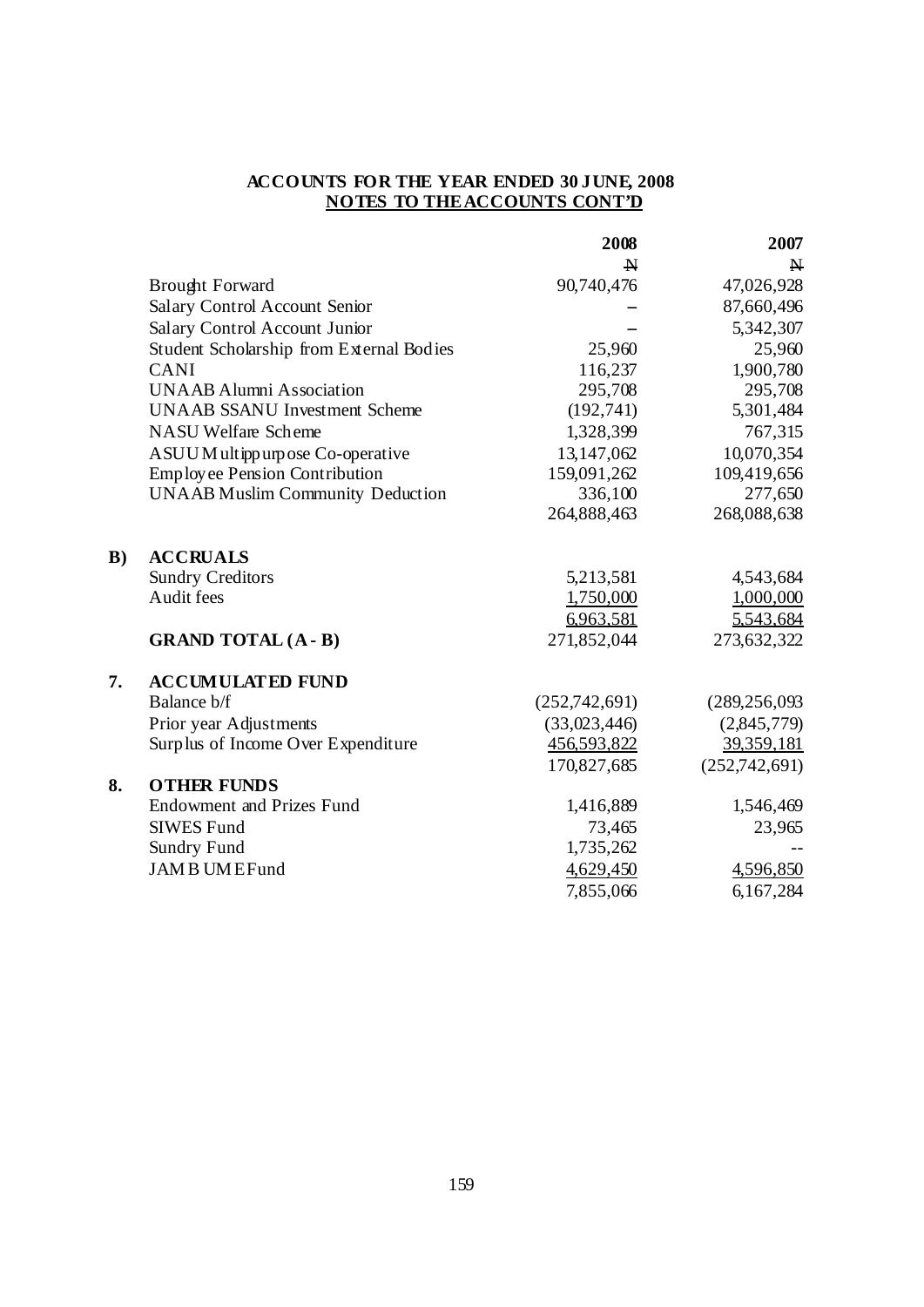|            |                                                   | 2008          | 2007          |
|------------|---------------------------------------------------|---------------|---------------|
|            |                                                   | N             | $\mathbf{N}$  |
| 9.         | <b>CAPITAL PROJECT FUNDS</b>                      |               |               |
|            | <b>Balance Brought Forward</b>                    | 1,980,960,942 | 1,842,195,974 |
|            | Additions During the year (ETF)                   | 100,966,688   | 138,764,968   |
|            | 2,081,927,630                                     | 1,980,960,942 |               |
| <b>10.</b> | <b>LOAN FUNDS &amp; GRANTS</b>                    |               |               |
|            | Vehicle refurbishing Grant                        | 11,976,070    | 11,976,070    |
|            | Staff furniture loan Grant                        | 3,000,000     | 3,000,000     |
|            | Housing Loan Grant                                | 15,938,906    | 15,938,906    |
|            | 30,914,976                                        | 30,914,976    |               |
| 11.        | <b>SPECIAL FUNDS</b>                              |               |               |
|            | <b>Interest on Afribank Project Research Fund</b> | 202,980       | 202,980       |
|            | Research & Consultancy Fund                       | 3,355,706     | 3,737,408     |
|            | Colaborative Res. & Dev. Fund                     | 20,891,977    |               |
|            |                                                   | 24,450,663    | 3,940,388     |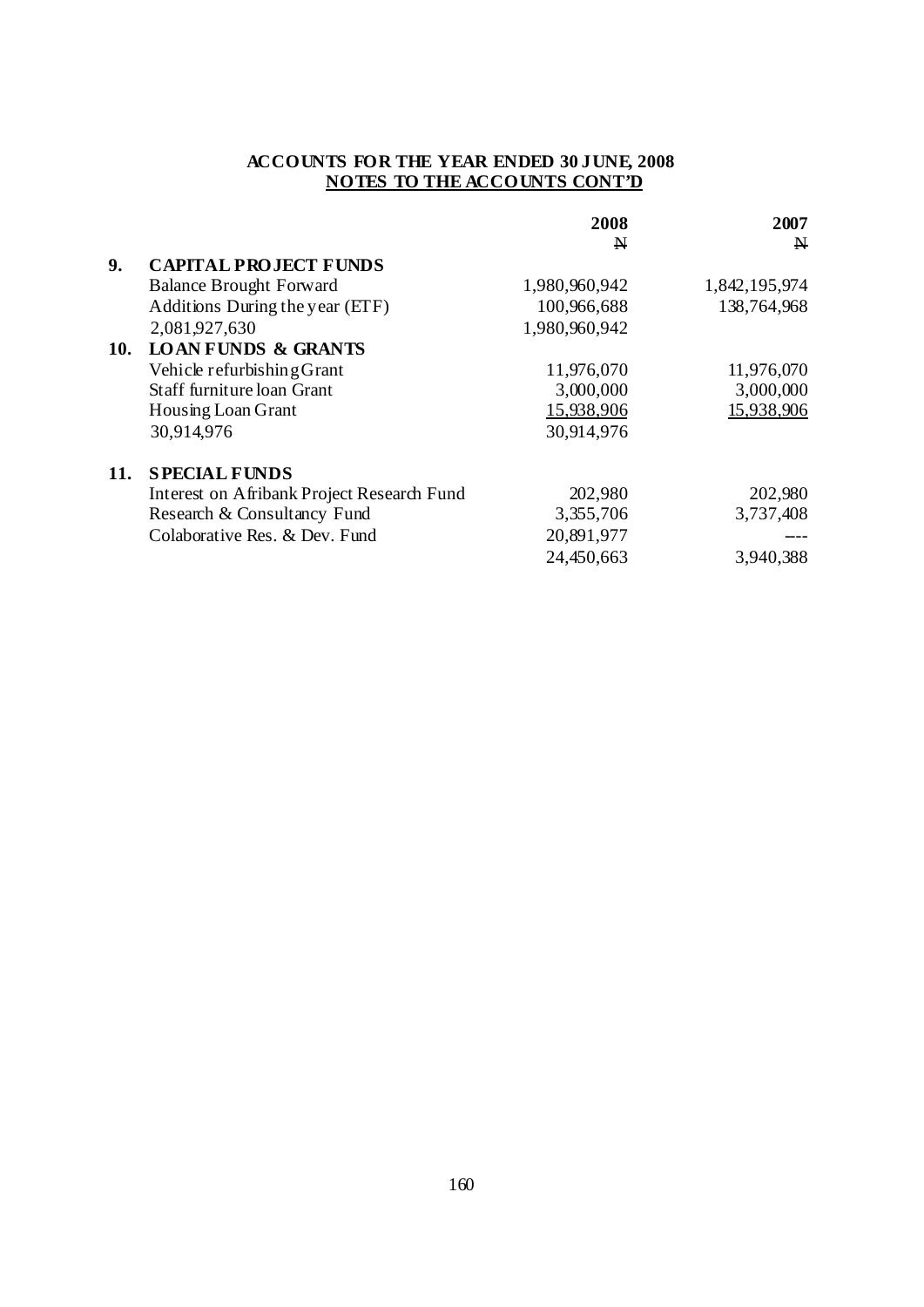|     |                                         | 2008<br>$\mathbf N$ | 207<br>$\mathbf N$ |
|-----|-----------------------------------------|---------------------|--------------------|
| 12  | <b>SUBVENTION</b>                       |                     |                    |
| 121 | PERSONNEL SUBVENTION (Note 125)         | 2090,340,348        | 1,404,497,736      |
| 122 | <b>OVERHEAD SUBVENTION (Natel2.5)</b>   | 103614207           | 45,088,988         |
| 123 | <b>EDUCATIONTAXFUNDGRANT</b>            |                     |                    |
|     | <b>EducationTaxFund</b>                 |                     | 52,000,000         |
| 124 | <b>DIRECTTEACHINGLAB.COSTSUBVENTION</b> |                     | 20,000,000         |
|     | <b>Total RecurrentSubvention</b>        | 2,193,954555        | 1521,586,724       |
| 125 | <b>GOVERNMENTRECURRENTSUBVENTION</b>    |                     |                    |
|     | <b>PERSONNEL SUBVENTION</b>             |                     |                    |
|     | Ju / 207                                | 178961652           | 89272438           |
|     | August 2007                             | 138106575           | 87,222,438         |
|     | September2007                           | 319617655           | 87,222,438         |
|     | $\text{October } 207$                   | 138,106575          | 87,222,438         |
|     | November 2007                           | 18013901            | 401,270,607        |
|     | December $2007$                         | 358150319           | 112643,183         |
|     | Januay 2008                             | 22,65,031           | 120092674          |
|     | February 2008                           | 305572880           | 120092674          |
|     | Mach2008                                |                     | 120092674          |
|     | April2008                               | 305572880           | 120092674          |
|     | May2008                                 | 152786440           | 59273,498          |
|     | June2008                                | 152786440           |                    |
|     |                                         | 2090340348          | 1404,497,736       |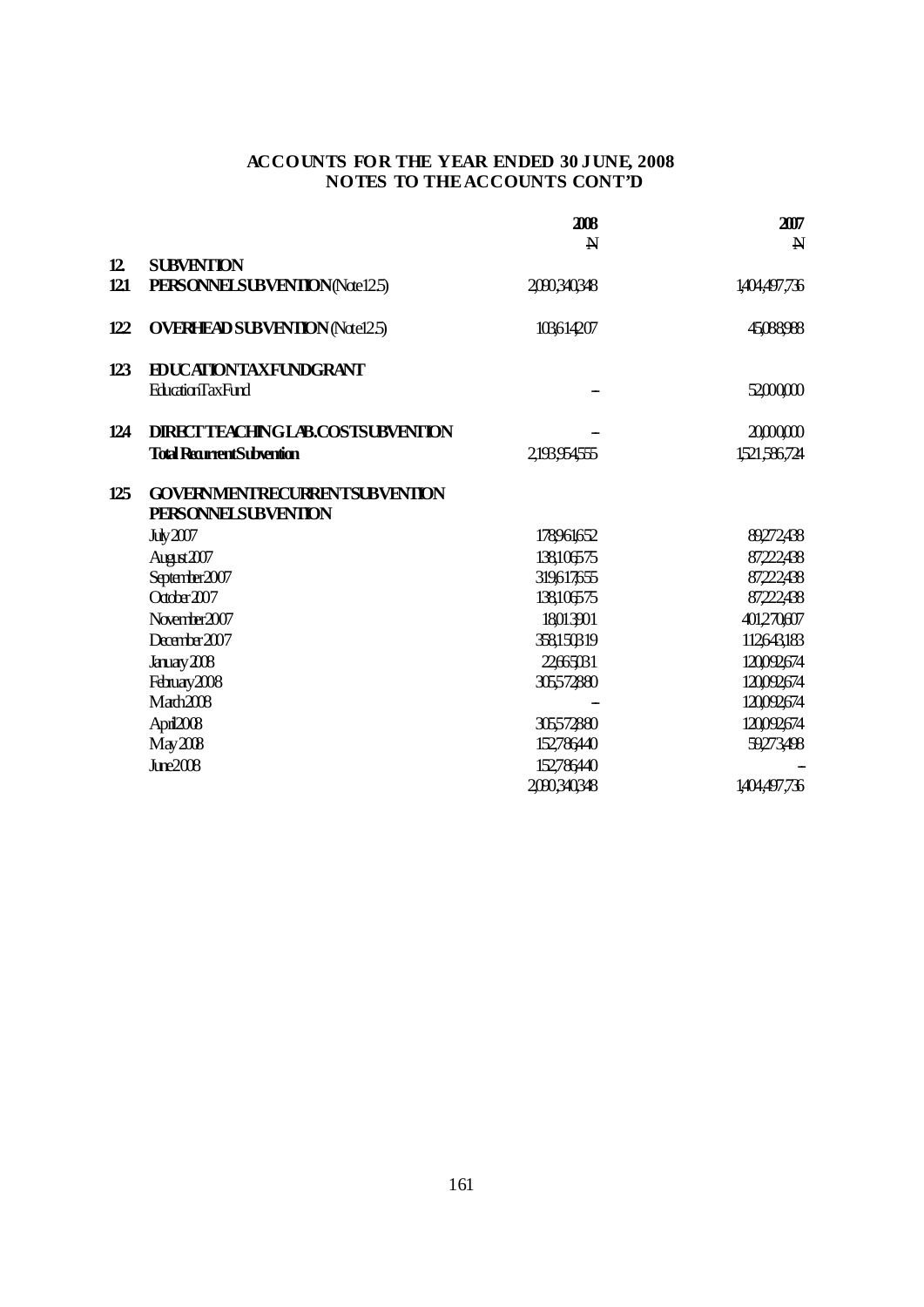|     |                            | 2008          | 2007          |
|-----|----------------------------|---------------|---------------|
|     |                            | $\mathbf{N}$  | $\mathbf N$   |
|     | <b>OVERHEAD SUBVENTION</b> |               |               |
|     | <b>July 2007</b>           |               | 388,645       |
|     | August 2007                | 12,856,211    | 216,474       |
|     | September 2007             | 6,428,106     | 216,474       |
|     | October 2007               |               | 2,291,905     |
|     | November 2007              | 360,162       | 2,291,905     |
|     | December 2007              | 12,856,211    | 2,291,905     |
|     | January 2008               |               | 7,478,336     |
|     | February 2008              | 10,811,670    | 7,478,336     |
|     | <b>M</b> arch 2008         |               | 7,478,336     |
|     | April 2008                 | 5,405,835     | 7,478,336     |
|     | May 2008                   | 19,101,674    | 7,478,336     |
|     | <b>June 2008</b>           | 35,794,338    |               |
|     |                            | 103,614,207   | 45,088,988    |
|     |                            | 2,193,954,555 | 1,449,586,724 |
| 13. | <b>STUDENTS FEES</b>       |               |               |
|     | <b>Student Charges</b>     | 141,471,420   | 46, 242, 575  |
|     | Tuition Fees (P.G. School) | 94,303,981    | 39,499,541    |
|     | Change of University Fees  | 120,000       | 150,000       |
|     | Late Registration Fees     | 503,000       | 229,165       |
|     | Post-JAMB Screening        | 5,922,290     | 3,474,500     |
|     |                            | 242,320,691   | 89,595,781    |
|     |                            |               |               |

**13.**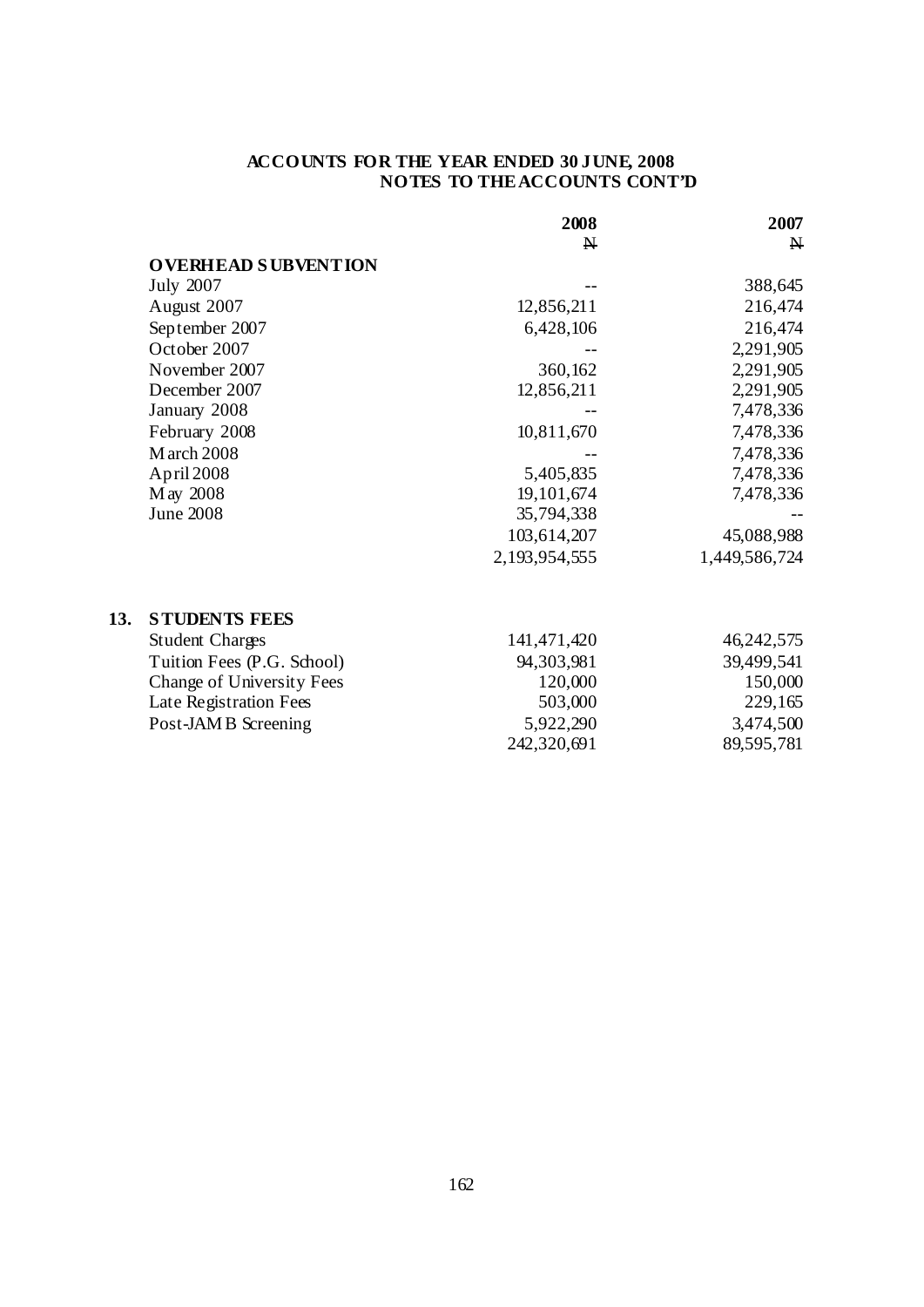|     |                                                           | 2008         | 2007         |
|-----|-----------------------------------------------------------|--------------|--------------|
|     |                                                           | $\mathbf{N}$ | $\mathbf{N}$ |
| 14. | <b>OTHER RECEIPTS</b>                                     |              |              |
|     | Sale of unserviceable goods                               | 2,091,300    | 12,800       |
|     | Contractors Registration fees                             | 4,498,500    | 1,150,900    |
|     | University Staff School                                   | 8,653,250    | 7,637,450    |
|     | Income from Investments                                   | 24,379,312   | 4,245,183    |
|     | <b>Computer Center/Email Activities</b>                   | 545,493      | 85,270       |
|     | Hiring of Academic Gowns                                  | 717,975      | 1,155,850    |
|     | Interest on Loan                                          | 351,306      | 314,540      |
|     | <b>Transport Sources (Mancot)</b>                         | 3,110,900    | 1,377,800    |
|     | <b>COLPLANT Farms (Crops)</b>                             | 252,365      | 8,540        |
|     | Poultry M anagement Technical Committee                   | 420,900      | 156,240      |
|     | Hiring of Students cafeteria                              | 32,000       |              |
|     | <b>COLERM Fields</b>                                      | 7,000        | 15,460       |
|     | Miscellaneous Receipts                                    | 3,048,263    | 4,105,001    |
|     | Income from University Health Services                    | 460,900      | 135,550      |
|     | Donations and Assistance from External bodies             | 28,783,901   | 32,980,000   |
|     | <b>Hiring of Tractors</b>                                 | 224,725      | 57,000       |
|     | Income from Palm oil                                      |              | 26,780       |
|     | <b>CEMTEC</b> Income                                      | 320,970      | 292,025      |
|     | SRTEC (Small Ruminant Technical Committee)                | 103,000      | 1,500        |
|     | PIM TEC (Piggery Management Committee)                    | 200,090      | 102,600      |
|     | RAMTEC (Rabbit Management Committee)                      | 66,000       | 15,000       |
|     | TEFAMAC(Teaching farm Management Committee) 290,000       |              | 165,600      |
|     | AMREC (Agric., Media Resources & Extension Center)619,010 |              | 15,100       |
|     | Income from Hatchery or Fisheries                         | 79,060       | 12,000       |
|     | Income from Staff Research Activities                     | 1,849,134    | 657,230      |
|     | Sales of UNAAB Asset Journal                              |              | 145,400      |
|     | <b>Internet Airtime</b>                                   | 906,600      | 520,800      |
|     | Income from the use of auditorium                         |              | 50,000       |
|     | <b>Balance Carried forward</b>                            | 82,011,954   | 55,441,619   |
|     |                                                           |              |              |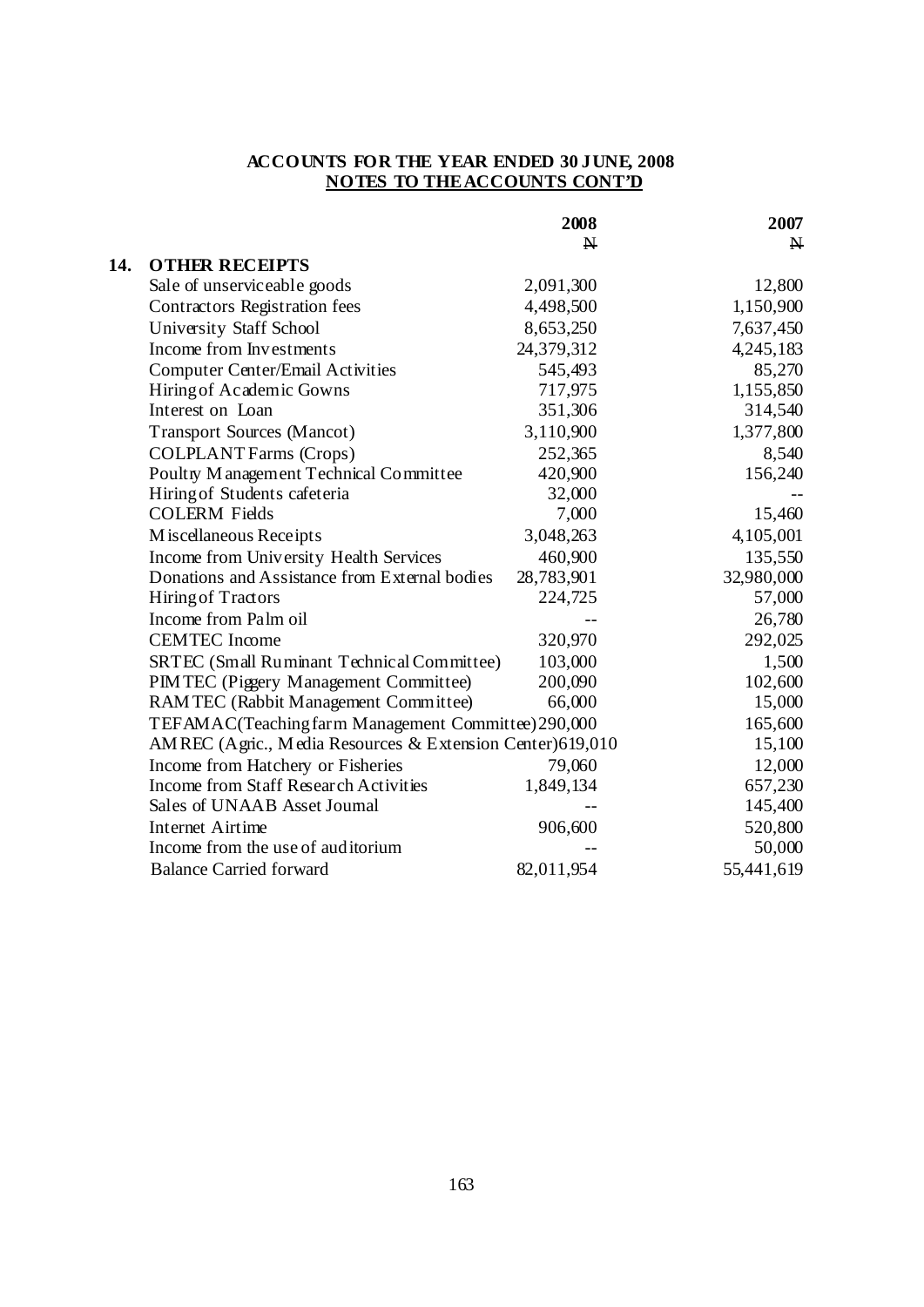|                                                  | 2008         | 2007         |
|--------------------------------------------------|--------------|--------------|
|                                                  | N            | $\mathbf{N}$ |
| OTHER RECEIPT FUND-CONT'D                        |              |              |
| <b>Brought Forward</b>                           | 82,011,954   | 55,441,619   |
| Income from Consultancy Services                 | 8,417,462    | 332,187      |
| Income from LEMCEL                               | 130,000      | 48,130       |
| Reparation Fee for damage of University Property | 10,000       | 38,400       |
| Income from Cashew Processing and Sales          | 206,390      | 130,040      |
| Production Farm (PROFAMAC)                       |              | 1,400        |
| <b>CENHURD</b> Income                            | 259,328,314  | 168,388,935  |
| Income from Vet. Teaching Hospital               | 861,080      | 473,600      |
| Income from UNIS                                 | 23, 377, 267 | 23,568,570   |
| Tender fees                                      | 4,209,800    |              |
| Income from University Library                   | 9,000        |              |
| Income Donation by Contractors                   | 6,833,740    |              |
| Handling Charges                                 | 1,208,075    |              |
| Rent of University property                      | 6,331,600    |              |
| Income from JAMB Admission                       | 1,791,700    |              |
| Sales of Farm Produce                            |              | 275,000      |
| <b>COLANIM Farms (Livestock)</b>                 |              | 375,450      |
| <b>RESDEC</b>                                    |              | 22,000       |
| Income from Equipment & Maintenance Centre       |              | 45,790       |
| Plant Nursery Parks & Garden                     |              | 54,350       |
| Income from Palm Wine Projects                   |              | 178,500      |
|                                                  | 394,726,382  | 249,373,971  |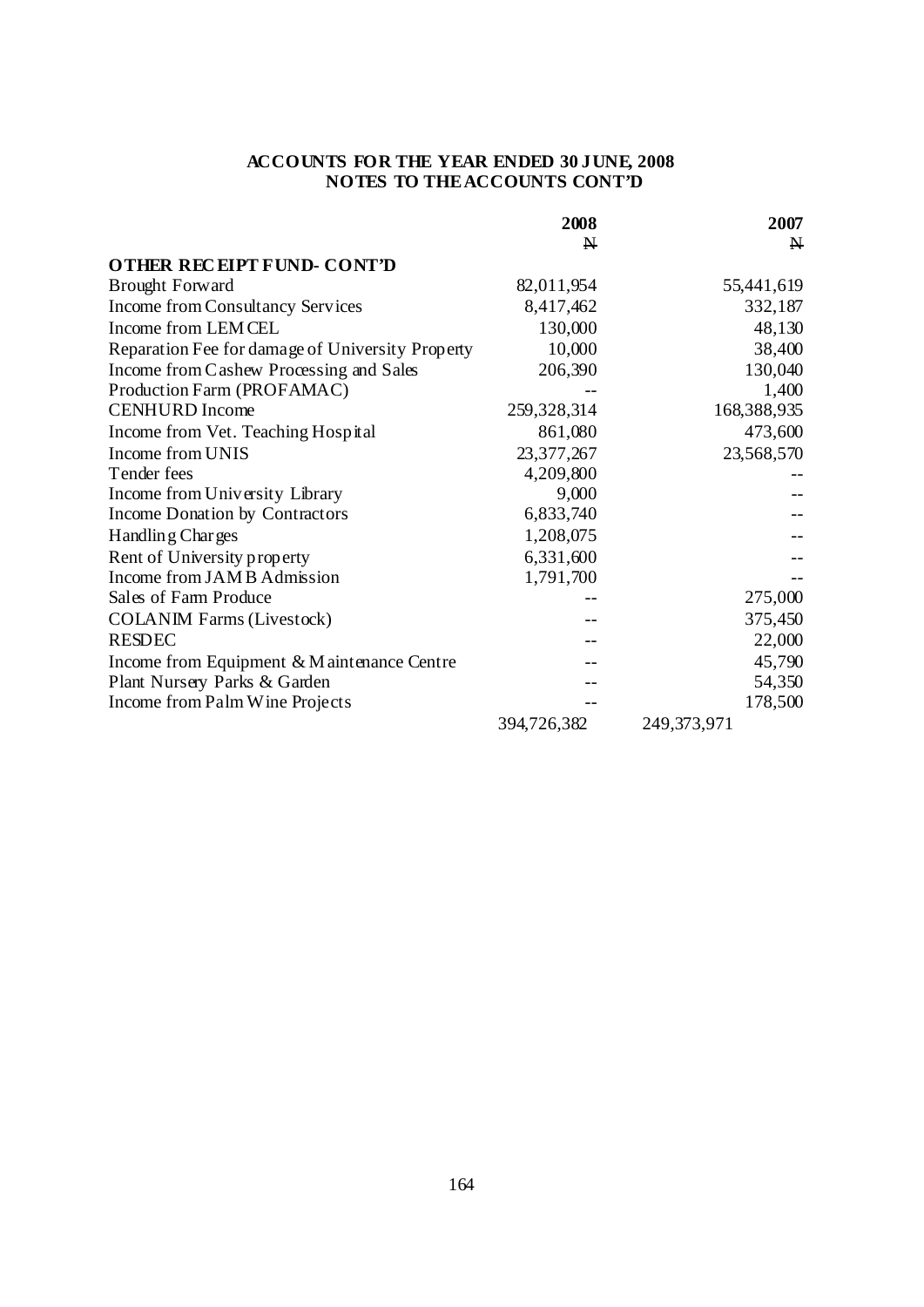|     |                                           | 2008         | 2007                    |
|-----|-------------------------------------------|--------------|-------------------------|
|     |                                           | $\mathbf{N}$ | $\overline{\mathsf{N}}$ |
| 15. | <b>ADMIN IS TRATIVE EXPENDITURE</b>       |              |                         |
|     | Local Transport & Travelling              | 14,030,605   | 5,968,217               |
|     | Cleaning M aterials                       | 107,879      | 46,345                  |
|     | M aintenance of $A/c \& Office$ Equipment | 3,218,978    | 3,044,373               |
|     | Telecommunications/Telephone Expenses     | 1,516,010    | 1,612,847               |
|     | Consumable Store                          | 508,328      | 252,520                 |
|     | Maintenance/Repairs of Lab. Workshop      | 2,429,453    | 267,515                 |
|     | Teaching M aterials/Chemical              | 4,986,395    | 1,162,602               |
|     | General farm Operations                   | 2,190,579    | 881,710                 |
|     | Farm Input                                | 843,334      | 1,708,809               |
|     | Farm Development                          | 99,769       | 912,014                 |
|     | Special Project/Exp.                      | 1,314,170    |                         |
|     | Maintenance of Borehole                   | 842,930      | 29,560                  |
|     | Maintenance of Tractors                   | 498,650      | 1,689,925               |
|     | Maintenance of Running of fish pond       | 490,200      | 2,709,380               |
|     | <b>Extension Related Publication</b>      |              | 38,500                  |
|     | Demonstration Farm (OFAR)                 | 176,780      | 366,950                 |
|     | Agric Show                                |              | 545,100                 |
|     | Hostel Accom. for New Staff               | 5,291,342    | 535,756                 |
|     | Servicing of Management Committee         | 12,063,170   | 942,605                 |
|     | M aintenance of other facilities          | 1,731,190    | 313,990                 |
|     | Drugs & Dressings                         | 1,592,552    | 2,180,207               |
|     | Maintenance of Hospital Equipment         | 88,700       | 126,450                 |
|     | Diagnostic Lab. Expenses                  | 325,585      | 28,450                  |
|     | Medical Emergency Expenses                | 974,925      | 654,720                 |
|     | X-ray Expenses for Students               | 335,318      | 994,273                 |
|     | Annual Inter-House Sport Expenses         | 2,000        | 229,000                 |
|     | <b>Examination Materials Expenses</b>     | 3,293,905    | 1,848,475               |
|     | Maintenance of Environment                | 200,720      | 203,650                 |
|     | Honararium                                | 11,419,570   | 2,622,370               |
|     | <b>Sundry Expenses</b>                    |              | 2,448,320               |
|     | <b>Balance C/fwd</b>                      | 70,573,037   | 34,364,633              |
|     |                                           |              |                         |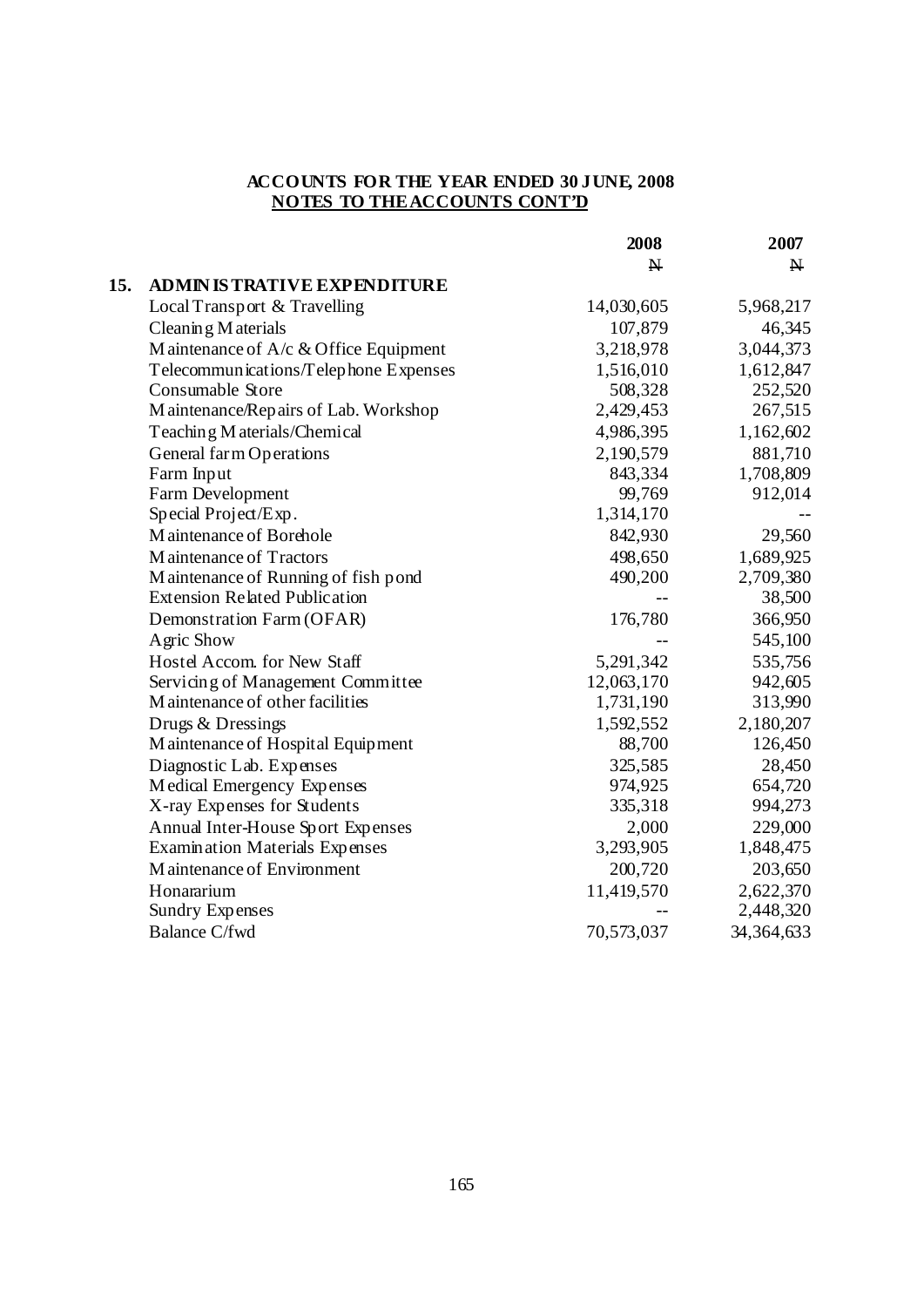|                                            | 2008          | 2007         |
|--------------------------------------------|---------------|--------------|
|                                            | $\mathbf{N}$  | $\mathbf{N}$ |
| <b>ADMINISTRATIVE EXPENDITURE - CONT'D</b> |               |              |
| <b>Balance B/fwd</b>                       | 70,573,037    | 34, 364, 633 |
| Sports Services for students & Staff       | 471,150       | 852,150      |
| Vet Teaching Hospital                      | 300,000       | 170,000      |
| <b>UNAAB</b> International School central  | 30,000,559    | 12,020,119   |
| Non Academic Staff Training Grant          | 2,829,970     | 1,123,271    |
| Subscription to Professional Bodies        | 1,417,650     | 50,000       |
| Women Development programme                | 46,446        |              |
| <b>Consultancy Services</b>                | 5,500         | 3,645,506    |
| Cenhurd Expenses                           | 58,507,901    | 32,723,253   |
| Legal Fees & Expenses                      | 607,653       | 747,619      |
| Telephones & Postage                       | 192,500       | 262,250      |
| Subvention/Assistance to Student Union     | 1,222,820     | 21,000       |
| Maint. of University Buildings             | 19,198,037    | 3,415,563    |
| Security Votes                             | 1,827,152     | 530,200      |
| Maint. of Students Hostels                 | 10,441,285    | 35,150       |
| Royal Greens Guest House                   | 1,338,480     |              |
| <b>Burial Expenses</b>                     | 387,261       |              |
|                                            | 199, 367, 401 | 89,960,714   |
| <b>LIBRARY EXPENSES</b>                    |               |              |
| Library Books/Journals                     | 4,961,674     | 4,022,057    |
| Library Shelving                           | 13,700        | 98,050       |
| <b>Books and Periodicals</b>               | 1,081,547     | 1,410,601    |
|                                            | 6,056,921     | 5,530,708    |

**16.**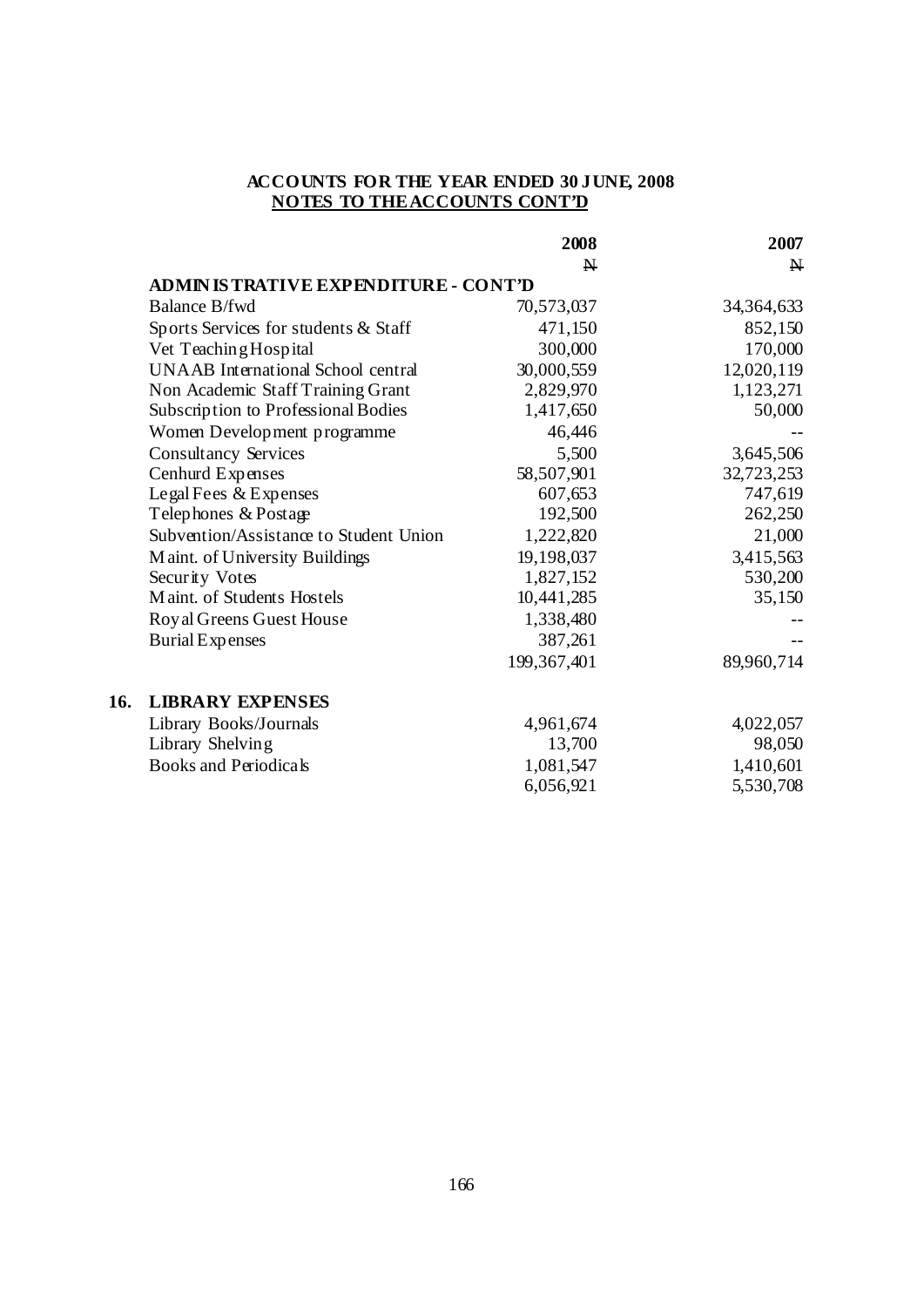|     |                                              | 2008         | 2007         |
|-----|----------------------------------------------|--------------|--------------|
|     |                                              | $\mathbf{N}$ | $\mathbf{N}$ |
| 17. | <b>ACADEMIC EXPENSES</b>                     |              |              |
|     | <b>External Assessment</b>                   | 827,760      | 357,075      |
|     | Examination Supervision Exp.                 | 762,615      | 818,250      |
|     | <b>Academic Publications</b>                 | 473,696      | 437,343      |
|     | Academic Ceremonies                          | 3,317,416    | 5,576,285    |
|     | University Wild Computer Activities Internet | 616,778      |              |
|     | Academic Staff Training                      | 1,844,190    | 2,311,171    |
|     | Science Lab. Chemical & Materials            |              | 239,159      |
|     | Learned Conference-Local                     | 4,919,886    | 10,468,927   |
|     | Learned Conference-Oversea Academic Staff    | 2,211,714    | 3,435,150    |
|     | Cares of Academic Gown                       | 206,825      |              |
|     | Student Admin. & Registration Exp.           | 7,547,685    |              |
|     | <b>Accreditation Expenses</b>                | 1,428,760    | 1,442,900    |
|     | Sabatical/Study leave Grant                  |              | 80,000       |
|     | Institution Meeting of Prof. Bodies          |              | 105,350      |
|     | Processing of Examination Results            |              | 34,500       |
|     | Assistance to Academic Prof. Association     |              | 265,000      |
|     | Thesis/Dissertation Expenses                 | 2,057,565    | 2,996,623    |
|     | <b>UNAAB</b> Asset Journal Expenses          |              | 469,179      |
|     | Part Time Teaching claims                    |              | 93,600       |
|     | University Research Grant                    | 719,020      | 1,491,208    |
|     |                                              | 26,933,910   | 30,621,720   |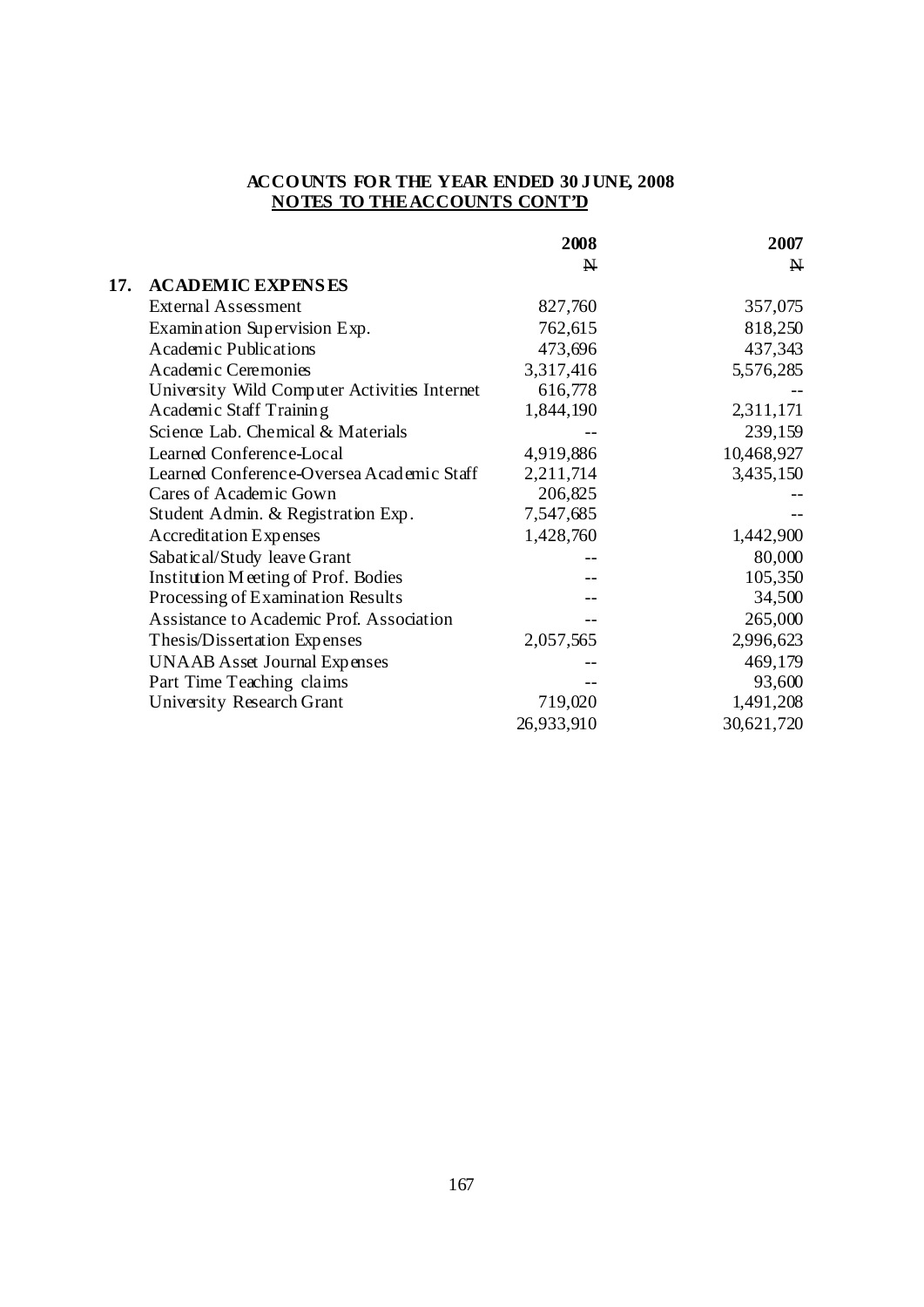|     |                                  | 2008         | 2007         |
|-----|----------------------------------|--------------|--------------|
|     |                                  | $\mathbf{N}$ | $\mathbf{N}$ |
| 19. | <b>CENTRAL EXPENDITURE</b>       |              |              |
|     | Contigencies                     | 12,411,870   | 6,481,580    |
|     | Cleaning of University Prem.     | 10,927,080   | 8,565,822    |
|     | M otor Vehicle M aint./Rehab     | 17,134,185   | 7,749,585    |
|     | <b>Assistance to Community</b>   | 1,523,984    | 1,055,679    |
|     | Insurance                        | 8,841,183    |              |
|     | Printing & Stationery            | 9,500,773    | 11,574,729   |
|     | Advertisement & Publication      | 47,440,184   | 5,816,446    |
|     | Hospitality                      | 15,631,526   | 9,246,093    |
|     | Maintenance of Executive Lodge   | 4,849,977    | 5,755,465    |
|     | <b>Fuel Consumption</b>          | 20,027,950   | 22,413,375   |
|     | Duty Travel & Substance          | 14,409,570   | 15,693,382   |
|     | <b>Staff Uniforms</b>            | 1,903,426    | 71,500       |
|     | Audit Fees & Audit Expenses      | 875,000      | 1,028,240    |
|     | Electricity Supply & Water       | 13,872,072   | 16,270,638   |
|     | <b>Official Overseas Passage</b> |              | 5,744,180    |
|     | Maintenance of Generator         | 9,314,829    | 3,468,860    |
|     | Water Rate Bill                  | 527,800      |              |
|     | Recruitment Exp.                 | 1,797,762    | 869,653      |
|     | Council Office Remuneration      | 7,221,926    | 28,534,390   |
|     |                                  | 198,211,097  | 150,339,617  |
|     |                                  |              |              |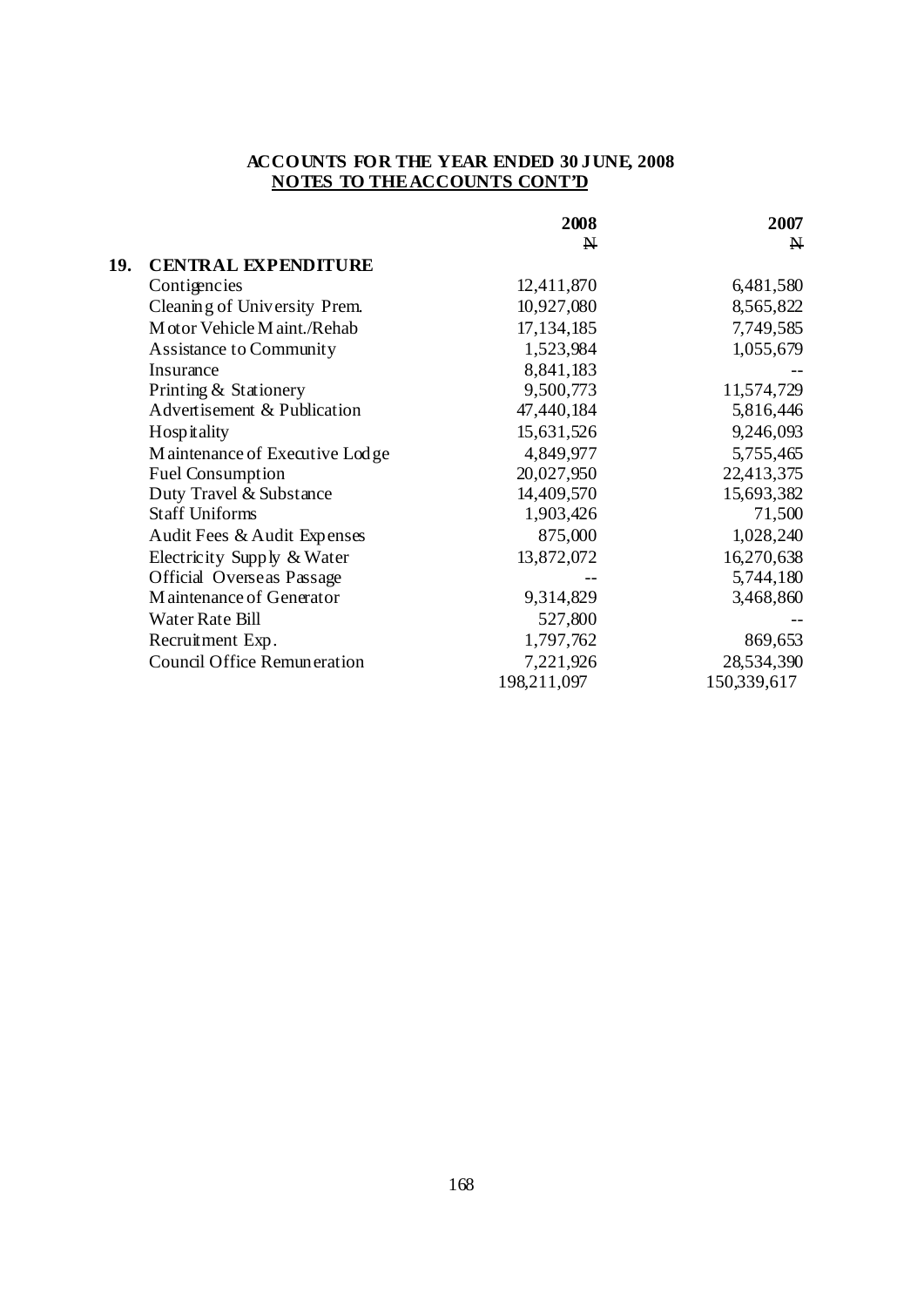|                                                   | 2008<br>N   | 2007<br>$\mathbf{N}$ |
|---------------------------------------------------|-------------|----------------------|
| 20. DEPRECIATION (Per note 1)                     | 213,804,000 | 162,572,826          |
| 21. FINANCE CHARGES<br>Commission on Turnover/VAT | 5,268,511   | 3,806,411            |

# **22. RECLASSIFICATION OF PREVIOUS YEAR FIGURES** There were reclassification of your previoous year figures to ensure consistency.

# **23. APPROVAL OF ACCOUNTS**

 The Audited financial Statement for the year end 30 June 2008 were approved by the University Governing Council on ..............................., 2010.

Vice - Chancellor Bursar

-------------------------- --------------------------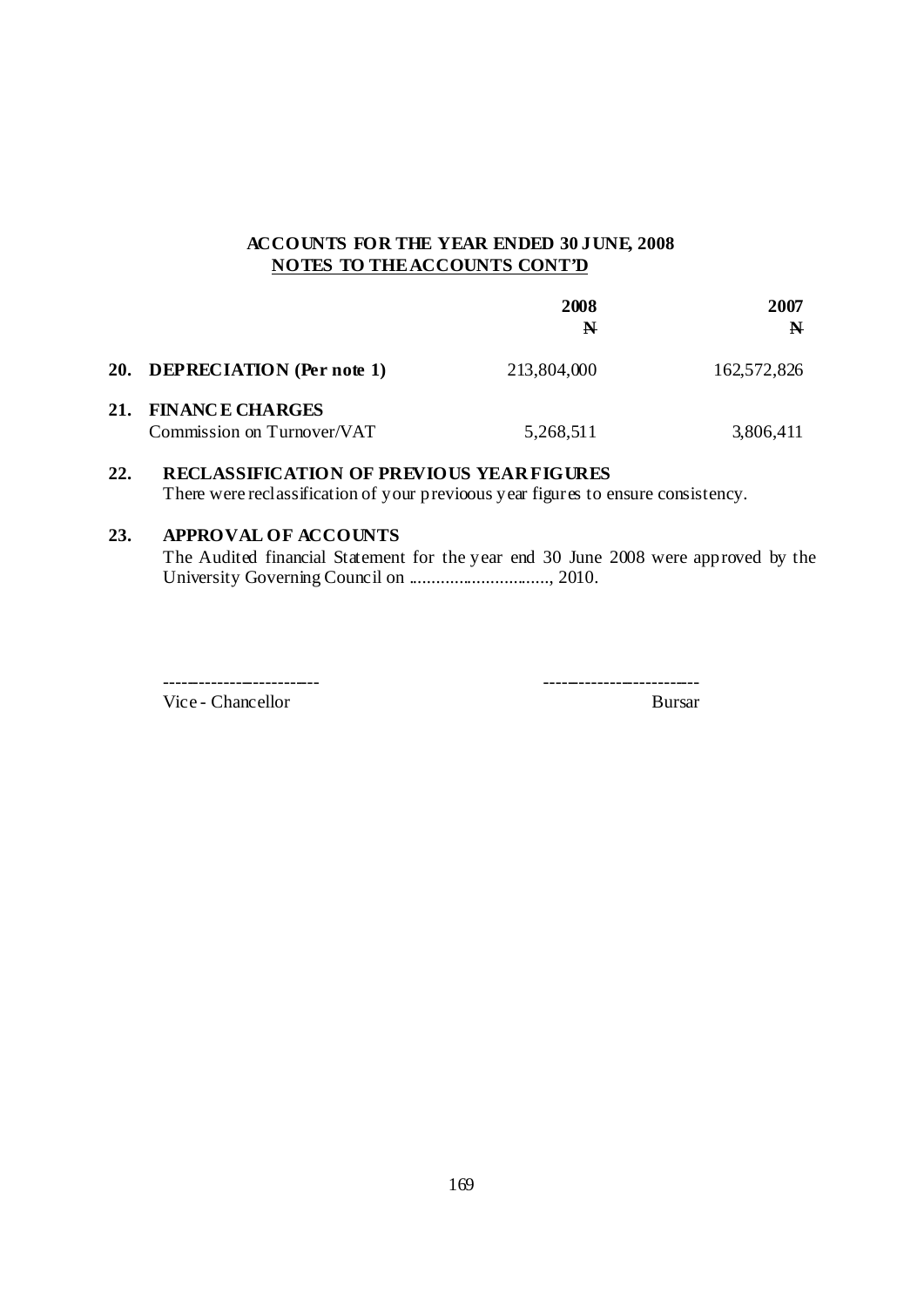#### **LIST OF STAFF ACAD EMIC PUBLICATION PUBLICATIONS**

- Abiola S.S., A.A. Adelaja, A.M . Akanmu, O.M . Sogunle and L.T. Egbeyale, 2009. Replacement of Fish M eal with Whole and Shelless Hatchery By-product Meal on Performance and Carcass Characteristics of Broiler. In: Global Economic Recession and the Challenges to Livestock Production in Nigeria (J.A Akinlade, T.B. Olayemi, T.A. Rafiu, A.O. Akinwunmi, O.A Aderinola, O.O. Ojebiyi and A.A. Odunsi eds). Proceedings of the  $14<sup>th</sup>$ Annual Conference of Animal Science Association of Nigeria. Pp. 351-353
- Abegunde, T.O., Babayemi, O.J. and Oni, A.O. (2009): Assessment of *Ficus thonningii* incubated with *Panicum maximum* in different proportions on *in vitro* gas production parameters and methanogenesis. Proceedings of the  $34<sup>th</sup>$  Annual Conference of the Nigerian Society for Animal Production held in University of Uyo, Cross River State, Nigeria, M arch 15-18.(eds B.I. Umoh, A.B.I. Udedibie., I.P. Solomon., O.L. Obasi., B.I. Okon and E.J.Udoh). Pg. 483-486.
- Adebambo, A. O., Ikeobi, C. O. N., Ozoje, M . O. and Adebambo, Olufunmilayo A. (2009). Variation in growth performance of pure and crossbred meat type chickens. Nigerian Journal of Animal Production. 36 (2). (211-227)
- Adebambo A. O., Mwacharo J. M. and Hanotte O. 2009. Characterization of Nigerian Indigenous Chicken Ecotypes Using M icrosatellite M arkers. Paper presentation during the 3rd Nigeria's International Poultry Summit, 22 – 26 February 2009 at Dheb M ichael Events and Halls, Abeokuta, Ogun State, Nigeria.
- Adebambo Olufunmilayo, J.L.Williams, A.O. Adebambo & O. Hanotte (2009): Sustainable Animal A griculture in Developing Countries: Application of New Technologies. Oral presentation at the  $2^{nd}$  International Conference on Sustainable Animal Agriculture  $(SAADC2009)$  Kuala Lumpur M alaysia  $8<sup>th</sup> -11<sup>th</sup>$  Nov 2009. Pp 117-119.
- Adebayo, K; Fabusoro, E., Sanni, L. O. and Osuntade, O.B (2009). Potential adoption of the cassava peeling machine in Southwest Nigeria. In: Proceedings of the 15th Triennial International Society of Tropical Root Crops, 2-6 Nov, 2009, Peru, 61-65.
- Adegbite, A. E., M. S. Ayodele, K. R. Odunbaku and E. O. Idehen 2009. M utagenic effect of some botanicals used in traditional medicine on *Allium cepa* (L.) chromosomes I: Neem leaf extract. *Scientific Research and Essays* Vol. 4 (11), pp. 1315-1321
- Adekunle, M. F. and SAnni, I. O. (2009). M onitization of environmental service functions of forest trees in a developing economy. FAMAN Journal Vol. 10 No. 1 (2009) 44 – 51.
- Adekunle, M. F. Mangesteab Hanilu and Laketch M itiku (2009). Under utilized forest plants in traditional healthcare and nutrition in Sekota Woreda, Amhara Region, Ethiopia. Acta Hort 806 (Vol. 1) ISHS 2009. Pp 195 – 201.
- Adeleke, M.A., Ogunsanya, J.D., Akano, K., Ozoje, M.O., IKEOBI, C.O.N., and Adebambo O.A. 2009. Breast girth measurement as an estimate of liveweight in Nigerian Local Chickens. *Proceedings of 34th Annual Conference of Nigerian Society for Animal production. March 15th – 18th 2009. University of Uyo, Akwa Ibom State, Nigeria*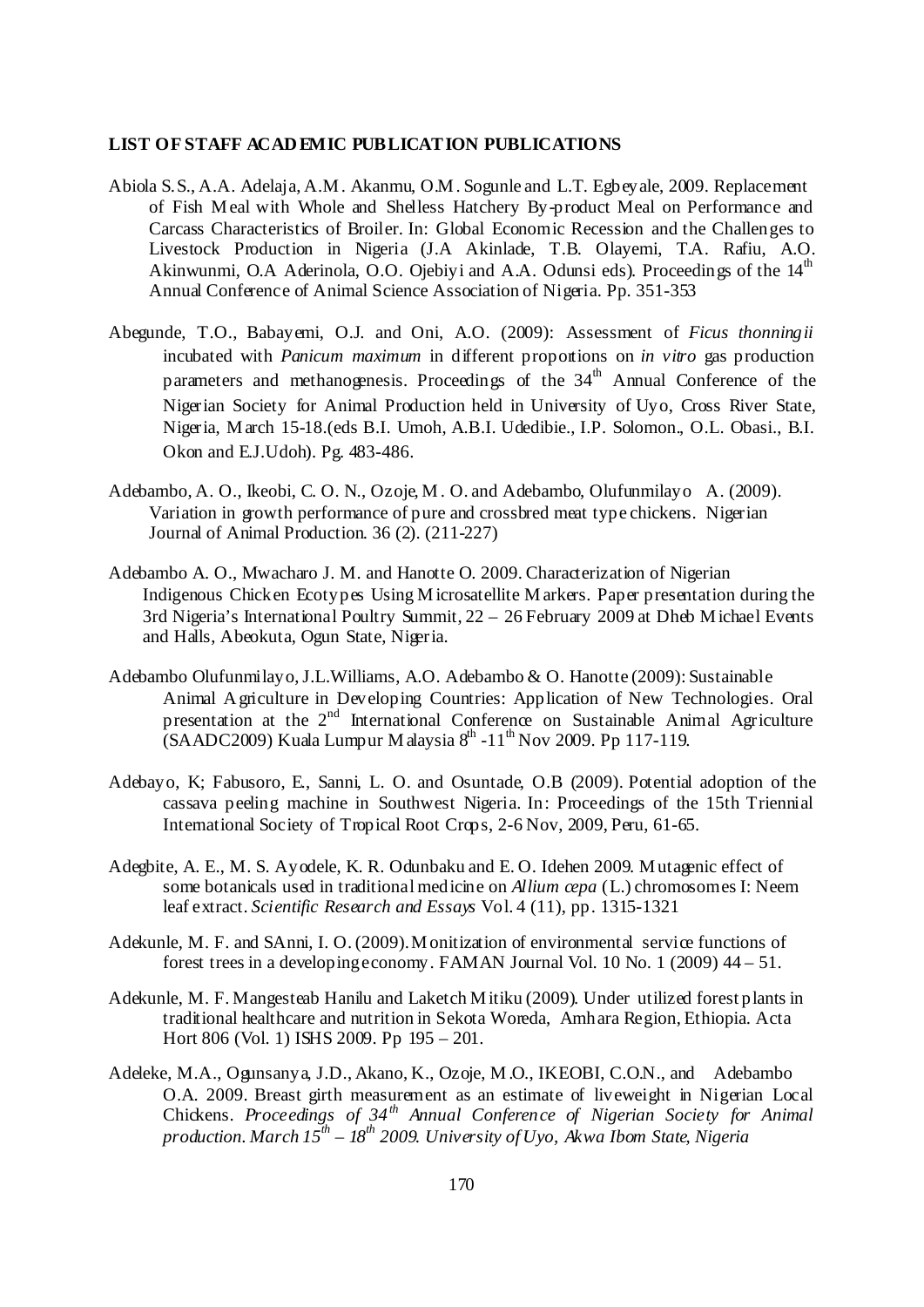- Adeleye, O.O., A.O.Fanimo, O.M. Sogunle, Daisy Eruvbetine, L.T. Egbeyale and K.O.Yusuf, 2009. Effect of Houstype and Strain on Performance of two Strains of Cockerels in Early Rainy Season. In: Animal Agricultue in Nigeria and the Global Food Challenges (B.I. Umoh, A.B.I. Udedibie, I.P. Solomon, O.L. Obasi, B.I. Okon and E.J. Udoh eds). Proceedings of the 34<sup>th</sup> Annual Conference of the Nigerian Society for Animal Production. Pp. 429-431.
- Ademola-Aremu, O.O., Aina, O.M. and Adetiloye, A.O. 2009. Levels of Lead, Cadmium and Chromium in *Oreochromis niloticus* in Lagos State Lagoon. *Ethiopian Journal of Environmental Studies and Management*. 2(3): 13-18.
- Ademolu, K.O., Idowu, A.B. and Jayeola, O.A. (2009). Changes in Haemolymph biochemical values during different growth phases in African Giant Land Snail (Archachatina marginata) swainson. *Nig.J.Anim. Prod. 36(1): 161-166*
- Adeogun, A.I. and Adeogun M .B. (2009). Effect of Irradiation and Extractive Solvent on Theretia Seed oil African Journal of Biotechnology vol. 8(5) 841-843.
- Adeoye M .D., Adeogun A.I., Adewuyi S., Ahmed S.A. Odozi N.W and Obi-Egbedi N.O. (2009). Effect of solvents on the electronic absorption spectra of 9, 14-dibenzo (a,c) phenazine and tribenzo (a,c,i) phenazine. Scientific Research and Essay Vol.4(2) 107- 111.
- Adesodun, J. K.; Atayese, M . O.; Agbaje, T. A.; Osadiaye, B. A.; M afe, O. F. and Soretire, A. A. (2009) Phytoremediation potential of Sunflowers (Tithonia diversifolia and Heliamthus annus) for metals in soils contaminatied with zinc and lead nitrates. Water, Air and Soil Pollution (207)
- Adetogun, A.C: A.O. Adegeye and A.O. Omole (2009): Evaluation of Cashewnut Shell Liquid (CNSL) as a Wood Preservative Using Weight Loss. Agricultural Journal 4 (1): 32-35, ISSN: 1816-9155 © Medwell Journals, 2009
- Adetumbi, J.A.A, Odiyi A.C.B., Olakojo S.A.C. and Adebisi M .A. 2009. Effect of storage materials and environments on drying and germination quality of maize (*Zea mays L*)seed. *Electronic Journal of Environmental, Agricultural and Food Chemistry* 8(11):1140-1149.
- Aderinboye R.Y., Onwuka C.F.I., Aina A.B.J. and Oduguwa O.O. 2009. Effect of dietary monensin inclusion on selected haematological parameters in West African dwarf goats. Akinlade, J. A. Olayeni, T. B. Rafiu, T. A, Akinwunmi, A. O., Aderinola, O. A., Ojebiyi, O. O. and Odunsi, A. A. (eds.). Proceedings of the  $14<sup>th</sup>$  Annual Conference of Animal Science Association of Nigeria (ASAN) pp 619 - 621.
- Adigbo, S. O. 2009. Performance of cowpea intercropped with amaranth in an inland valley of a derived savanna. Agricultural Tropical Et Subtropica. Volume 42: No.2 59-64
- Adigbo, S. O. and Adigbo, V. B. 2009. Effects of site and insecticide application on growth and grain yield of local and improved cowpea varieties in South Western Nigeria. Archive of Agronomy and Soil Science. In press

Adewara J.A., Adekeye K.S., Asiribo O.E. and Agboola A.A.A. (2009) Derivation of Control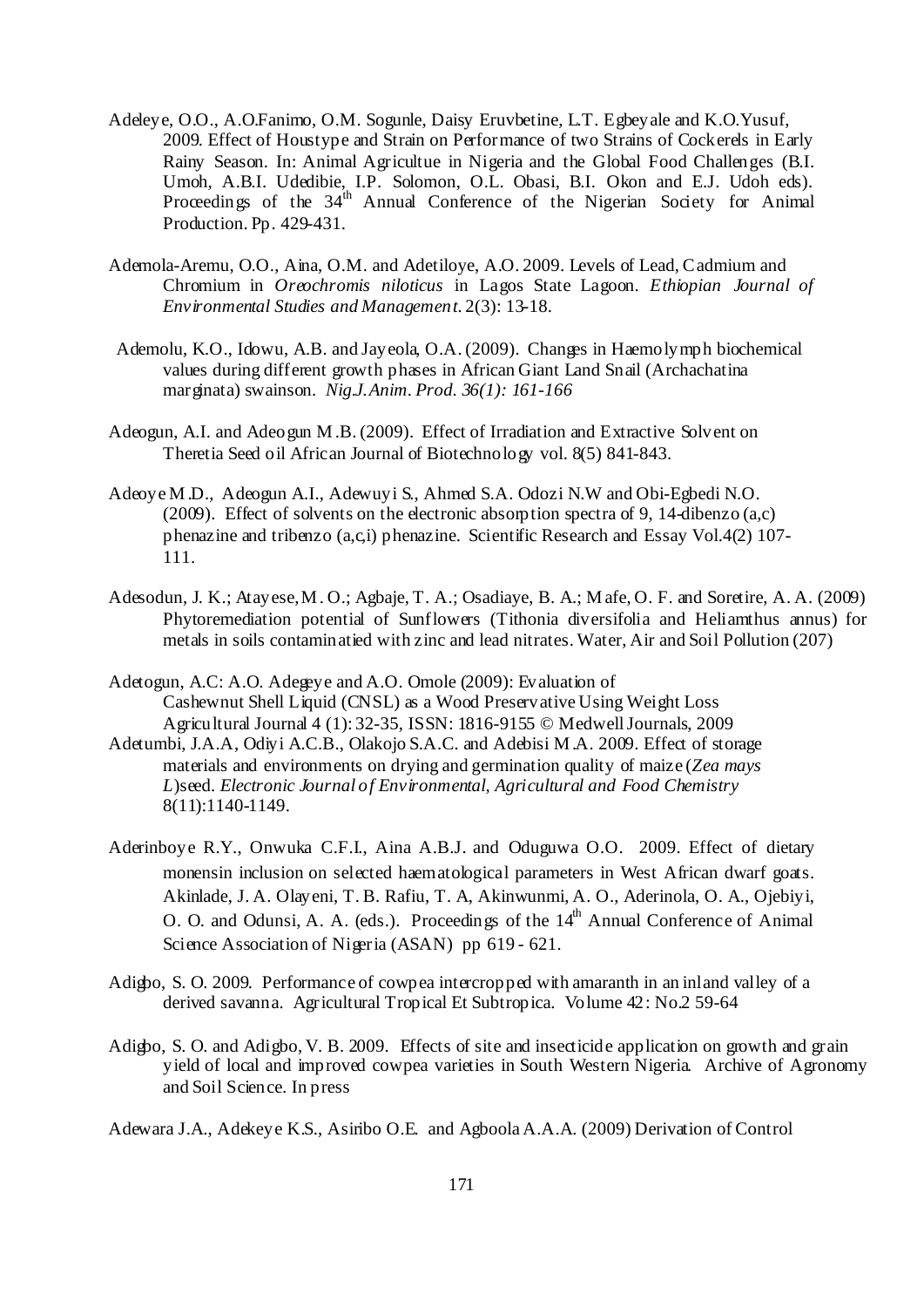Limits based on Beta Distribution for Hotelling's T-Square Control Chart. Journal of Engineering Research 14(2) 75-8

- Aina, A.B.J. 2009. M oving the Animal Industry forward: The Role of Agricultural Extension An overview of Nigeria's experience. Ghana *J*. of <u>Anim. Sci</u>. 4  $\{1\}$  23 – 32.
- Aina, A. B. J., Sowande, O. S., Fasae, A. O., Oloko, O. O. and Oderinde, O. O. 2009. Traditional sheep and goat rearing and taboos in south-western Nigeria. In: Global economic recession and the challenges to livestock production in Nigeria (Akinlade, J. A., Olayeni, T. B., Rafiu, T. A., Akinwunmi, A. O., Aderinola, O. A., Ojebiyi, O. O. and Odunsi, A. A., editors). Proceedings of the  $14<sup>th</sup>$  annual conference of the Animal Science Association of Nigeria. Ladoke Akintola University of Technology, Ogbomoso, Nigeria. pp 575 – 577.
- Aina, A. B. J., Iposu, S. O., Sowande, O. S. and Jinadu, G. D. 2009. Incidence of foreign materials in the rumen of slaughtered ruminant animals. In: Global economic recession and the challenges to livestock production in Nigeria (Akinlade, J. A., Olayeni, T. B., Rafiu, T. A., Akinwunmi, A. O., Aderinola, O. A., Ojebiyi, O. O. and Odunsi, A. A., editors). Proceedings of the 14<sup>th</sup> annual conference of the Animal Science Association of Nigeria. Ladoke Akintola University of Technology, Ogbomoso, Nigeria. pp 626 – 628.
- Aina, A. B. J.; Iposu, S. O.; Sowande, O. S. and Jinadu, G. D. (2009). Incidence of foreign materials in the rumen of slaughtered ruminant animals. *Proceedings of*  $14^{th}$  *Annual Conference of the Animal Science Association of Nigeria (ASAN) Held on September 14 – 17, 2009 at the Ladoke Akintola University of Technology, Ogbomoso, Nigeria. Akinlade, J. A., Olayemi, T. B., Rafiu, T. A, Akinwunmi, A. O., Aderinola, O. A., Ojebiyi, O. O. & A. A. Odunsi (Eds.).* p. 626 - 628.
- Aina, O.M , Adetogun, A.C. and Iyiola, K.A. 2009. Heat Energy from Value-Added Sawdust Briquettes of *Albizia zygia. Ethiopian Journal of Environmental Studies and Management*. 2(1): 42-49.
- Aiyelaagbe, I. O. O., Adetunji, M . T., Osei, S. A., (2009). Organic A griculture and the M illennium Development Goals. Proc of the  $1<sup>st</sup>$  West African Summit and  $4<sup>th</sup>$ National Conference on Organic Agriculture. ISBN 978-978-903-879-4. 237pp
- Aiyelaagbe I. O. O., Sanni L., Dipeolu A., Idowu M . A., Olayiwola I. O., Adebowale A. A., Egunlety M. and Fomba S. (2009). Recommended curriculum for organic agriculture in tertiary institutions (universities) in west Africa. University of Agriculture, Abeokuta, Nigeria. AAU/M RCI/08/F07/P33 Project. ISBN 978-978-49396-5-2. 32pp.
- Ajiboye, A. A.; Atayese, M. O. and Agboola, D. A. (2009) Effect of presowing treatments on seed germination and percentage starch content levels in *Tamarindus indica, Prosopis Africana,parkia biglobosa and Alibizia lebbeck.* Journal of Applied Science Reseach 5 (10) 1515-1519.
- Akinwale Adio T., O.T. Arogundade and A.F. Adekoya (2009), Translated Nigeria Stock Exchange Price using Artificial Neural Network for Effective Prediction, Journal of Theoretical Aplied Information Tecgnology, Vol. 9, pg 36-43, Pakistan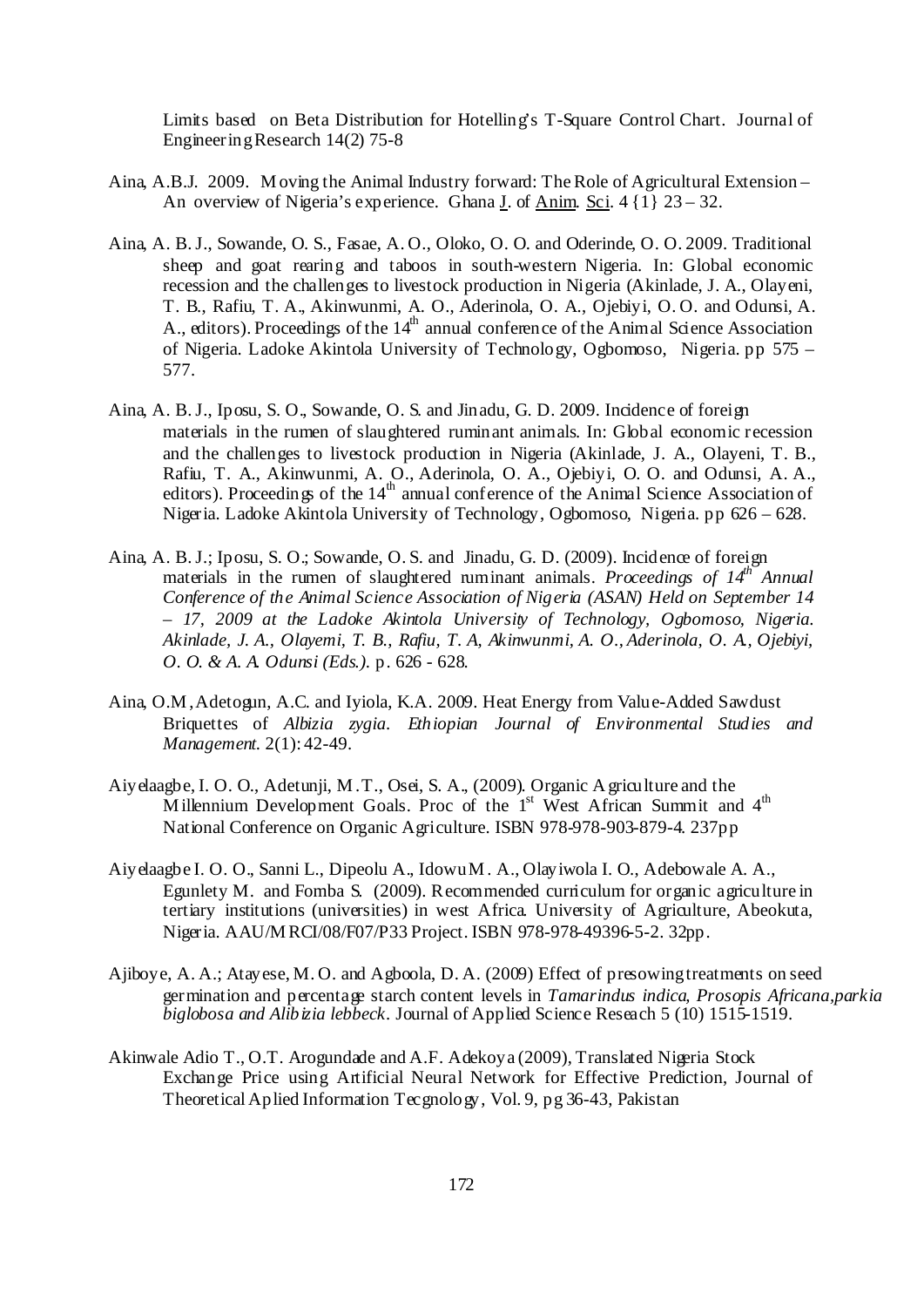- Akinwale A.T, Arogundade O.T. and Obianugba H. (2009). A way of Improving Functionalities of Open Database System, Journal of Theoretical and Applied Information Technology, Vol. 7 No1 pp 001-007, Pakistan.
- Akinwale A.T. and Ibharalu F.T. (2009), The Usefulness of M ultiLevel Hash Tables with M ultiple Hash Functions in Large Database, Journal of Informatic, Anale, vol. VII, fasc 1, pg 11-20, Romania
- Alake C. O., Ayo-Vaughan M . A. and Ajani O. O. (2009). Variability and agronomic performance of West African okra (*Abelmoschus caillei*) (A.Chev) Stevels in a derived savanna ecology of Nigeria. ASSET: Series A Vol. 9 (1) (In print).
- Alake C. O., Ayo-Vaughan M . A. and Adetiloye S. (2009). Evaluation of selection criteria in (*Abelmoschus caillei*) (A.Chev) Stevels using correlation coefficients and path analysis.
- Alake C. O., Ayo-Vaughan M . A. (2009). Estimate of variability for yield and it's components in Nigerian Sesame (*Sesamum indicum* (L) Genotypes.)
- Alake C. O., Ojo D.K., Adebisi M. A. and Ayo-Vaughan M . A. (2009). Selection criteria for Nigerian Sesame (*Sesamum indicum* L) Genotypes breeding.
- Alake, C. O., M .A. Ayo-Vaughan and O. O. Ajani .2009. Variability and agronomic performance of West African okra (*Abelmoshus caillei* (A.Chev) Stevels, in derived savanna ecology of Nigeria. *ASSET Journal* Series A Volume 9 (Accepted for publication)
- Anele, U.Y., Arigbede, O.M., Südekum, K.-H., Oni, A.O**.,** Jolaosho, A.O., Olanite, J.A., Adeosun, A.I., Dele, P.A., Ikea, K.A., and Akinola, O.B. (2009): Seasonal chemical composition, in vitro fermentation and in sacco dry matter degradation of four indigenous multipurpose tree species in Nigeria. Anim. Feed Sci. Technol., 154: 47 – 57
- Arogundade L.A., Eromosele C.O., Ademuyiwa O. and Eromosele I.C. (2009). A ggregation profile, preparation and nutritional characterization of African yam bean (*Sphenostylis stenocarpa*) acid and salt protein isolates. Food Hydrocilloids, 23;2294-2301.
- Arogundade L.A., Sodeinde K.O. and Peters A.T. (2009). Influence of pH, some chlorides and phosphates on emulsifying and solubility properties of Cashew Kernel (*Anacardium occidentele*) Protein isolates ASSET, series B, (In press).
- Atayese, M. O.; Eigbadon, A. I.; Oluwa, K. A. and Adesodun, J. K. (2008) Heavy metal contamination of Amaranthus grown along major highways in Lagos, Nigeria. African Crop Science Journal 16 (4) 225-235
- Atasie, V.N. Akinhanmi, T.F. (2009). Extraction Compositional Studies and Physicochemical characteristics of Palm Kernel Oil, Pakistan Journal of Nutrition 8(6) 800-803.
- Atasie, V.N., Akinhanmi, T.F., Ojiodu, C.C. (2009). Proximate Analysis and Physico Chemical Properties of Groundnut (Arachis hypogaea L). Pakistan Journal of Nutrition 8(2) 194-197.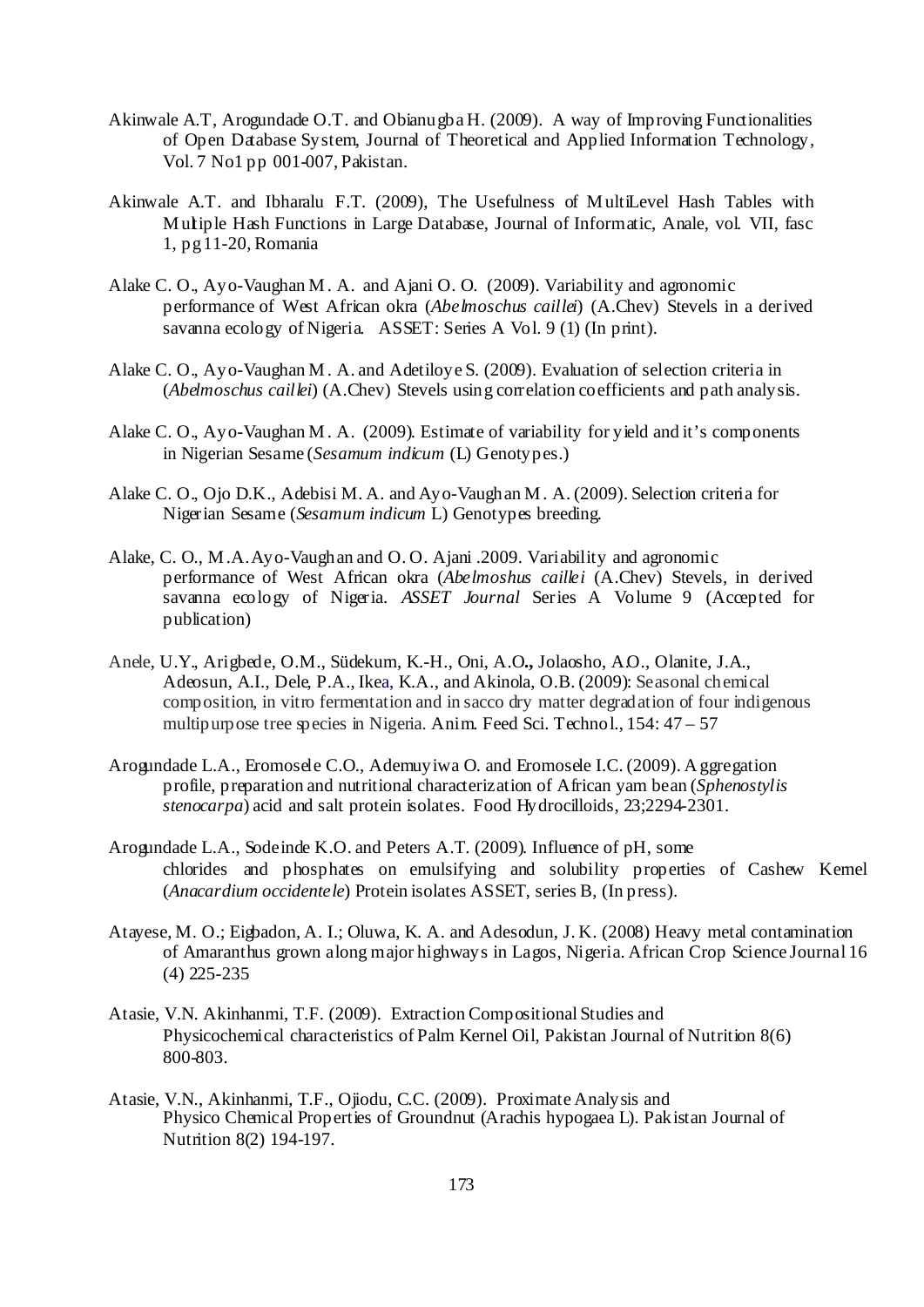- *Atungwu J. J.*, Afolami S. O., Ariyo O. J. And S. K. M eseka (2009) Heritability and Inheritance of Resistance to *Meloidogyne incognita* in adapted cultivars of soybean. *International Journal of Nematology* 19 (10 96 – 102.
- Awokola, O.S., Coker, A.O., Fuller, M .A. and Booth, C.A. (2009) Use of Limited Hydrological Data and M athematical Parameters for Catchment Regionalization: A Case Study of the Osun Drainage Basin, Nigeria, Aquaterra (Journal of African Water Resources and Environment. 3 (1), 13-22. London
- Awokola, O.S., Coker, A.O. (2009). Use of Forecasting Model for Hydrometric Analysis: A Case Study of the Osun Drainage Basin, Southwestern Nigeria. International Journal of Engineering. India. Vol.3, No.3 (2009),291-300.
- *Ayo-John E. I.*, Ekpo E. J. A. and Hughes J. d'A. (2009). Characterization of three *cucumber Mosaic virus* (Cmv) isolates genus *Cucumourus* infecting host crops in Nigeria. *Tropical Agriculture (Trinidad)*. In Press.
- *Ayo-John E. I.*, Virus symptom expressions on *Musa* landraces in 1999, 2000, and 2004 in Southern Nigeria: Cucumba mosaic virus (Cmv) disease incidence and sub group differentiation. *Archives of Phytopathology and Plant Protection.* In Press. Ayo-Vaughan M . A., Adebisi M . A.and Alake C. O. (2009). Genetic Aspects of Seed and Seedling Vigour Characters in Inter- and intra-specific NERICA rice (*Oryza sativa* L) Varieties.
- *Ayolabi, E.A., Olatinsu,O.B and Badmus, B.S.* Groundwater potential evaluation using electrical resistivity method in a typical basement complex area of Nigeria Journal of Science and  $Technology (Ghana) > Vol 29, No 1 (2009)$
- Babajide, J.M . and Onaderu, O.A. (2009). Effect of local preservatives on sensory properties of dried yam slices "Gbodo", flour and paste. Nigerian Food Journal . 17 (2):119-128.
- Babajide, J.M . and Odede, H. (2009). Brown colour index of dry-yam treated with varied quantities of 'abafe' (*Piliostigma thionningii)* and 'agehu' (*Khaya ivorensis)* leaves. In: proceedings of the 33<sup>rd</sup> Annual Conference/ Annual General Meeting of Nigerian Institutes of Food Science and Technology (NIFST), held at University of Yola, Yola, Nigeria.  $12^{th}$ - 16<sup>th</sup> October, 2009. (Edi. Iro Nkama) 199-200.
- Babalola, O. A.; Atayese, M. O. and Soyove, T. (2009) Influence of Bradirhizobium and two glomus species on the growth and yield of soybean ASSET (In press)
- Badmus, B.S and Olatinsu, O.B. 2009.Geophysical evaluation and chemical analysis of ka olin clay deposit of Lakiri village, southwestern Nigeria. International Journal of Physical Sciences Vol. 4 (10) pp. 592-606, October, 2009
- Bemji, M .N. and Osinowo, O.A. 2009. A preliminary Study on lactation curves in West African Dwarf and Red Sokoto goats. *Nigerian Journal of Animal Production*. (*Accepted*).
- Bemji, M .N. and O.O. Ilesanmi. 2009. Litter size and birth weight of West African Dwarf goat reared under intensive and extensive management systems. Proceedings of the  $34<sup>th</sup>$  Ann. Conf. of the Nig. Soc. for Anim. Prod., University of Uyo, Uyo. pp 537-539.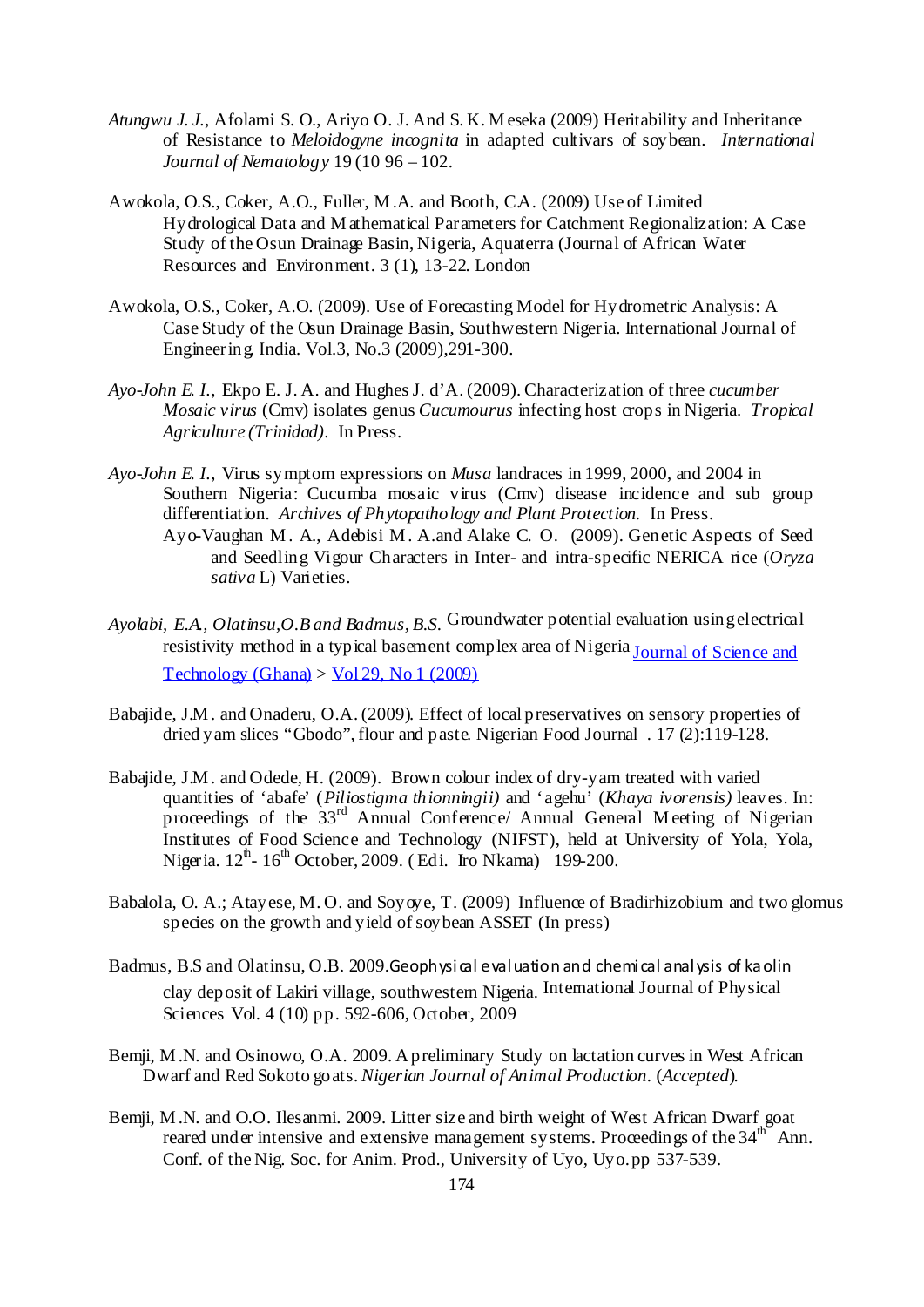- Blasu, E.Y., Karikari, P.K., Aina, A.B.J. Dosco,D. and Kayan, K. 2009. The effects of nutritional flushing on the premating metabolic and endocrine profiles of does. Ghana J. Anim. Sci. 4 {1}: 59 – 67.
- Bolaji O.T., Awonorin S. O., Shittu T. A. and Sanni L. O. (2009). Rate of changes in some physical properties of maize during soaking. In: Proceeding 33rd Annual Conference, Nigerian Institute of Food Science and Technology, 13-17, Yola, Ed. Nkama I., Pp. 103- 104.
- Daniel, I. O., Oyekale, K. O., Ajala, M. O., Sanni, L. O. and Okelana, M. A.O. (2009). Physiological quality of hybrid maize seeds during containerized-dry storage with silica gel. *African Journal of Biotechnology* 8 (2): 181-186.
- Daniel, I O., Oyekale, K. O., Ajala, M. O. Sanni, L. O. and Okelana, M. A. O. (2009). Physiological quality of hybrid maize seeds during containerized dry storage with silica gel. *African Journal of Biotechnology.* 8 (2) 181-186. URL: http://www.
- Daniel, I. O., Kruse, M . Mueller, G., Aladele, S. E., Sarumi, M ., Ododfin, W. T. and Boerner, A. (2009). *Ex-situ* biodiversity conservation: A M icrosoft Excel Implementation of the seed viability equation for gene bank management. In: Proceedings of the Humboldt International Conference on "Biotechnology development and threat of climate change in Africa". September 6-10, 2009. (In press).
- Daniel, I. O. (2009). *Ex-situ* biodiversity conservation: Possibilities for low-cost seed gene bank operations in South Western Nigeria. In: Proceedings of the Humboldt International Conference on "Biotechnology development and threat of climate change in Africa". September 6-10, 2009. (In press).
- Dare E.O., Makinde D. & Osinlolu D.A. (2009).Synthesis and Characterization of Silver allied Nanoparticles. J. Ind. Sci. Tech. 88, 674.
- Dare E.O., Sotomi A. Oladoyinbo, F. (2009). Biodiesel fuel from Differently Sourced Local seed oils. Characterisation, effect of Catalyst and total glycerol content. Afr. M at. REs. Soc. 7, 160.
- Egbeyale, L.T., O.M. Sogunle, C.O. Onuegbu, S.S. Abiola and O.O. Adeleye 2009. Comparison of the Chemical Composition of Hatchery Waste of Different Strains of Chicken. In: Global Economic Recession and the Challenges to Livestock Production in Nigeria (J.A Akinlade, T.B. Olayemi, T.A. Rafiu, A.O. Akinwunmi, O.A Aderinola, O.O. Ojebiyi and A.A. Odunsi eds). Proceedings of the 14<sup>th</sup> Annual Conference of Animal Science Association of Nigeria. Pp. 237-239.
- Eke, J., Achinewhu, S. C, Sanni, L., Barimalaa, I. S, M aziya-Dixon, B, Dixon, A. (2009). Pasting, color and granular properties of starches from local and improved cassava varieties in high rainfall region of Nigeria. *International Journal of Food Properties* 24, 2: (In Press).
- Eke, J., Achinewhu, S. C. and Sanni, L. (2009). Chemical, pasting and sensory properties of tapioca grits from CM D resistant cassava varieties. *Journal of Food Preservation and Processing* (In Press).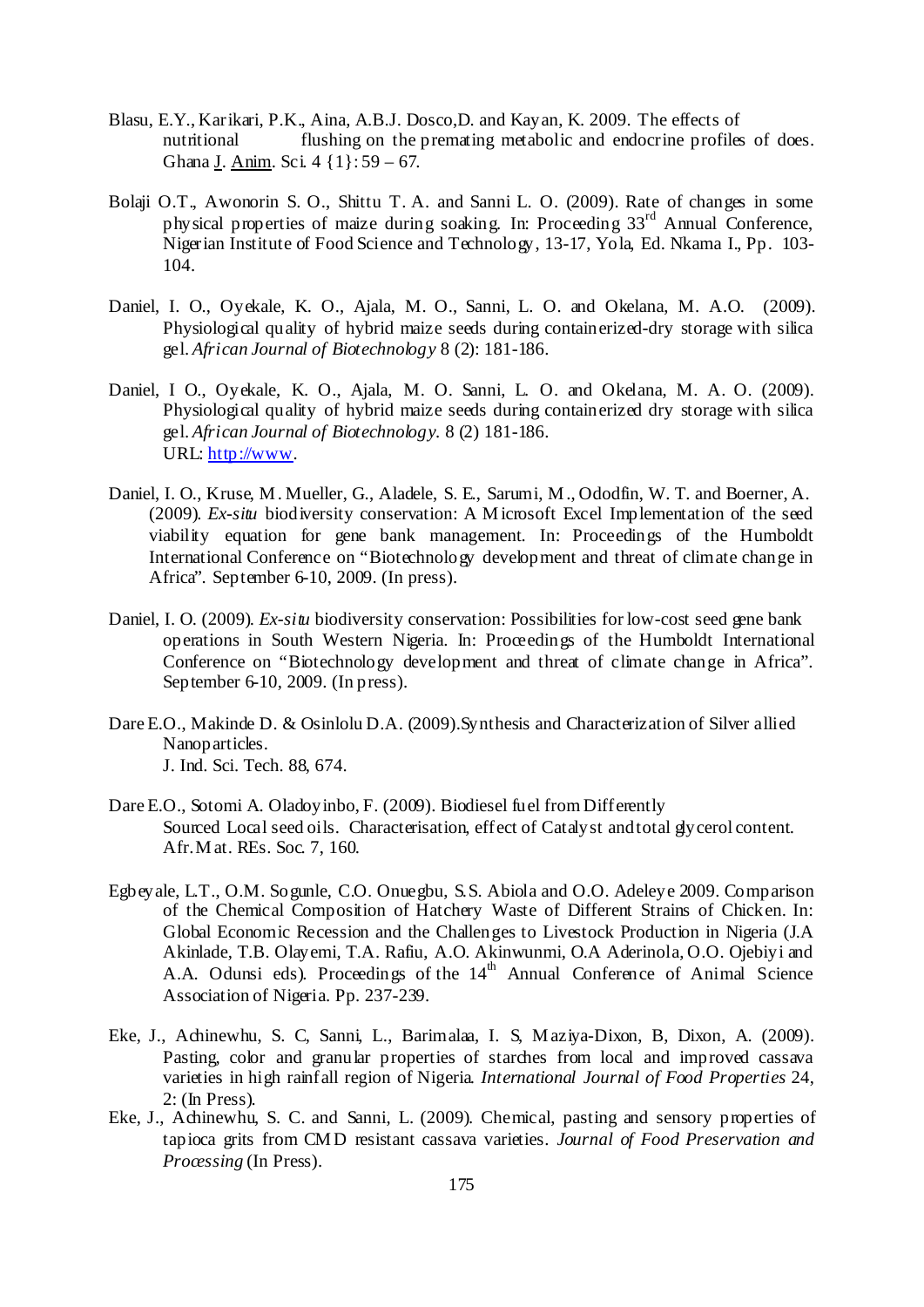- Eke, J., Achinewhu, S. C. and Sanni, L. (2009). Functional properties of cassava tapioca grits. *International Journal of Food Properties* (In Press).
- Etudaiye, H. a., Nwabueze, T. U. and Sanni, L. O. (2009). Pasting and functional properties of *fufu* processed from cassava mosaic disease-resistant varieties cultivated in a high rainfall zone. *Nigerian Food Journal* 27 (2): 185-193
- Fafiolu, A. O., Jegede A.V., Oso A.O., Idowu O.M.O. and Sobayo R.A. 2009. Effects of dietary L-carnitine supplementation of diets containing cashew nut rejects meal by broiler chickens. Akinlade, J. A. Olayeni, T. B. Rafiu, T. A, Akinwunmi, A. O., Aderinola, O. A., Ojebiyi, O. O. and Odunsi, A. A. (eds.). Proceedings of the 14<sup>th</sup> Annual Conference of Animal Science Association of Nigeria (ASAN) pp 499 – 501
- Fakiyesi, B. O. and Daniel I. O. (2009). Physiological quality of maize seeds stored with organic desiccant (dried sawdust) under tropical conditions. In: Proceedings of  $1<sup>st</sup>$  West African Summit and National Conference on Organic Agriculture.  $17-21$ <sup>st</sup> November, 2008. Aiyelaagbe, I. O. O., Adetunji, M . T. and Osei, S. A. (eds). pp198-201. URL: http://www.
- Gboyega A. Adebayo, <sup>1, 2</sup> Yunfeng Liang, <sup>3, 4</sup> Caetano R. Miranda, <sup>2, 4</sup> and Sandro Scandolo<sup>2, 4</sup> Infrared absorption of M gO at high pressures and temperatures: A molecular dynamic study J. Chem. Phys. 131**,** 014506 (2009)
- Henshaw, F.O., Mcwatters, K.H and Akigbala, J.O. (2009). Sensory properties of Akara (fried cowpea paste) and moinmoin (steamed cowpea paste) prepared from five varieties of cowpea flour. Journal of Sensory studies 24:234-242.
- Hezekiah Babatunde, Olusegun Folorunso. And Adio Akinwale (2009) " A Cellular Neural Network –Based Model For Edge Detection" Journal of Information and Computing Science, U.K. In press.
- Idowu M .A., Adebowale A. A., Sanni L., Dipeolu A., Olayiwola I. O., Aiyelaagbe I. O. O., Egunlety M. and Fomba S. (2009). Recommended curriculum for food science and technology in tertiary institutions (Universities) in West Africa, University of Agriculture, Abeokuta, Nigeria. AAU/MRCI/08/F07/P33 Project. ISBN 978-978-49396- 6-9. 35pp.
- Ilori B.M ., Peters S.O., Aruleba D.D., Akano K., Wheto M., Iyanda A.I., Ozoje M .O. and Isidahomen C.E., 2009. Heat Tolerance Traits among Pure and Crossbred Turkey in Southwest Nigeria. Proceedings of the 14th Annual Conference of Animal Science Association of Nigeria, Ogbomosho 2009. Pp 89-92.
- Iposu, S. O. and Oyedeji, M. K. (2009). Stock Management Factors of Small Ruminant Productivity in Abeokuta North Local Government Area of Ogun State. *Proceedings of 14th Annual Conference of the Animal Science Association of Nigeria (ASAN) Held on September 14 – 17, 2009 at the Ladoke Akintola University of Technology, Ogbomoso, Nigeria. Akinlade, J. A., Olayemi, T. B., Rafiu, T. A, Akinwunmi, A. O., Aderinola, O. A., Ojebiyi, O. O. & A. A. Odunsi (Eds.).* p. 585 - 587.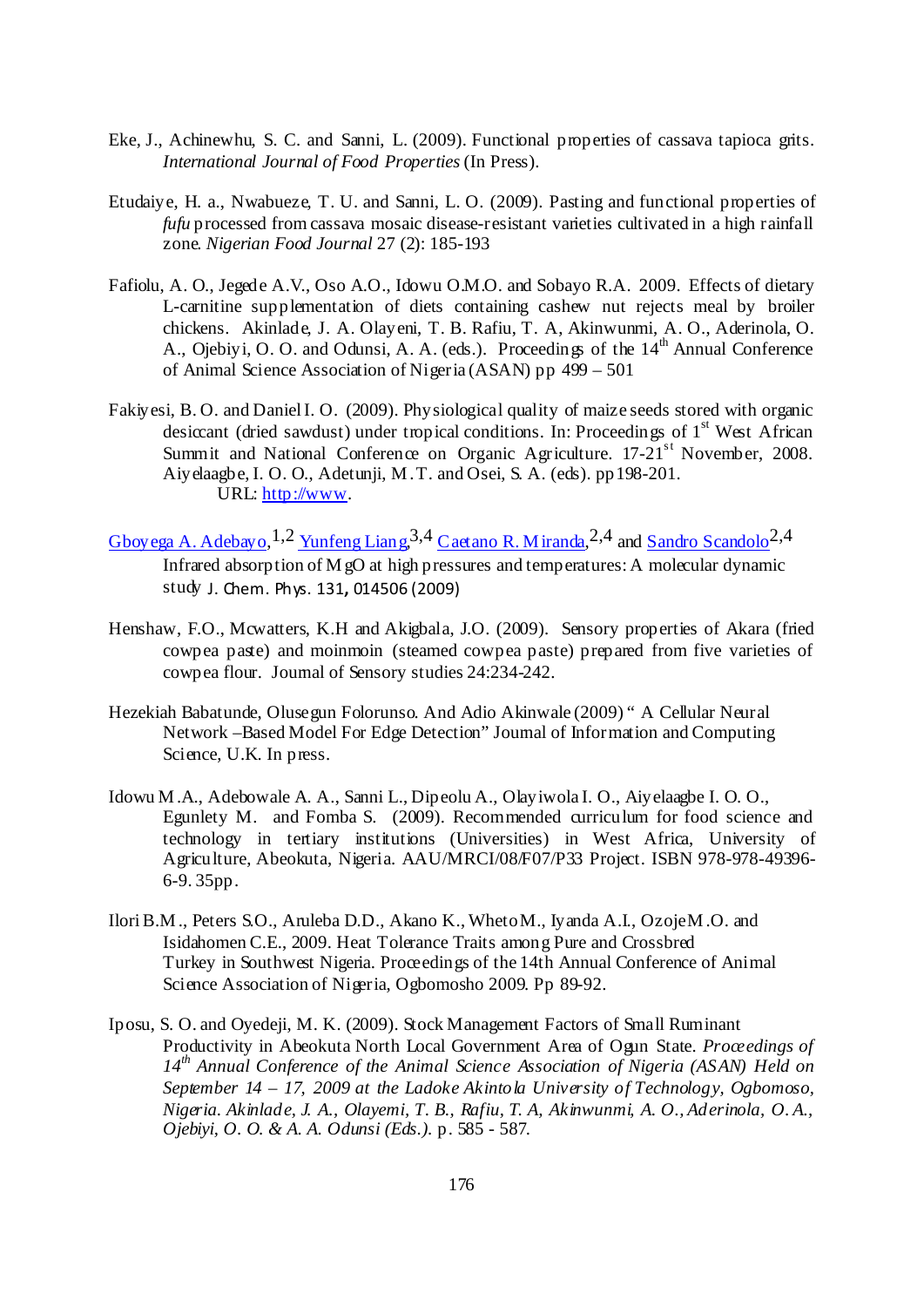- Iposu, S. O., Oladele, O. E. & J. A. Ogunbunmi (2009). Socioeconomic Risk Factors Affecting Prevalence of Ectoparasites of Village Goats in Odeda Local Government Area of Ogun State, Nigeria. *Proceedings of the 34<sup>th</sup> Nigerian Society for Animal Production Conference (NSAP) Held on March 15-18, 2009 at the University of Uyo, Uyo, Nigeria.*  p. 618 – 622.
- Iposu, S. O.; Fabusoro, E. and Adebiyi, B. A. (2009 ) "Feeding Dried Cassava Peel to Free-Range Goats" *SLIDEN AFRICA Bulletin No. 09002*. Sustainable Livelihoods and Development Network for Africa, 4p
- Isah, A. O. and Odekunle, O. 2009. Dry matter and crude protein degradation of some tropical browse leaves by West African dwarf goats. Akinlade, J. A. Olayeni, T. B. Rafiu, T. A, Akinwunmi, A. O., Aderinola, O. A., Ojebiyi, O. O. and Odunsi, A. A. (eds.). Proceedings of the  $14<sup>th</sup>$  Annual Conference of Animal Science Association of Nigeria (ASAN) pp 606 - 607
- Isidahomen C.E. , Ilori B.M., Ozoje M .O., Omoikhoje S.O., Adeleke M.A. and Akano K., 2009. Egg quality traits of indigenous and exotic chickens as influenced by specific genes. Proceedings of the 14th Annual Conference of Animal Science Association of Nigeria, Ogbomosho 2009. Pp 62-65.
- James, I.J., O.A. Osinowo, O.F. Smith, M.N. Bemji and P.I. Rekwot. 2009. Effects of Bovine somatotropin on milk yield and live weight of West African Dwarf goats. Proceedings of the 34<sup>th</sup> Ann. Conf. of the Nig. Soc. for Anim. Prod., University of Uyo, Uyo. 5p 56-59.
- Jayeoba,W. A. and Adebambo, A. O. 2009. M olecular genetics: conservation tool for endangered wild animal species. Presentation at the  $34<sup>th</sup>$  Nigerian Society for Animal Production Conference (NSAP),  $15^{th}$  to the  $18^{th}$  M arch, 2009 at the University of Uyo ,Uyo Akwa Ibom State.
- Jayeola O.O., Peters S.O., Ilori B.M., Wheto M ., Akano K. and Ozoje M.O. 2009. M odelling feed efficiency in pure and crossbred chickens. Proceedings of the 33<sup>rd</sup> Annual Conference of The Nigeria Society For Animal Production, Uyo, 2009.pp 432-434.
- Jayeola, O.A., Onadeko, S.A., Ademolu, K.O and Awofeso, O.M. (2009). Prediction of Body Weight from Body Measurements in Canerat: Thryonomys Swinderianus (Temminck,1827) The Zoologists Vol.7:166-175
- Jaiyeola T.G. and Adeniran J.O.: *On isotopic characterization of central loops,* Creative M ath. & Info. (Romania), ISSN 1584 286X Vol. 18(1) (2009), 39-45
- Jaiyeola T.G. and Adeniran J.O: *New Identities in Universal Osborn loops.* Quasigroups and Related systems, (Poland/Moldova) ISSN 1561-2848 Vol. 17(1)(2009), 31-54
- Jaiyeola T.G. and Adeniran J.O: *Weak Inverse Property Loops and Some Isotopy-Isomorphy Properties, Acta Universitatis Apulensis, (Romania) ISSN 1582-5329 Vol. 18(2009), 19-*33. http://www.emis.de/journals/AUA/acta18/paper%2003-18-2009.pdf
- Jaiyeola T.G. and Adeniran J.O: *On the existence of A-loops with some commutative inner mappings and others of order 2,* Southeast Asian Bulletin of Mathematics (Hong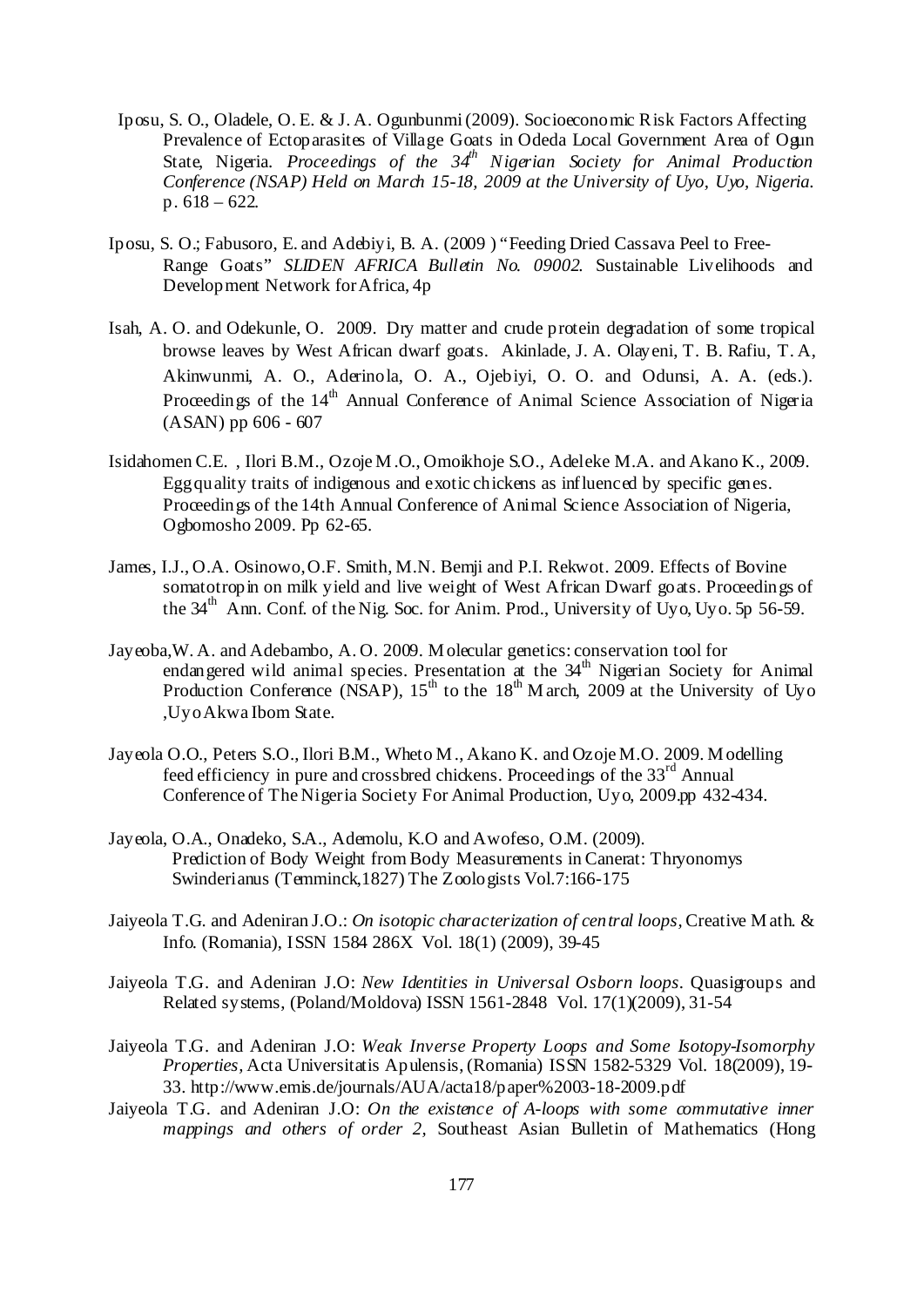Kong/China) ISSN 0129-2021 2009 Vol. 33, 853-864 http://seams-bullmath.scnu.edu.cn/qikan/manage/wenzhang/p5\_97067.pdf,

- Jegede A.V., Oso A.O.., Bamgbose A.M. and Abioye A.O. 2009. Utilization of fermented pigeon Pea (Cajanus Cajan) meal in diets for broiler Chicken Nigerian Poultry Science Journal (Accepted)
- Jegede, A. V., Fafiolu, A. O., Oso, A. O. and Sobayo, R. A. 2009. Growth performance, blood characteristics and cholesterol status of growing pullets fed copper salt. Akinlade, J. A. Olayeni, T. B. Rafiu, T. A, Akinwunmi, A. O., Aderinola, O. A., Ojebiyi, O. O. and Odunsi, A. A. (eds.). Proceedings of the  $14<sup>th</sup>$  Annual Conference of Animal Science Association of Nigeria (ASAN) pp 422 - 424.
- Kosoko, S. B., Sanni, L. O. Adebowale, A. A. Daramola, A. O. and Oyelakin, M.O. (2009): Effect of period of steaming and drying temperature on chemical properties of cashew nut. *African Journal of Food Science* 3(6): 156-164
- Lamidi, A. A., Aina, A. B. J., Sowande, O. S. and Jolaosho, A. O. 2009. Assessment of Panicum maximum (Jacq), Gliricidia sepium (Jacq) and Gmelina arborea (Roxb)-based diets as all year round feed for West African dwarf goat. In: Global economic recession and the challenges to livestock production in Nigeria (Akinlade, J. A., Olayeni, T. B., Rafiu, T. A., Akinwunmi, A. O., Aderinola, O. A., Ojebiyi, O. O. and Odunsi, A. A., editors). Proceedings of the 14<sup>th</sup> annual conference of the Animal Science Association of Nigeria. Ladoke Akintola University of Technology, Ogbomoso, Nigeria. pp 582 – 584.
- M akinde, A. A., Bello, N. J. Olasantan, F. O. and Adebisi , M . A. 2009. Hydrothermal effects on the performance of maize and cucumber intercrop in a tropical wet and dry climate in Nigeria. *African Journal Of Agricultural Research (3): 225-235*
- M eduna A. J. ; Ogunjinmi A. A. ; Osunsina I. O. O. and Ngbeka G. B. 2009 Tourism Potentials of National War M useum, Umuahia, Abia State. *Obeche Journal* Vol. 27 (2)
- M ewomo O.T., On amenability in Banach Algebra of approximable operators, Proc., Jangieon M ath. Soc. Vol. 12 (3) 2009.

Njah, A.N. and Sunday, O.D. (2009). Generalization on the chaos control of 4-D chaotic systems using recursive backstepping nonlinear controller Journal of Sound and Vibration Volume 319,

Issues 1-2, 41-49

- Obadina, A.O., Oyewole, O.B., Sanni, L.O., Keith, T.I., and Westby A. (2009). Improvement of the hygienic quality of wet 'fufu' produced in South-West Nigeria. Food Control doi:10.1016/j.foodcont.2009.09.009.
- Obadina, A.O., Oyewole, O.B. and Ogundipe, F.O. (2009). Effect of packaging material on the spoilage and shelf-life of cooked 'fufu'. Nigerian Food Journal. Pages  $17 - 24$ .
- Obadina, A.O., Oyewole, O.B. and Odusami, A.O. (2009). Microbiological safety and quality assessment of some fermented cassava products (*lafun*, *fufu*, *gari*). Scientific Research and Essay. Vol. 4 (5) pp. 432-435, M ay, 2009.
- Odedara O. O. and *Ayo-John E. I.* (2008). Diagnosis, occurrence and seed transmission studies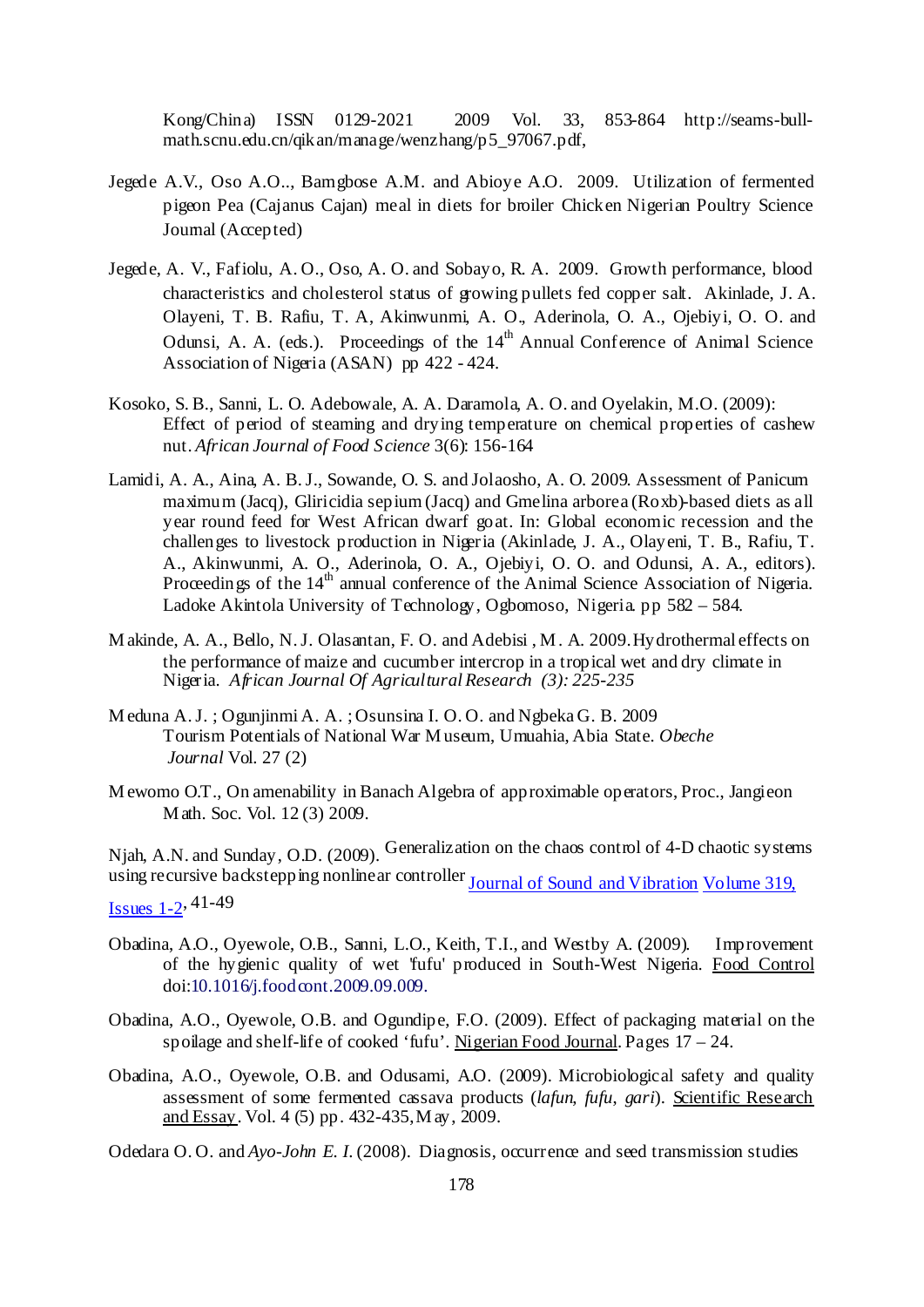of viruses affecting four centrocema species in Nigeria *Tropical Science* 47 (4): 244-252.

- Oduntan O.O, Akinyemi A.F and Ayodele I.A. (2009). Attitude of Farmers to Wild Animals in Hadejia-N guru Wetlands: Causes and Implications. Obeche Journal. Vol. 27, No 2.
- Oduntan O.O, Akinyemi A.F and Ayodele I.A. (2009). Comparative Studies of Farmers Opinions About Bird Conservation on Farms in Selected Communities of Hadejia-Nguru Wetlands. Paper Presented at the 44<sup>th</sup> annual conference of Science Association of Nigeria, on  $22<sup>nd</sup>$  M arch, 2009 at the Conference Centre, University of Ibadan, Ibadan.
- Ogunwolu, S.O., Henshaw, F.O., Hans-Peter Mock, Adrea Santos and Awonorin, S.O. (2009). Functional properties of protein concentrates and isolates produced from cashew (Anacardium accidentale) nut. Food Chemistry 115: 852-858.
- Okeleye, K. A., Oikeh, S.O., Aderibigbe, S.G., Okonji, C.J., Nwilene, F. and Ajayi, O. (2009). Influence of Legume/rice sequence and Nitrogen on NERICA rice in Rainfed Upland and Lowland Ecologies of West Africa. The Proceedings of the International Plant Nutrition Colloquium XVI. Paper 1423. (http://repositories.cdlib.org/ipnc/xvi/1423). University of Califonia Davis held at International Conference Centre, Sacrament August 26-30, 2009.
- Okonjo K.O.., Adeogun A.I., Babalola J.O. (2009) Transition of haemoglobin between two tertiary conformation: Inositol hexallisphosophate increases the transition constant and the affirmity of sheep haemoglobin for 5,5'- dithiobis (2-nitrobenzoate). Biochimica et Biophysica Acta 1754:398-409
- Olayiwola I. O., Sanni L., Dipeolu A., Idowu M . A., Adebowale A. A., Aiyelaagbe I. O. O., Edunlety M . and Fomba S. (2009). Recommended curriculum for nutrition and dietetics in tertiary institutions (Universities) in West Africa, University of Agriculture, Abeokuta, Nigeria. AAU/M RCI/08/F07/P33 Project. ISBN 978-978-49396-7-6. 27pp.
- Olowofeso, O. (2009). Performance characteristics and profitability index of broilers fed varying levels of cassava peels treated with yeast. *In: Proceedings of the 34th Annual Conference of the Nigerian Society for Animal Production,* University of Uyo, Uyo, Akwa Ibom State, Nigeria*,* M arch 15-18, 2009. pp. 422-425.
- Olowofeso, O. (2009). Offtake and foetal wastage of cattle at Akure main abattoir. Accepted by Journal of Applied Agricultural Research.Vol 1, Pp 61-69
- Olowofeso, O. (2009). Phenotypic correlations and prediction of bodyweight and body size parameters in broiler chickens. Journal of Applied Agricultural Research.Vol 1, Pp 71-76
- Olu- Owolabi B.I., Afolabi, T.A. & Adebowale K.O. (2009): Pasting, thermal, hydration and functional propertive of annealed and heat-moisture treated starch of sword bean (canavalia gladiata). International Journal of Food Properties (In Print).
- Olusegun Folorunso, Yinka Ajayi & Taofeek Shittu (2009) Fuzzy-Rule-Based Approach for M odeling Sensory Acceptability Of Food Products "Data Science Journal Vol. 8 pp. 70- 77 available at http:/www.jstage.jst.go.jp/article/dsj/8/0/70/ pdf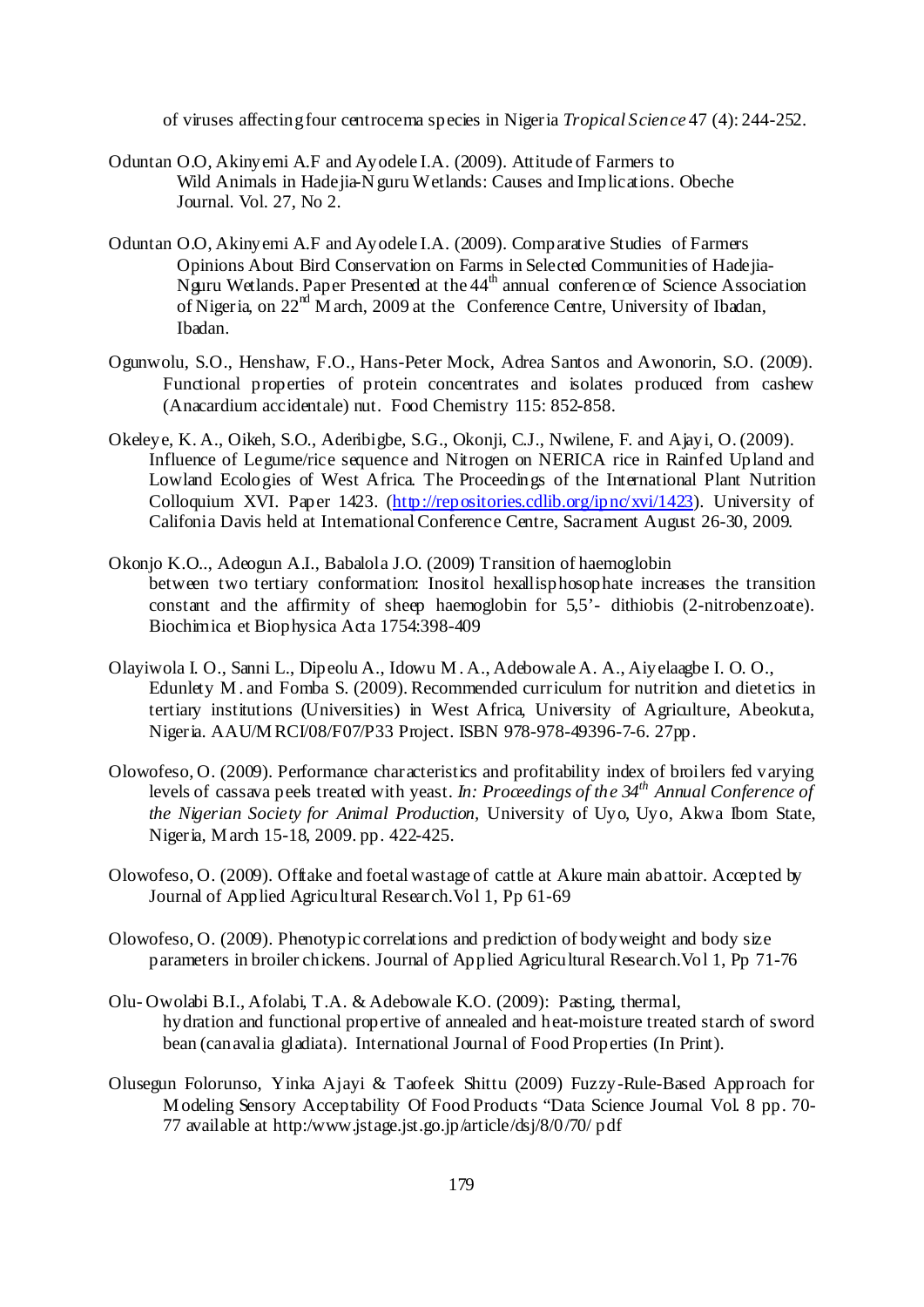- Olusegun Folorunso and Adio Taofeek Akinwale (2009) Developing Visualization Support System for Teaching / Learning Database Normalization Campus-Wide Information Systems. U.K. In Press
- Oluwadamilare, I. E. and Olowofeso, O. (2009). Effects of supplementation of Guinea grass with cassava leaf silage on the feed intake, digestibility and nitrogen balance of West African Dwarf Goats. Accepted by the Applied Tropical Agriculture.
- Omeike, M .O. Stability and boundedness of solutions of some non-autonomous delay differential equations of the third order, An. Stii ale Univ. "AI.ICuza." lasi,55(2009)49-58
- Onashoga, S.A., Sodiya, A.S., and Omotoso, B.G. (2009)." A Tabu Search Algorithm for Consumer Financial Optimization System", Journal of Computer Science and its Application, Vol. 16, No.1, June, 2009.

.

- Onashoga, S.A., Akinde, A.D. and Sodiya, A.S. (2009) "A Strategic Review of Existing M obile Agent based Intrusion Detection Systems", Journal of Issues in Informing Science and Information Technology, USA. Vol. 6.
- Oni A.O., Arigbede O.M ., Abegunde T.O. and Onwuka C.F.I. (2009): Chemical composition and *in vitro* gas production of four varieties of cassava leaves grown in South-Western Nigeria. Proceedings of the  $34<sup>th</sup>$  Annual Conference of the Nigerian Society for Animal Production held in University of Uyo, Cross River State, Nigeria, M arch 15-18.(eds B.I. Umoh, A.B.I. Udedibie., I.P. Solomon., O.L. Obasi., B.I. Okon and E.J.Udoh). Pg. 636-639.
- Oni A.O., Arigbede O.M., Oni O.O., Yusuf K.O. and Onwuka C.F.I. 2009. Chemical composition and *in sacco* degradability of four varieties of cassava leaves grown in south-western Nigeria. Akinlade, J. A. Olayeni, T. B. Rafiu, T. A, Akinwunmi, A. O., Aderinola, O. A., Ojebiyi, O. O. and Odunsi, A. A. (eds.). Proceedings of the  $14<sup>th</sup>$ Annual Conference of Animal Science Association of Nigeria (ASAN) pp 649 - 651.
- *Osipitan A. A.*, Akintokun k., Odeyemi I. S. and Bankole S. O. (2009). Evaluation of damage of some food commodities by larger grain borer – *Prostephanus truncates* (Horn) (Coleoptera: Bostrichidae) and microbial composition of frass induced by the insect. *Archives of pytopathology and Plant Protection* DOI:10:1080/03235400903187311 (Taylor and Francis, UK) Galley Proof).
- Oso A.O., Bamgbose A.M., Eruvbetine D. 2009. Utilization of unpeeled cassava (M anihot esculenta) root meal in diets of weaner rabbits. Livestock Production Science
- Oso A.O., Fafiolu A.O., Dele P.A.., Ojo V.O.A., Yusuf K.A., Amole T.A., Oni O.O. and Odunfa O.B. 2009. Growth response and nutrient digestibility of weaner rabbits fed M accaroni waste. Akinlade, J. A. Olayeni, T. B. Rafiu, T. A, Akinwunmi, A. O., Aderinola, O. A., Ojebiyi, O. O. and Odunsi, A. A. (eds.). Proceedings of the  $14<sup>th</sup>$  Annual Conference of Animal Science Association of Nigeria (ASAN) pp 493 - 495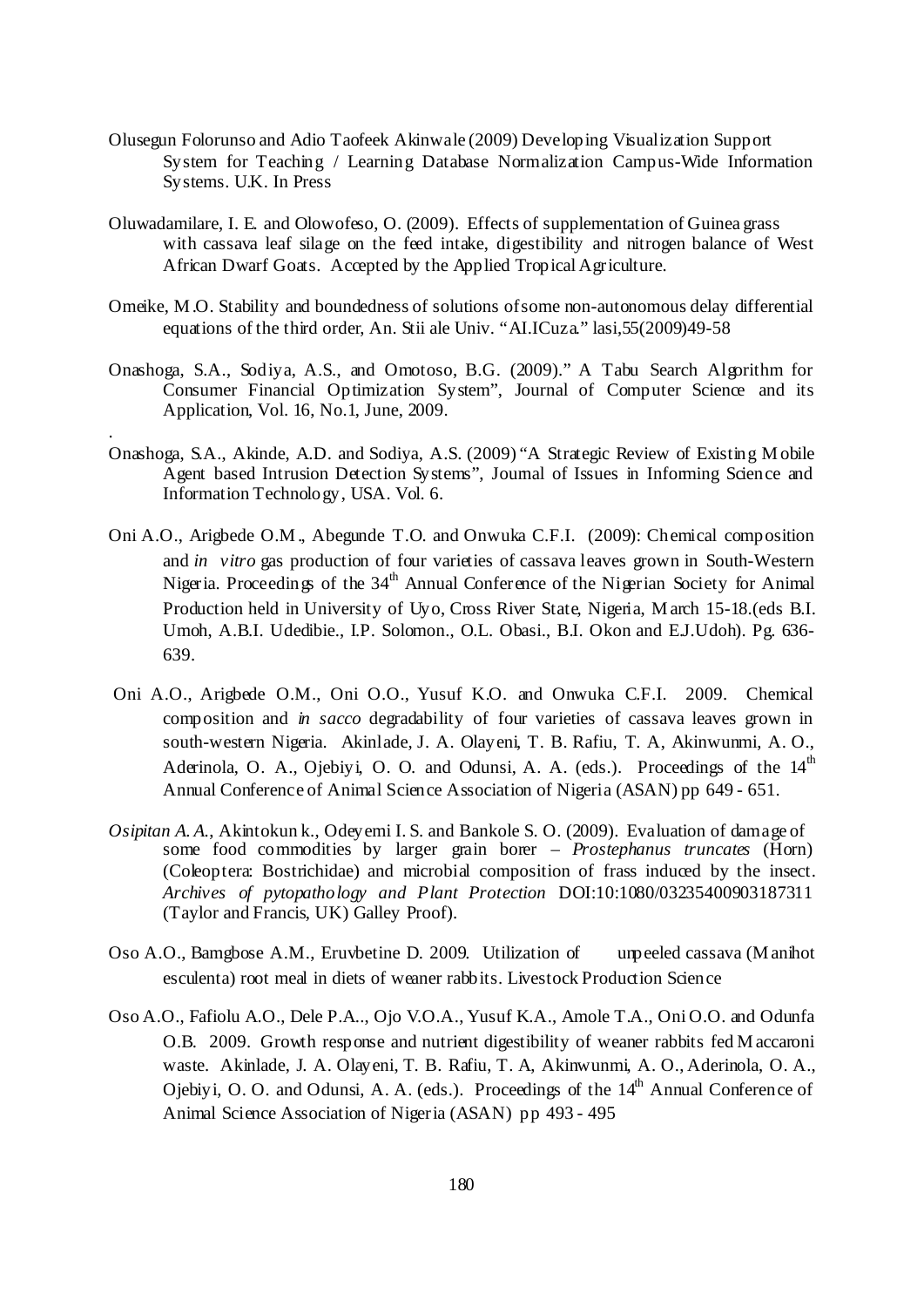- Osunsina, I.O.O.; Inah E.I.; Ogunjinmi A.A. and Onadeko S.A. 2009. Distribution and Diversity of Plant and Animal Species in International Institute of Tropical Agriculture (IITA) Forest and Nature Reserve, Ibadan. Oyo State, Nigeria. 1<sup>st</sup> IARSAF International Conference organized by International Association of Research Scholars and Fellows - International Institute of Tropical Agriculture (IITA) held at the Herbert Albrechts Conference Center, IITA Ibadan Nigeria,  $17<sup>th</sup> - 20<sup>th</sup>$  M arch, 2009
- Osunsina I.O.O. ; Ogunjinmi A. A. and Ajani M . O. 2009. Ethnomedicinal values of some selected plant species in Federal College of Wildlife Management. *Asian Pacific Journal of Tropical Medicine* 2 (4) : 19-26.
- Oyekanmi, A. A.; Okonji, C. J.; Akintobi, D.A.C and Okeleye, K. A. (2009) Evaluation of Medium duration Cowpea for agronomic Traits and Grain Yield in Forest-Savanna A gro-ecological Zone of Nigeria. International Journal of Tropical Agriculture. 27: (3-4) 555-557
- Oyekanmi, A. A.; Okonji, C. J.; Odedina, J. N.; Atayese, M . O. and Okeleye, K. A. (2009) Effect of poultry manure on the yield components and grain yield of upland rice varieties. International Journal of Tropical Agriculture. 27: (3-4) 549-
- *Pitan Olufemi O. R.*, O. O. Ayelagbe, Hong-Lei wang and Chan-Zhu Wang (2009). Identification, Isolation and Characterisation of the anti-feedant constituent of (*Clausena anisate)* against *Helicoveysa armigera* Clepidoptera: Nectuidae *Insect Science* 16: 247- 263. DOI:10.111D.1744-7917. 20009.01255x.
- Sanni, K.A, O.J. Ariyo, D.K. Ojo, G. Gregorio, E.A Somado, I Sanchez, M . Sie, K. Futakuchi, S.A Ogunbayo, R.G. Guei and M .C.S Wopereis (2009): Additive Main Effects and M ultiplicative Interactions Analysis of Grain Yield Performances in Rice Genotypes Across Environments. *Asian Journal of Plant Sciences* 8 (1): 48-53.
- Sanni, K.A., M .A Adebisi, E.A. Somado, O.J. Ariyo, M . Sie, I Akintayo, D.D Tia, S.A Ogunbayo, B Cisse, M. Sikirou and M.A. Adekoya. (2009): Ratooning Potential of Interspecific NERICA Rice Varieties (*Oryza glaberrima* x *Oryza sativa*). *International Journal of Botany* 5 (1): 112-115.
- Sanni, K. A., Ojo, D. K., Adebisi, M . A., Samado, E. A., Ariyo, O. J., Sie, M ., Akintayo, I., Tia, D. D., Ogunbayo, S. A., Cisse, B., Sikirou, M . and Adekoya, M . A. 2009. Ratooning Potential of Interspecific NERICA Rice Varieties (*Oryza glaberrima* x *Oryza sativa*). *International Journal of Botany* 4 (4): 112-115.
- Sanni L., Adebowale A.A., Dipeolu A., Idowu M.A., Olayiwola I.O., Aiyelaagbe I.O.O., Egunlety M. and Fomba S. (Eds) (2009). The Proceedings of the  $1<sup>st</sup>$  Training Workshop on the Use of Statistical Software for Data Analysis and Documentation in Food Research. University of Agriculture, Abeokuta, Nigeria. AAU/MRCI/08/F07/P33 Project. ISBN 978-978-49396-9-0. 188pp.
- Sanni L., Adebowale A.A, Idowu M .A., Sawi M .K., N. R. Kamara N.R., Olayiwola I.O., Egunlety M., Dipeolu A., Aiyelaagbe I.O.O., and Fomba S. (2009). West African Foods from Root and Tuber Crops- A Brief Review. University of Agriculture, Abeokuta, Nigeria. AAU/M RCI/08/F07/P33 Project. ISBN 978-978-49396-8-3. 82pp

Sanusi A.O., Peters S.O., Sonibare A.O. and Ozoje M .O. 2009 Effect of coat color genes on the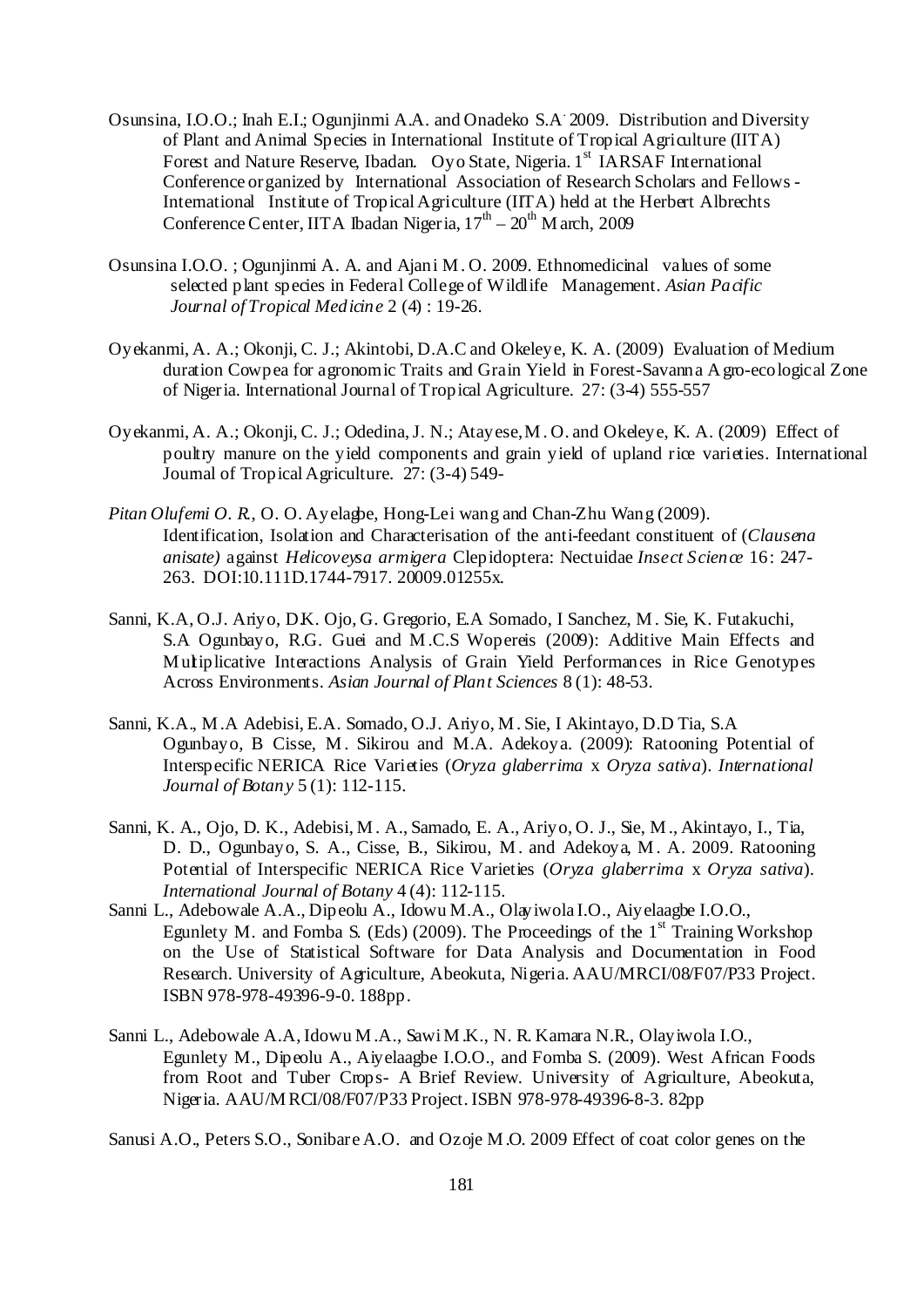tolerance of West African Dwarf sheep to Haemonchus contortus infection. Proceedings of the international conference on research development. Held November 24 – 27, 2009 at Universite National Du Benin, Coutonou, Republic of Benin. Vol 2, No 21. Pp 28-35

- Sanwo, K.A., Quadri, R.O., Abiola.,S.S.,Adegbite,J.A. 2009. Efficacy of Sodium Benzoate And Lactic Acid As Wash Solution In Reducing Bacterial Contamination In Frozen Chicken. In: Animal A griculture In Nigeria And The Global Food Challenges. ( Umoh,B.I., Udedibie, A.B.I., Solomon, I.P., Obasi, O.L., Okon, B.I., Udoh, E.L., editors).  $34<sup>th</sup>$  Annual Conference of Nigerian Society for Animal Production. University Of Uyo, Uyo,Akwa Ibom State, Pp 567- 569.
- Sanwo,K.A.,Okusolubo,O.X.and Adegbite, J.A.2009. Efficacy of Sodium Benzoate And Lactic Acid As Wash Solution In Reducing Bacterial Contamination In Frozen Chicken. In: Global Economic Recession and the Challenges to Livestock Production in Nigeria.(Akinlade,J.A., Olayeni,T.B.,Rafiu T.A.,Akinwunmi, A.O.,Aderinola,O.A.,Ojebiyi,O.O and Odunsi,A.A.). 14<sup>th</sup> Annual Conference of Animal Science Association Of Nigeria .Ladoke Akintola University Of Technology,Ogbomoso,Oyo state,Nigeria. Pp188-189.
- Sobukola, O.P., Awonorin, S.O., Sanni, L.O. and Bamiro, F.O. (2009). Optimization of pre-fry drying of yam slices using response surface methodology. Journal of Food Process Engineering (In Press-DOI: 10.1111/j.1745-4530.2008.00293.x). http://www.wiley.com
- Sobukola, O.P. (2009). Effect of pre-treatment on drying characteristics and kinetics of okra (Abelmoschus esculentus L. M oench) slices. International Journal of Food Engineering 5(2) Article 9.http://www.bepress.com/ijfe
- Sobukola, O.P and Onwuka, V.I. (2009). Effect of moisture content on some physical properties of locust bean seeds (*Parkia fillicoidia* L.). Journal of Food Process Engineering (In press). http://www.wiley.com
	- Sobukola, O.P., Awonorin, S.O., Idowu, M .A. and Bamiro, S.O. (2009). M icrobial profile and critical control points during processing of 'robo' snack from melon seed (*Citrullus lunatus thumb*) in Abeokuta, Nigeria. African Journal of Biotechnology 8(10). 2385- 2388. http://www.academicjournals.org/ajb
	- Sobukola, O.P and Abayomi, T.H. (2009). Physical properties and rehydration characteristics of different varieties of maize (Zea mays L.) and cowpea (*Vigna ungniculata* L. walp) seeds. Journal of Food processing and preservation. http://www.wiley.com
- Sobukola, O.P. and Tokun, T.O. (2009). Optimizing processing conditions during deep fat frying of sweet potato chips using Box Behnken design. In: Food Processing in the Semi-Arid Regions. I. Nkama (Ed.) Proceedings of the  $33<sup>rd</sup>$  Annual Conference/AGM of the Nigerian Institute of Food Science and Technology. Pp. 348-349.
- Sodiya C. I ; Adedire, M . O. and Lawal-Adebowale, O.A (2009). Land holding rights of Fulani pastoralists and its effect on their agropastoral production system in Ogun State, Nigeria. Tropicultural 27 (2): 65-69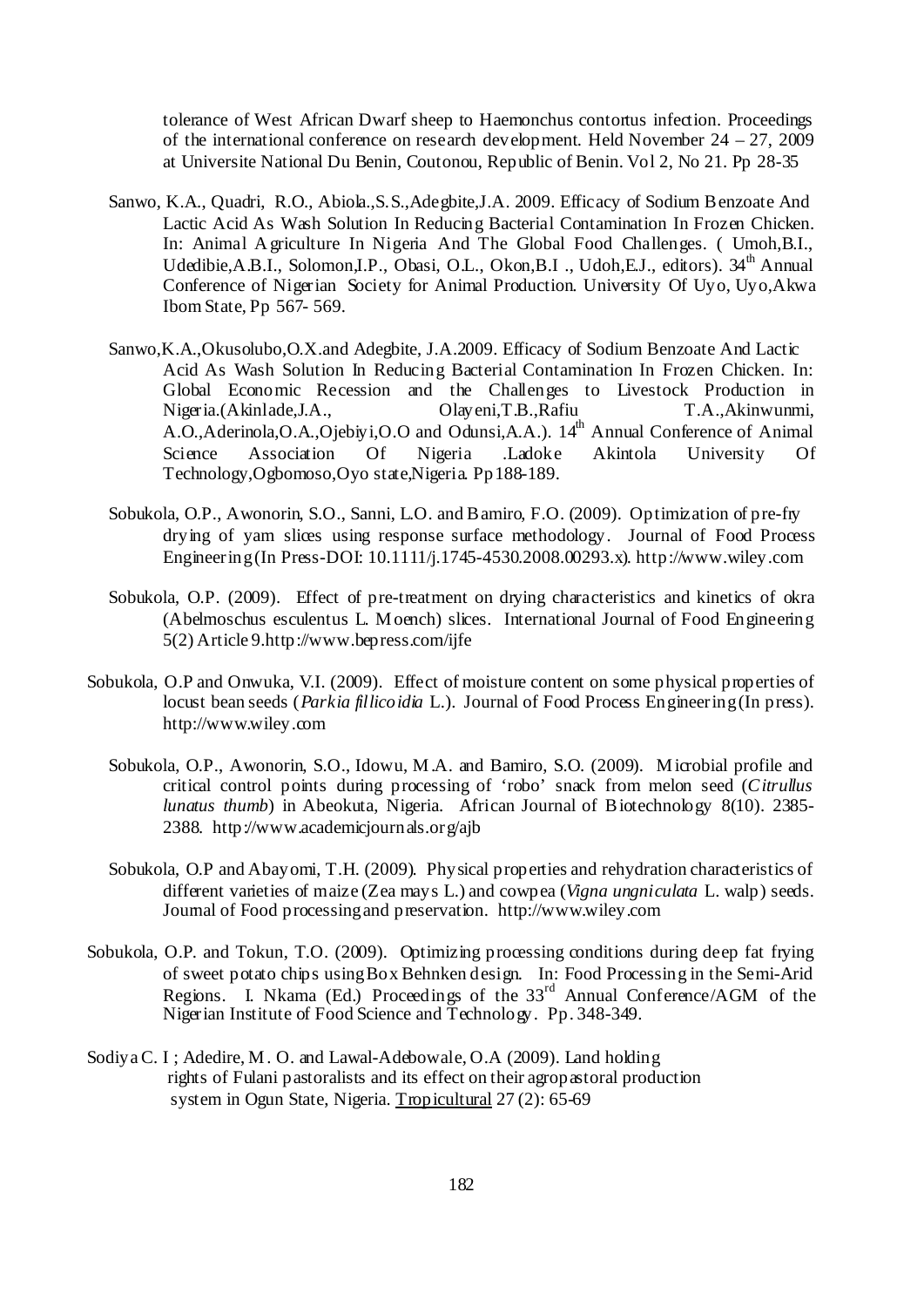- Sodiya, A.S., Onashoga, S.A. and Adepoju B.T. (2009) "Evaluating the Impact of intrusions on Computer System| Journal of Computer Science and its Application, Vol. 16, No. 1, June 2009
- Sodiya, A.S. and Onashoga S.A. (2009), "Component based Access control Architecture", Journal of Issues in Informing Science and Information Technology. USA. Vol. 6
- Sogunle, O.M., O.T. Sonubi, L.T. Egbeyale, O.O. Adeleye and A.O. Fanimo, 2009. Comparison of organ weights of two strains of broiler chickens. In Abstracts of paper on Processing & Products/Pathology/ Physiology. 2009 International Poultry Scientific Forum, Atlanta Georgia. M43:14.
- Sogunle,O.M., L.O. Jegede, L.T. Egbeyale and A.O. Fanimo, 2009. Kindling and Post-kindling Performance of Two Breeds of Rabbits. In: Animal Agricultue in Nigeria and the Global Food Challenges (B.I. Umoh, A.B.I. Udedibie, I.P. Solomon, O.L. Obasi, B.I. Okon and E.J. Udoh eds). Proceedings of the  $34<sup>th</sup>$  Annual Conference of the Nigerian Society for Animal Production. Pp. 82-84.
- Sogunle O.M ., L.T. Egbeyale, K.A. Adeniran and A.O. Fanimo, 2009. Comparison of Internal and External Qualities of Eggs from Strains of Egg-type Chickens. In: Global Economic Recession and the Challenges to Livestock Production in Nigeria (J.A Akinlade, T.B. Olayemi, T.A. Rafiu, A.O. Akinwunmi, O.A Aderinola, O.O. Ojebiyi and A.A. Odunsi eds). Proceedings of the 14<sup>th</sup> Annual Conference of Animal Science Association of Nigeria. Pp. 30-32.
- Sogunle, O.M., Fanimo, A.O., Abiola, S.S. and Bamgbose, A.M. 2009. Performance of growing pullets fed cassava peel meal diet supplemented with cashew nut reject meal. *Archivos de Zootecnia*, 58 (221): 23-31.
- Sogunle, O.M., Ekunseitan, D.A., Adeoti, M.T., Iyanda, A.I. and Fanimo, A.O. 2009. Performance and carcass characteristics of two strains of broiler chickens fed three different commercial feeds. *Journal of Applied Agricultural Research*, 1: 53-59.
- Sowande, O. S., Oyewale, B. F. and Iyasere, O. S. 2009. A ge- and sex-dependent regression models for predicting the live weight of West African Dwarf goat from body measurements. *Tropical Animal Health and Production*. DOI 10.1007/s11250-009- 9515-4.
- Vincent, O.R. and Folorunso O. (2009). A Descriptive Algorithm for Sobel Image Edge Detection. Proceeding of the Information Science and Information technology Education Joint Conference, M acon, Georgia U SA. http://proceedings. Informingscience.org/InSITE2009/InSITE09p097-107 Vincent61 3.pdf
- Vincent, O.R., Folorunso O. and Akinde A.D. (2009). On Consolidation M odel in E-Bill Presentment and Payment, Journal Of Information M anagement And Computer Security, UK vol 17 no3 pp 234-247.
- Vincent, O.R., Folorunso O. and Akinde A.D (2009). A gent-Based Advert Placement System for Broadcasting stations, Issues of Informing Science and Information Technology, USA, Volume 6, 2009 pp. 395-404.